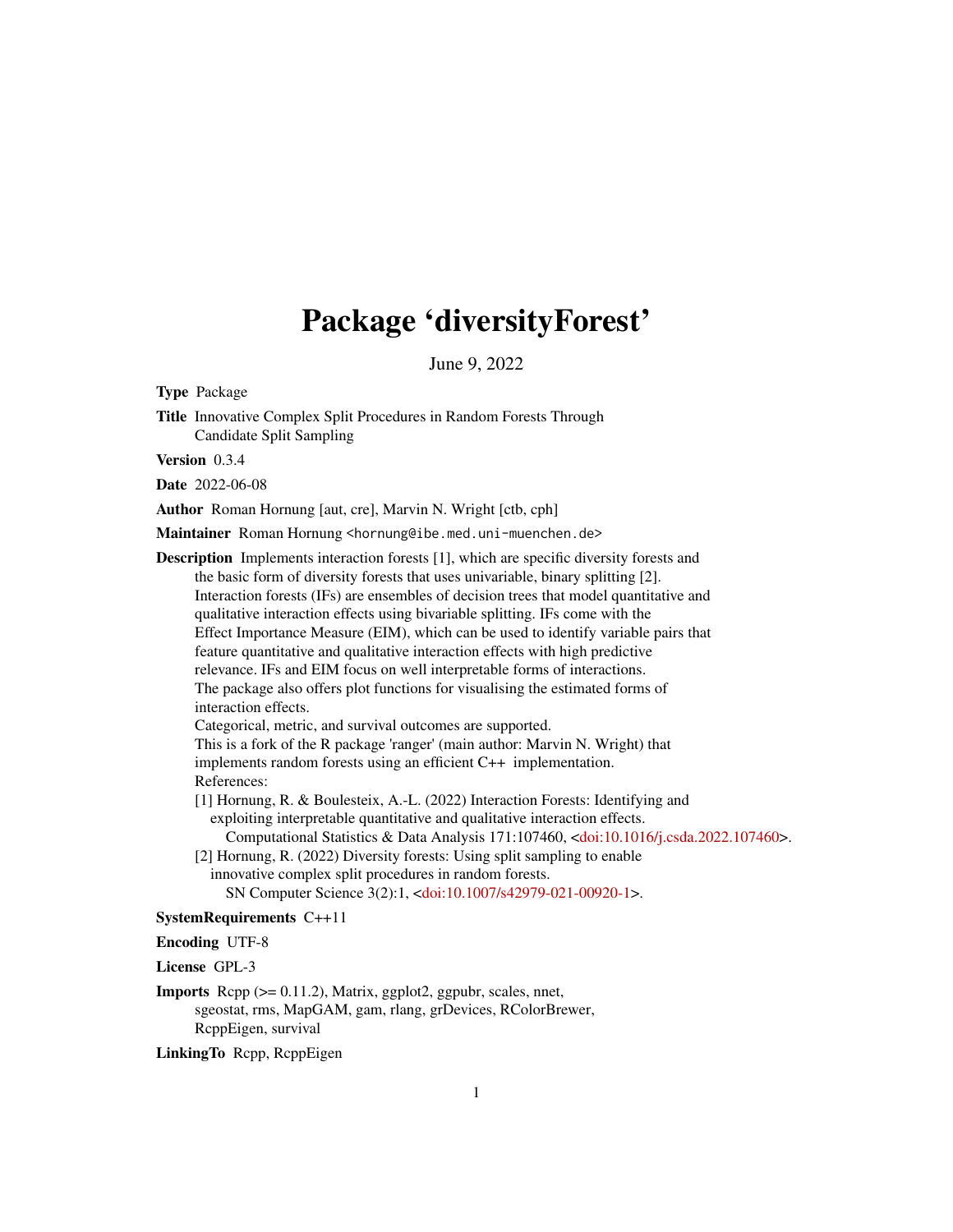Depends  $R$  ( $> = 3.5$ ) Suggests testthat, BOLTSSIRR Additional\_repositories <https://romanhornung.github.io/drat> RoxygenNote 7.1.1 NeedsCompilation yes Repository CRAN Date/Publication 2022-06-09 09:10:02 UTC

# R topics documented:

| Index | 38 |
|-------|----|
|       |    |
|       |    |
|       |    |
|       |    |
|       |    |
|       |    |
|       |    |
|       |    |
|       |    |
|       |    |
|       |    |
|       |    |

diversityForest-package

*Diversity Forests*

# Description

The diversity forest algorithm is not a specific algorithm, but an alternative candidate split sampling scheme that makes complex split procedures in random forests possible computationally by drastically reducing the numbers of candidate splits that need to be evaluated for each split. It also avoids the well-known variable selection bias in conventional random forests that has the effect that variables with many possible splits are selected too frequently for splitting (Strobl et al., 2007). For details, see Hornung (2022).

# Details

This package currently features two types of diversity forests:

• the basic form of diversity forests that uses univariable, binary splitting, which is also used in conventional random forests

<span id="page-1-0"></span>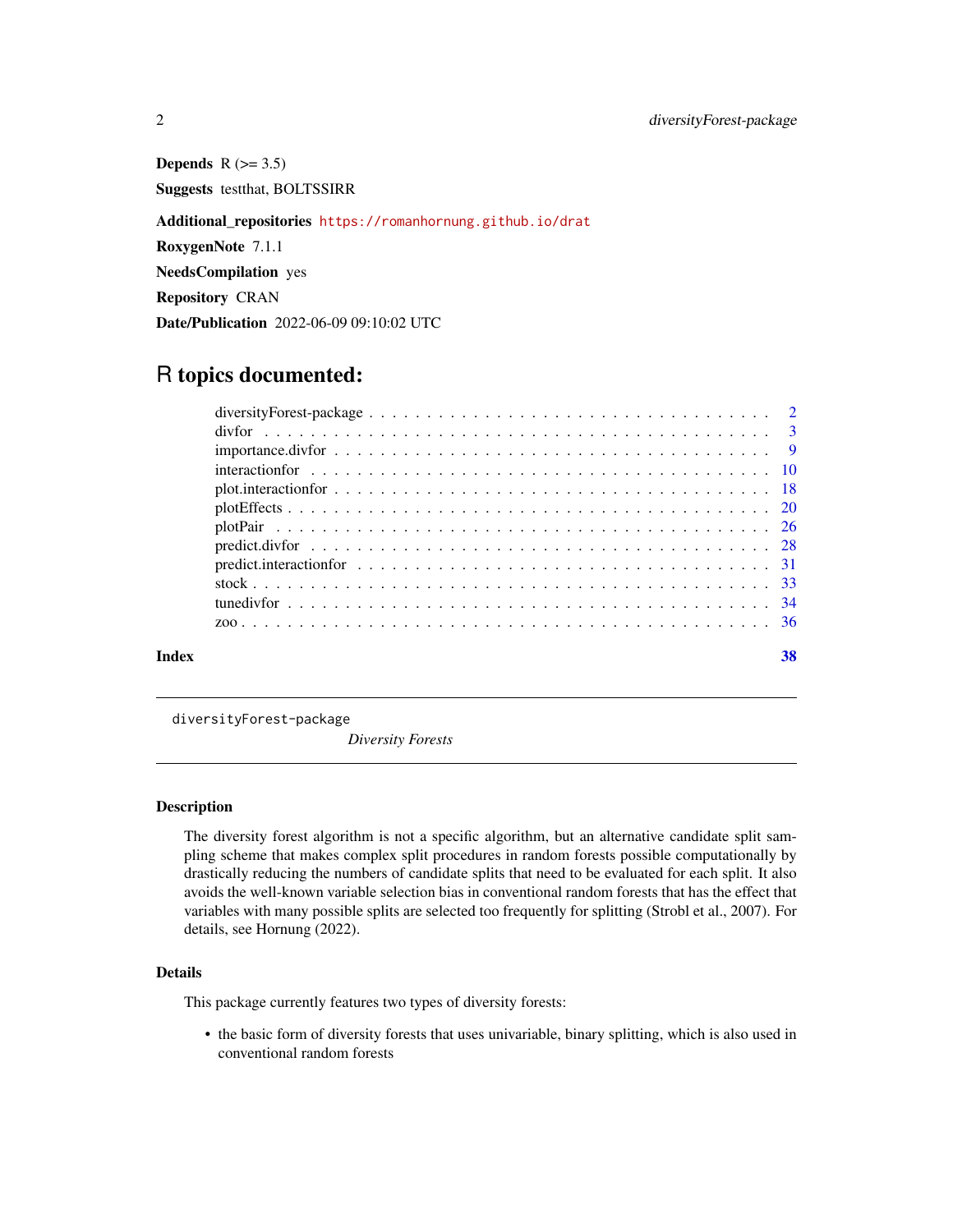#### <span id="page-2-0"></span>divfor the state of the state of the state of the state of the state of the state of the state of the state of the state of the state of the state of the state of the state of the state of the state of the state of the sta

• interaction forests (IFs) (Hornung & Boulesteix, 2022), which use bivariable splitting to model quantitative and qualitative interaction effects. IFs feature the Effect Importance Measure (EIM), which ranks the variable pairs with respect to the predictive importance of their quantitative and qualitative interaction effects. The individual variables can be ranked as well using EIM. For details, see Hornung & Boulesteix (2022).

Diversity forests with univariable splitting can be constructed using the function [divfor](#page-2-1) and interaction forests using the function [interactionfor](#page-9-1). Both functions support categorical, metric, and survival outcomes.

This package is a fork of the R package 'ranger' that implements random forests using an efficient C++ implementation. The documentation is in large parts taken from 'ranger', where some parts of the documentation may not apply to (the current version of) the 'diversityForest' package.

Details on further functionalities of the code that are not presented in the help pages of 'diversity-Forest' are found in the help pages of 'ranger', version 0.11.0, because 'diversityForest' is based on the latter version of 'ranger'. The code in the example sections can be used as a template for all basic application scenarios with respect to classification, regression and survival prediction.

#### References

- Hornung, R. (2022). Diversity forests: Using split sampling to enable innovative complex split procedures in random forests. SN Computer Science 3(2):1, <doi: [10.1007/s42979021-](https://doi.org/10.1007/s42979-021-00920-1) [009201>](https://doi.org/10.1007/s42979-021-00920-1).
- Hornung, R., Boulesteix, A.-L. (2022). Interaction forests: Identifying and exploiting interpretable quantitative and qualitative interaction effects. Computational Statistics & Data Analysis 171:107460, <doi: [10.1016/j.csda.2022.107460>](https://doi.org/10.1016/j.csda.2022.107460).
- Strobl, C., Boulesteix, A.-L., Zeileis, A., Hothorn, T. (2007). Bias in random forest variable importance measures: Illustrations, sources and a solution. BMC Bioinformatics 8:25, <doi: [10.1186/14712105825>](https://doi.org/10.1186/1471-2105-8-25).
- Wright, M. N., Ziegler, A. (2017). ranger: A fast Implementation of Random Forests for High Dimensional Data in C++ and R. Journal of Statistical Software 77:1-17, <doi: [10.18637/](https://doi.org/10.18637/jss.v077.i01) [jss.v077.i01>](https://doi.org/10.18637/jss.v077.i01).

<span id="page-2-1"></span>divfor *Construct a basic diversity forest prediction rule that uses univariable, binary splitting.*

# Description

Implements the most basic form of diversity forests that uses univariable, binary splitting. Currently, categorical, metric, and survival outcomes are supported.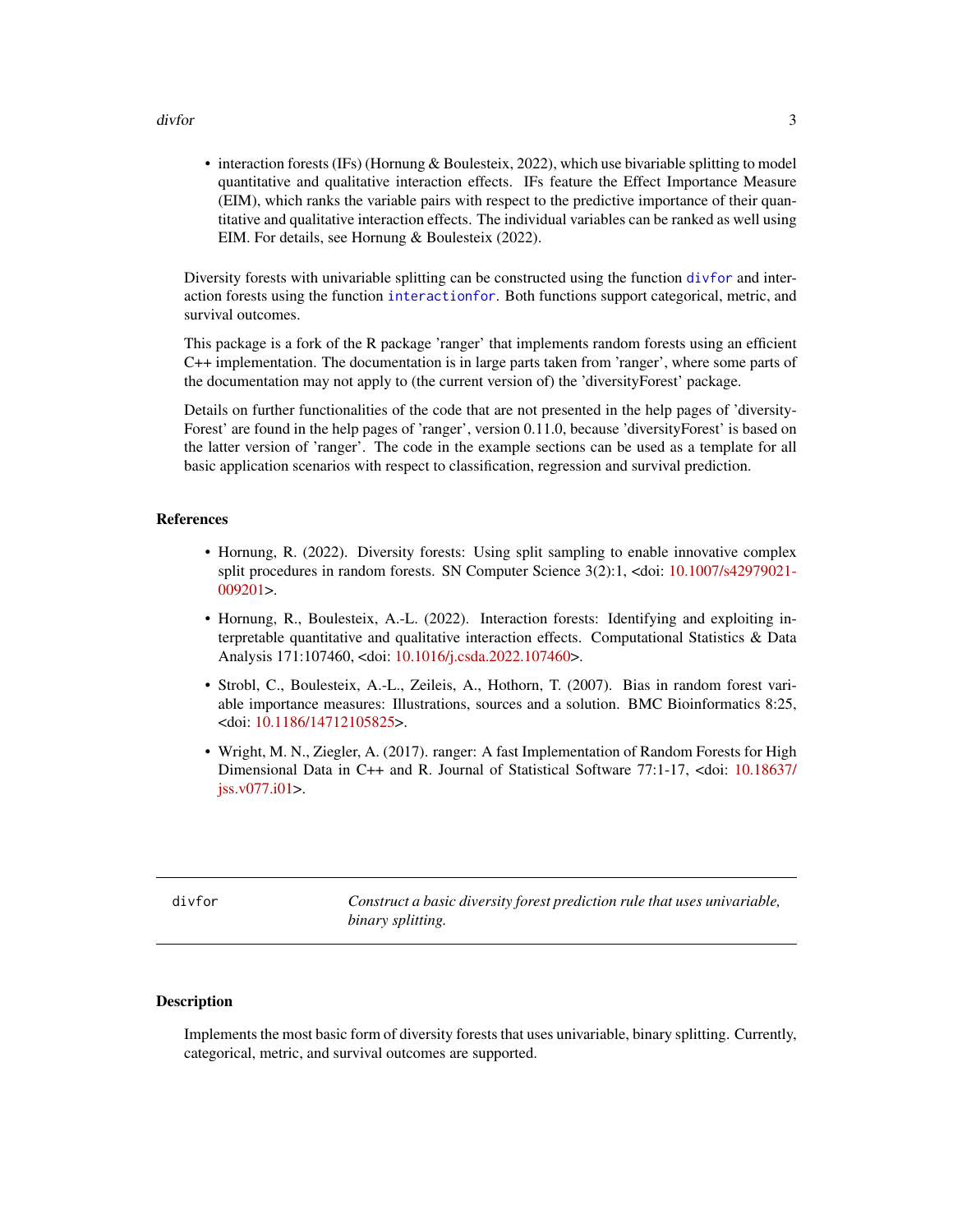# Usage

```
divfor(
  formula = NULL,
  data = NULL,
  num.trees = 500,
 mtry = NULL,importance = "none",
  write.forest = TRUE,
  probability = FALSE,
 min.node.size = NULL,
  max.depth = NULL,replace = TRUE,
  sample.fraction = ifelse(replace, 1, 0.632),
  case.weights = NULL,
  class.weights = NULL,
  splitrule = NULL,
  num.random.splits = 1,
  alpha = 0.5,
  minprop = 0.1,
  split.select.weights = NULL,
  always.split.variables = NULL,
  respect.unordered.factors = NULL,
  scale.permutation.importance = FALSE,
  keep.infoag = FALSE,inbag = NULL,holdout = FALSE,
  quantreg = FALSE,
  oob.error = TRUE,
  num.threads = NULL,
  save.memory = FALSE,
  verbose = TRUE,
  seed = NULL,
  dependent.variable.name = NULL,
  status.variable.name = NULL,
  classification = NULL,
  nsplits = 30,
  proptry = 1
\mathcal{L}
```
# Arguments

| formula   | Object of class formula or character describing the model to fit. Interaction<br>terms supported only for numerical variables. |
|-----------|--------------------------------------------------------------------------------------------------------------------------------|
| data      | Training data of class data. frame, matrix, dgCMatrix (Matrix) or gwaa. data<br>$(GenABEL)$ .                                  |
| num.trees | Number of trees. Default is 500.                                                                                               |
| mtry      | Artefact from 'ranger'. NOT needed for diversity forests.                                                                      |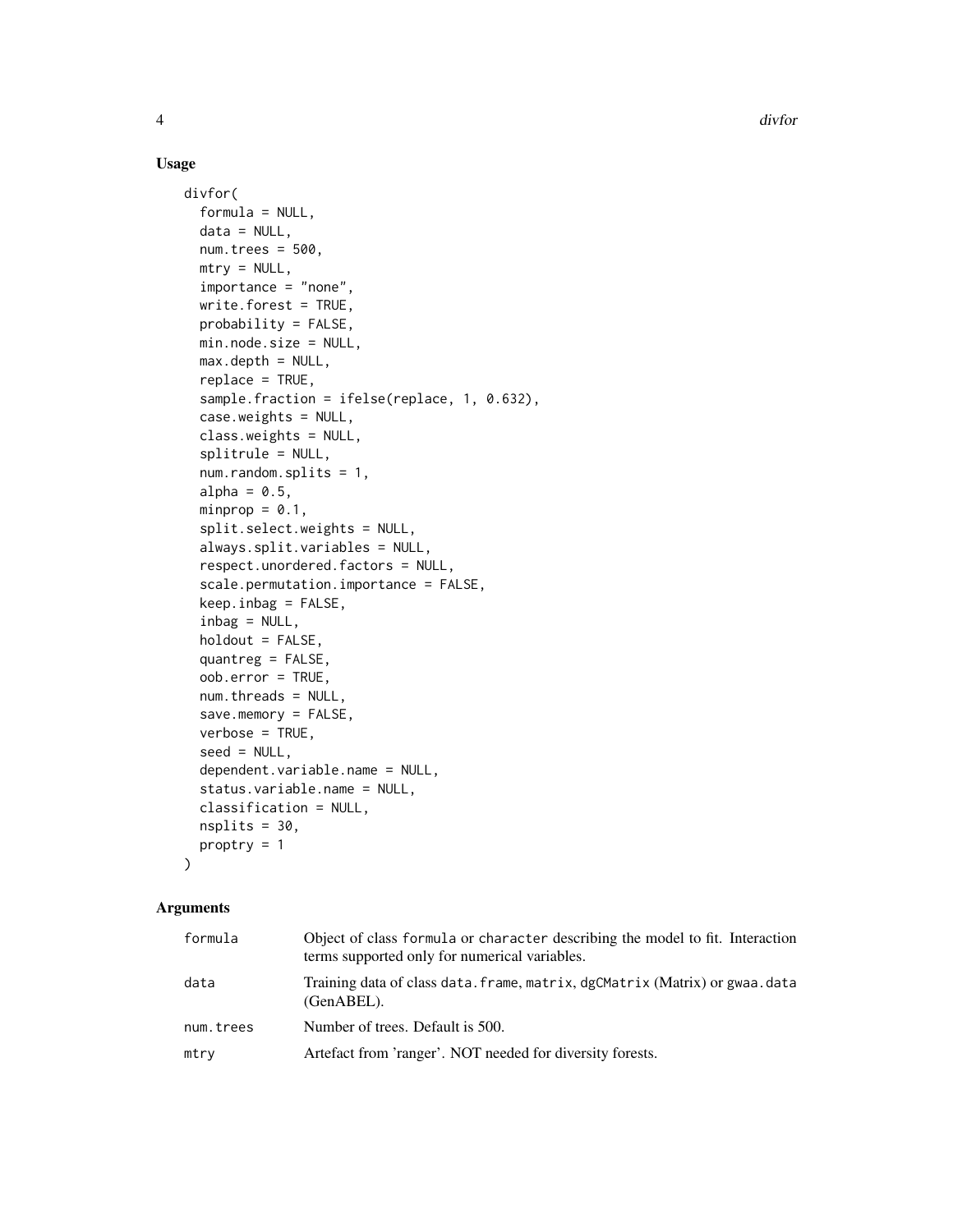#### divfor 5 to 3 and 3 and 3 and 3 and 3 and 3 and 3 and 3 and 3 and 3 and 3 and 3 and 3 and 3 and 3 and 3 and 3 and 3 and 3 and 3 and 3 and 3 and 3 and 3 and 3 and 3 and 3 and 3 and 3 and 3 and 3 and 3 and 3 and 3 and 3 and

| importance                | Variable importance mode, one of 'none', 'impurity', 'impurity_corrected', 'per-<br>mutation'. The 'impurity' measure is the Gini index for classification, the vari-<br>ance of the responses for regression and the sum of test statistics (see splitrule)<br>for survival. NOTE: Currently, only "permutation" (and "none") work for diver-<br>sity forests.              |
|---------------------------|------------------------------------------------------------------------------------------------------------------------------------------------------------------------------------------------------------------------------------------------------------------------------------------------------------------------------------------------------------------------------|
| write.forest              | Save divfor. forest object, required for prediction. Set to FALSE to reduce<br>memory usage if no prediction intended.                                                                                                                                                                                                                                                       |
| probability               | Grow a probability forest as in Malley et al. (2012). NOTE: Not yet imple-<br>mented for diversity forests!                                                                                                                                                                                                                                                                  |
| min.node.size             | Minimal node size. Default 1 for classification, 5 for regression, 3 for survival,<br>and 5 for probability.                                                                                                                                                                                                                                                                 |
| max.depth                 | Maximal tree depth. A value of NULL or 0 (the default) corresponds to unlim-<br>ited depth, 1 to tree stumps (1 split per tree).                                                                                                                                                                                                                                             |
| replace                   | Sample with replacement.                                                                                                                                                                                                                                                                                                                                                     |
| sample.fraction           |                                                                                                                                                                                                                                                                                                                                                                              |
|                           | Fraction of observations to sample. Default is 1 for sampling with replacement<br>and 0.632 for sampling without replacement. For classification, this can be a<br>vector of class-specific values.                                                                                                                                                                          |
| case.weights              | Weights for sampling of training observations. Observations with larger weights<br>will be selected with higher probability in the bootstrap (or subsampled) samples<br>for the trees.                                                                                                                                                                                       |
| class.weights             | Weights for the outcome classes (in order of the factor levels) in the splitting<br>rule (cost sensitive learning). Classification and probability prediction only. For<br>classification the weights are also applied in the majority vote in terminal nodes.                                                                                                               |
| splitrule                 | Splitting rule. For classification and probability estimation "gini" or "extratrees"<br>with default "gini". For regression "variance", "extratrees" or "maxstat" with de-<br>fault "variance". For survival "logrank", "extratrees", "C" or "maxstat" with de-<br>fault "logrank". NOTE: For diversity forests currently only the default splitting<br>rules are supported. |
| num.random.splits         |                                                                                                                                                                                                                                                                                                                                                                              |
|                           | Artefact from 'ranger'. NOT needed for diversity forests.                                                                                                                                                                                                                                                                                                                    |
| alpha                     | For "maxstat" splitrule: Significance threshold to allow splitting. NOT needed<br>for diversity forests.                                                                                                                                                                                                                                                                     |
| minprop                   | For "maxstat" splitrule: Lower quantile of covariate distribution to be considered<br>for splitting. NOT needed for diversity forests.                                                                                                                                                                                                                                       |
| split.select.weights      |                                                                                                                                                                                                                                                                                                                                                                              |
|                           | Numeric vector with weights between 0 and 1, representing the probability to<br>select variables for splitting. Alternatively, a list of size num.trees, containing<br>split select weight vectors for each tree can be used.                                                                                                                                                |
| always.split.variables    |                                                                                                                                                                                                                                                                                                                                                                              |
| respect.unordered.factors | Currently not useable. Character vector with variable names to be always se-<br>lected.                                                                                                                                                                                                                                                                                      |
|                           | Handling of unordered factor covariates. One of 'ignore' and 'order' (the option                                                                                                                                                                                                                                                                                             |
|                           | 'partition' possible in 'ranger' is not (yet) possible with diversity forests). De-<br>fault is 'ignore'. Alternatively TRUE (='order') or FALSE (='ignore') can be<br>used.                                                                                                                                                                                                 |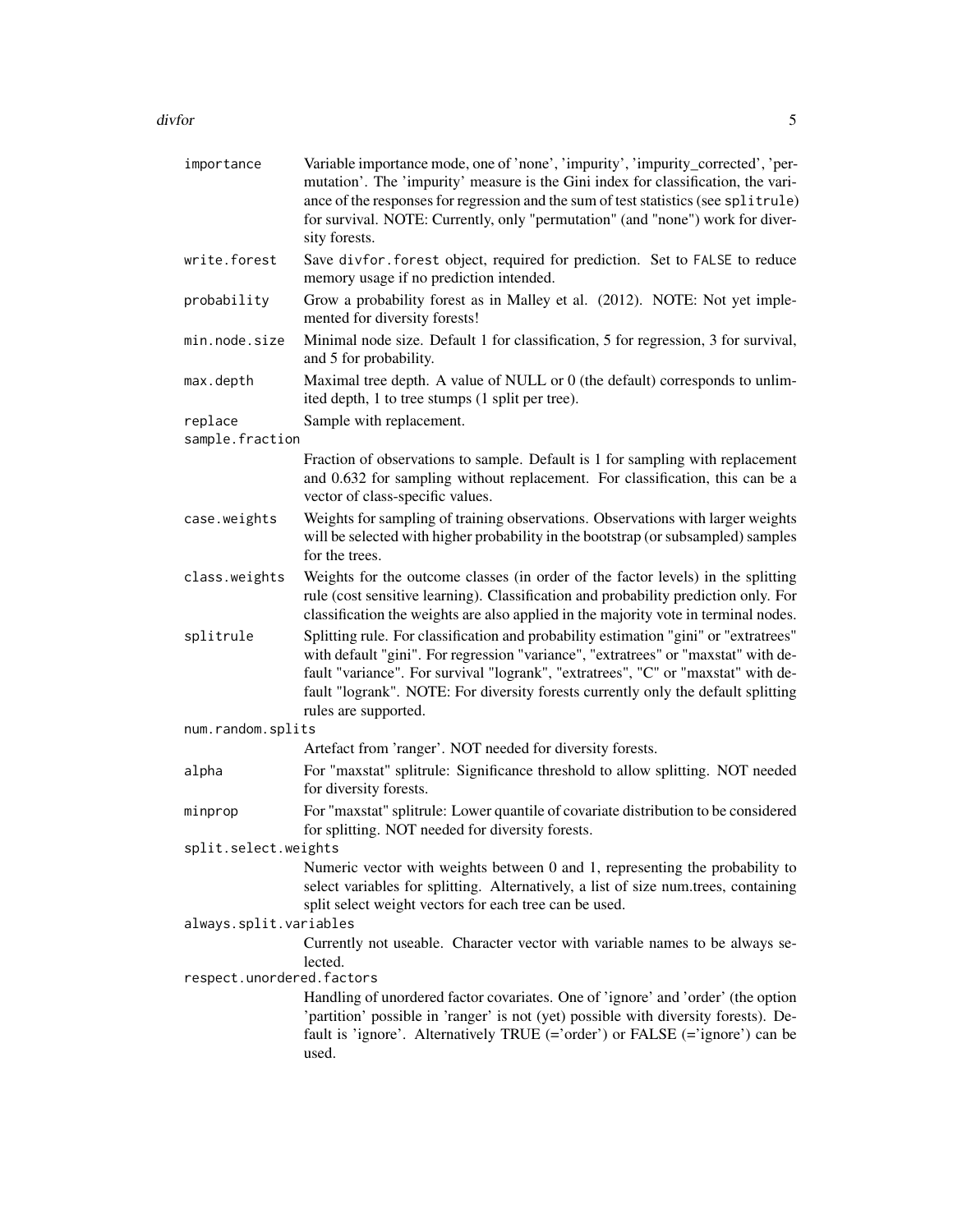| Scale permutation importance by standard error as in (Breiman 2001). Only<br>applicable if permutation variable importance mode selected.<br>keep.inbag<br>Save how often observations are in-bag in each tree.<br>Manually set observations per tree. List of size num.trees, containing inbag<br>inbag<br>counts for each observation. Can be used for stratified sampling.<br>Hold-out mode. Hold-out all samples with case weight 0 and use these for<br>holdout<br>variable importance and prediction error.<br>Prepare quantile prediction as in quantile regression forests (Meinshausen 2006).<br>quantreg<br>Regression only. Set keep. inbag = TRUE to prepare out-of-bag quantile predic-<br>tion.<br>Compute OOB prediction error. Set to FALSE to save computation time, e.g. for<br>oob.error<br>large survival forests.<br>Number of threads. Default is number of CPUs available.<br>num.threads<br>Use memory saving (but slower) splitting mode. No effect for survival and<br>save.memory<br>GWAS data. Warning: This option slows down the tree growing, use only if you<br>encounter memory problems. NOT needed for diversity forests.<br>verbose<br>Show computation status and estimated runtime.<br>Random seed. Default is NULL, which generates the seed from R. Set to 0 to<br>seed<br>ignore the R seed.<br>dependent.variable.name<br>Name of outcome variable, needed if no formula given. For survival forests this<br>is the time variable.<br>status.variable.name<br>Name of status variable, only applicable to survival data and needed if no for-<br>mula given. Use 1 for event and 0 for censoring.<br>classification Only needed if data is a matrix. Set to TRUE to grow a classification forest.<br>nsplits<br>Number of candidate splits to sample for each split. Default is 30.<br>Parameter that restricts the number of candidate splits considered for small<br>proptry<br>nodes. If nsplits is larger than proptry times the number of all possible splits,<br>the number of candidate splits to draw is reduced to the largest integer smaller<br>than proptry times the number of all possible splits. Default is 1, which corre-<br>sponds to always using nsplits candidate splits. | scale.permutation.importance |  |  |
|-------------------------------------------------------------------------------------------------------------------------------------------------------------------------------------------------------------------------------------------------------------------------------------------------------------------------------------------------------------------------------------------------------------------------------------------------------------------------------------------------------------------------------------------------------------------------------------------------------------------------------------------------------------------------------------------------------------------------------------------------------------------------------------------------------------------------------------------------------------------------------------------------------------------------------------------------------------------------------------------------------------------------------------------------------------------------------------------------------------------------------------------------------------------------------------------------------------------------------------------------------------------------------------------------------------------------------------------------------------------------------------------------------------------------------------------------------------------------------------------------------------------------------------------------------------------------------------------------------------------------------------------------------------------------------------------------------------------------------------------------------------------------------------------------------------------------------------------------------------------------------------------------------------------------------------------------------------------------------------------------------------------------------------------------------------------------------------------------------------------------------------------------------------------------------------------------------------------------------------------|------------------------------|--|--|
|                                                                                                                                                                                                                                                                                                                                                                                                                                                                                                                                                                                                                                                                                                                                                                                                                                                                                                                                                                                                                                                                                                                                                                                                                                                                                                                                                                                                                                                                                                                                                                                                                                                                                                                                                                                                                                                                                                                                                                                                                                                                                                                                                                                                                                           |                              |  |  |
|                                                                                                                                                                                                                                                                                                                                                                                                                                                                                                                                                                                                                                                                                                                                                                                                                                                                                                                                                                                                                                                                                                                                                                                                                                                                                                                                                                                                                                                                                                                                                                                                                                                                                                                                                                                                                                                                                                                                                                                                                                                                                                                                                                                                                                           |                              |  |  |
|                                                                                                                                                                                                                                                                                                                                                                                                                                                                                                                                                                                                                                                                                                                                                                                                                                                                                                                                                                                                                                                                                                                                                                                                                                                                                                                                                                                                                                                                                                                                                                                                                                                                                                                                                                                                                                                                                                                                                                                                                                                                                                                                                                                                                                           |                              |  |  |
|                                                                                                                                                                                                                                                                                                                                                                                                                                                                                                                                                                                                                                                                                                                                                                                                                                                                                                                                                                                                                                                                                                                                                                                                                                                                                                                                                                                                                                                                                                                                                                                                                                                                                                                                                                                                                                                                                                                                                                                                                                                                                                                                                                                                                                           |                              |  |  |
|                                                                                                                                                                                                                                                                                                                                                                                                                                                                                                                                                                                                                                                                                                                                                                                                                                                                                                                                                                                                                                                                                                                                                                                                                                                                                                                                                                                                                                                                                                                                                                                                                                                                                                                                                                                                                                                                                                                                                                                                                                                                                                                                                                                                                                           |                              |  |  |
|                                                                                                                                                                                                                                                                                                                                                                                                                                                                                                                                                                                                                                                                                                                                                                                                                                                                                                                                                                                                                                                                                                                                                                                                                                                                                                                                                                                                                                                                                                                                                                                                                                                                                                                                                                                                                                                                                                                                                                                                                                                                                                                                                                                                                                           |                              |  |  |
|                                                                                                                                                                                                                                                                                                                                                                                                                                                                                                                                                                                                                                                                                                                                                                                                                                                                                                                                                                                                                                                                                                                                                                                                                                                                                                                                                                                                                                                                                                                                                                                                                                                                                                                                                                                                                                                                                                                                                                                                                                                                                                                                                                                                                                           |                              |  |  |
|                                                                                                                                                                                                                                                                                                                                                                                                                                                                                                                                                                                                                                                                                                                                                                                                                                                                                                                                                                                                                                                                                                                                                                                                                                                                                                                                                                                                                                                                                                                                                                                                                                                                                                                                                                                                                                                                                                                                                                                                                                                                                                                                                                                                                                           |                              |  |  |
|                                                                                                                                                                                                                                                                                                                                                                                                                                                                                                                                                                                                                                                                                                                                                                                                                                                                                                                                                                                                                                                                                                                                                                                                                                                                                                                                                                                                                                                                                                                                                                                                                                                                                                                                                                                                                                                                                                                                                                                                                                                                                                                                                                                                                                           |                              |  |  |
|                                                                                                                                                                                                                                                                                                                                                                                                                                                                                                                                                                                                                                                                                                                                                                                                                                                                                                                                                                                                                                                                                                                                                                                                                                                                                                                                                                                                                                                                                                                                                                                                                                                                                                                                                                                                                                                                                                                                                                                                                                                                                                                                                                                                                                           |                              |  |  |
|                                                                                                                                                                                                                                                                                                                                                                                                                                                                                                                                                                                                                                                                                                                                                                                                                                                                                                                                                                                                                                                                                                                                                                                                                                                                                                                                                                                                                                                                                                                                                                                                                                                                                                                                                                                                                                                                                                                                                                                                                                                                                                                                                                                                                                           |                              |  |  |
|                                                                                                                                                                                                                                                                                                                                                                                                                                                                                                                                                                                                                                                                                                                                                                                                                                                                                                                                                                                                                                                                                                                                                                                                                                                                                                                                                                                                                                                                                                                                                                                                                                                                                                                                                                                                                                                                                                                                                                                                                                                                                                                                                                                                                                           |                              |  |  |
|                                                                                                                                                                                                                                                                                                                                                                                                                                                                                                                                                                                                                                                                                                                                                                                                                                                                                                                                                                                                                                                                                                                                                                                                                                                                                                                                                                                                                                                                                                                                                                                                                                                                                                                                                                                                                                                                                                                                                                                                                                                                                                                                                                                                                                           |                              |  |  |
|                                                                                                                                                                                                                                                                                                                                                                                                                                                                                                                                                                                                                                                                                                                                                                                                                                                                                                                                                                                                                                                                                                                                                                                                                                                                                                                                                                                                                                                                                                                                                                                                                                                                                                                                                                                                                                                                                                                                                                                                                                                                                                                                                                                                                                           |                              |  |  |
|                                                                                                                                                                                                                                                                                                                                                                                                                                                                                                                                                                                                                                                                                                                                                                                                                                                                                                                                                                                                                                                                                                                                                                                                                                                                                                                                                                                                                                                                                                                                                                                                                                                                                                                                                                                                                                                                                                                                                                                                                                                                                                                                                                                                                                           |                              |  |  |
|                                                                                                                                                                                                                                                                                                                                                                                                                                                                                                                                                                                                                                                                                                                                                                                                                                                                                                                                                                                                                                                                                                                                                                                                                                                                                                                                                                                                                                                                                                                                                                                                                                                                                                                                                                                                                                                                                                                                                                                                                                                                                                                                                                                                                                           |                              |  |  |
|                                                                                                                                                                                                                                                                                                                                                                                                                                                                                                                                                                                                                                                                                                                                                                                                                                                                                                                                                                                                                                                                                                                                                                                                                                                                                                                                                                                                                                                                                                                                                                                                                                                                                                                                                                                                                                                                                                                                                                                                                                                                                                                                                                                                                                           |                              |  |  |

# Value

Object of class divfor with elements

| Saved forest (If write forest set to TRUE). Note that the variable IDs in the<br>split. varIDs object do not necessarily represent the column number in R. |  |
|------------------------------------------------------------------------------------------------------------------------------------------------------------|--|
| Predicted classes/values, based on out-of-bag samples (classification and regres-<br>sion only).                                                           |  |
| variable.importance                                                                                                                                        |  |
| Variable importance for each independent variable.                                                                                                         |  |
|                                                                                                                                                            |  |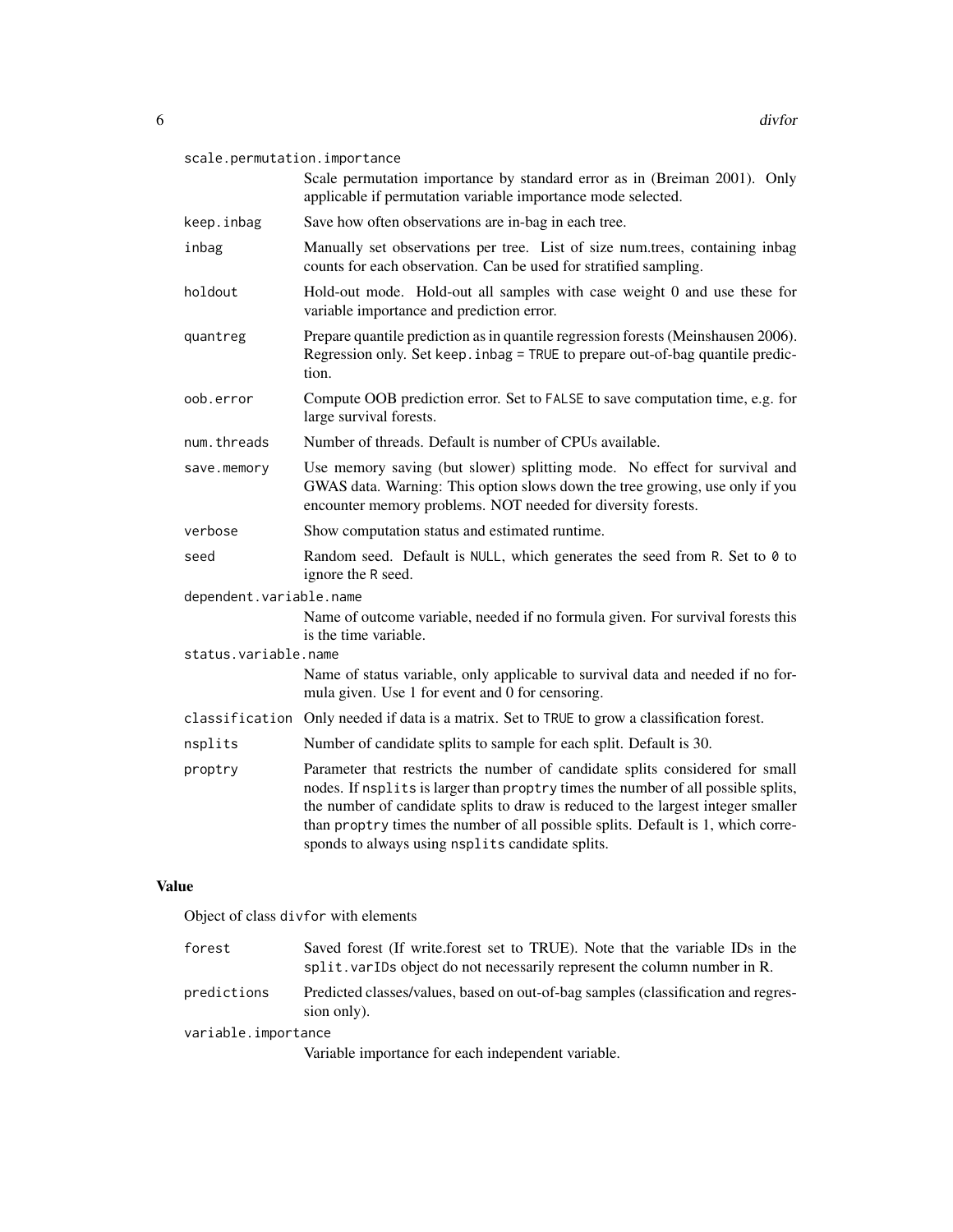#### divfor the contract of the contract of the contract of the contract of the contract of the contract of the contract of the contract of the contract of the contract of the contract of the contract of the contract of the con

| prediction.error                                           |                                                                                                                                                                                                                                                 |  |
|------------------------------------------------------------|-------------------------------------------------------------------------------------------------------------------------------------------------------------------------------------------------------------------------------------------------|--|
|                                                            | Overall out-of-bag prediction error. For classification this is the fraction of miss-<br>classified samples, for probability estimation the Brier score, for regression the<br>mean squared error and for survival one minus Harrell's C-index. |  |
| r.squared                                                  | R squared. Also called explained variance or coefficient of determination (re-<br>gression only). Computed on out-of-bag data.                                                                                                                  |  |
| confusion.matrix                                           |                                                                                                                                                                                                                                                 |  |
|                                                            | Contingency table for classes and predictions based on out-of-bag samples (clas-<br>sification only).                                                                                                                                           |  |
| unique.death.times                                         |                                                                                                                                                                                                                                                 |  |
|                                                            | Unique death times (survival only).                                                                                                                                                                                                             |  |
| chf                                                        | Estimated cumulative hazard function for each sample (survival only).                                                                                                                                                                           |  |
| survival                                                   | Estimated survival function for each sample (survival only).                                                                                                                                                                                    |  |
| call                                                       | Function call.                                                                                                                                                                                                                                  |  |
| Number of trees.<br>num.trees<br>num.independent.variables |                                                                                                                                                                                                                                                 |  |
|                                                            | Number of independent variables.                                                                                                                                                                                                                |  |
| min.node.size                                              | Value of minimal node size used.                                                                                                                                                                                                                |  |
| treetype                                                   | Type of forest/tree. classification, regression or survival.                                                                                                                                                                                    |  |
| importance.mode                                            |                                                                                                                                                                                                                                                 |  |
|                                                            | Importance mode used.                                                                                                                                                                                                                           |  |
| num.samples                                                | Number of samples.                                                                                                                                                                                                                              |  |
| splitrule                                                  | Splitting rule.                                                                                                                                                                                                                                 |  |
| replace                                                    | Sample with replacement.                                                                                                                                                                                                                        |  |
| nsplits                                                    | Value of nsplits used.                                                                                                                                                                                                                          |  |
| proptry                                                    | Value of proptry used.                                                                                                                                                                                                                          |  |

#### Author(s)

Roman Hornung, Marvin N. Wright

# References

- Hornung, R. (2022). Diversity forests: Using split sampling to enable innovative complex split procedures in random forests. SN Computer Science 3(2):1, <doi: [10.1007/s42979021-](https://doi.org/10.1007/s42979-021-00920-1) [009201>](https://doi.org/10.1007/s42979-021-00920-1).
- Wright, M. N., Ziegler, A. (2017). ranger: A fast implementation of random forests for high dimensional data in C++ and R. Journal of Statistical Software 77:1-17, <doi: [10.18637/](https://doi.org/10.18637/jss.v077.i01) [jss.v077.i01>](https://doi.org/10.18637/jss.v077.i01).
- Breiman, L. (2001). Random forests. Machine Learning 45:5-32, <doi: [10.1023/A:1010933404324>](https://doi.org/10.1023/A:1010933404324).
- Malley, J. D., Kruppa, J., Dasgupta, A., Malley, K. G., & Ziegler, A. (2012). Probability machines: consistent probability estimation using nonparametric learning machines. Methods of Information in Medicine 51:74-81, <doi: [10.3414/ME00010052>](https://doi.org/10.3414/ME00-01-0052).
- Meinshausen (2006). Quantile Regression Forests. Journal of Machine Learning Research 7:983-999.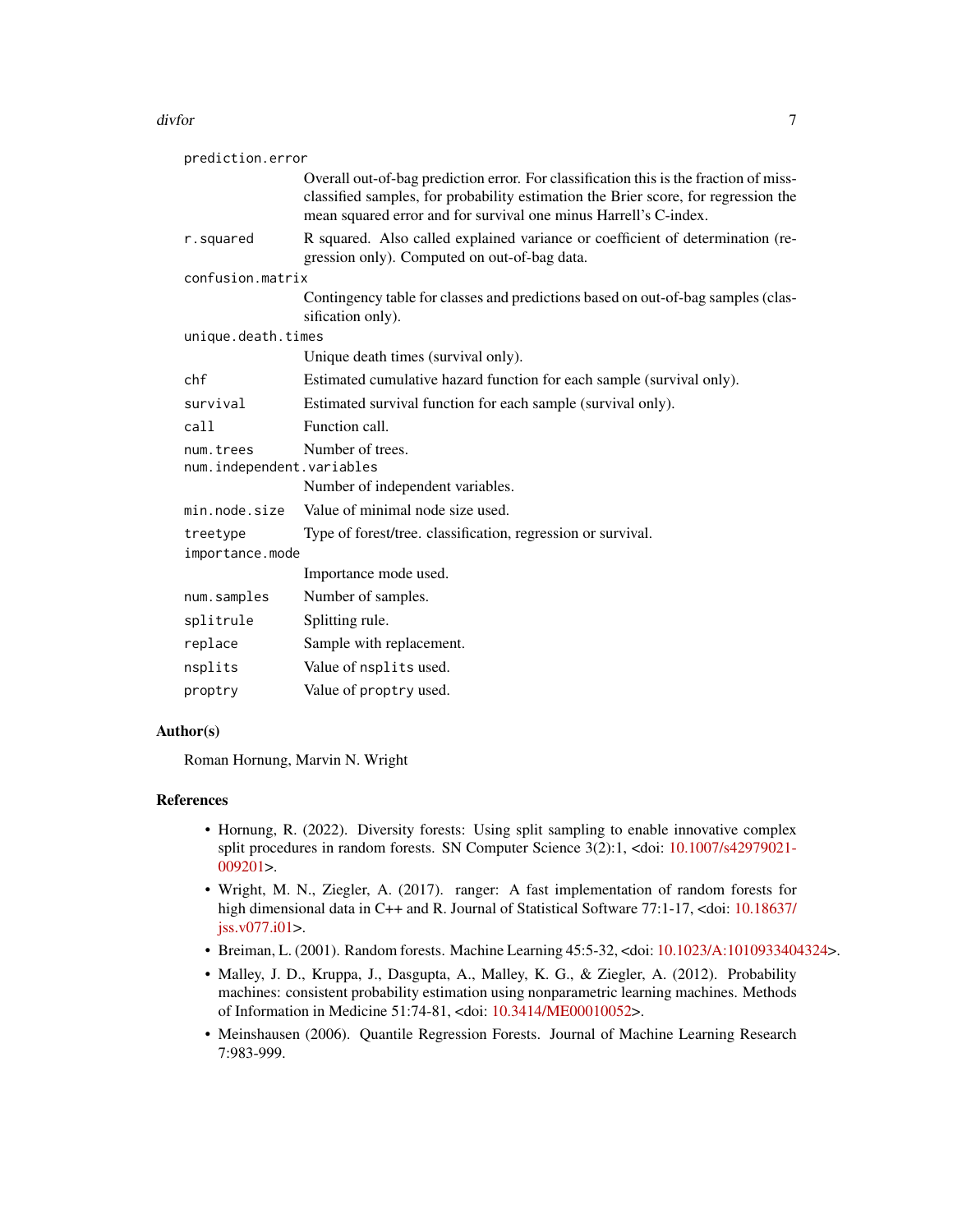#### See Also

[predict.divfor](#page-27-1)

# Examples

```
## Not run:
## Load package:
library("diversityForest")
## Set seed to obtain reproducible results:
set.seed(1234)
## Diversity forest with default settings (NOT recommended)
# Classification:
divfor(Species \sim ., data = iris, num. trees = 20)
# Regression:
iris2 <- iris; iris2$Species <- NULL; iris2$Y <- rnorm(nrow(iris2))
divfor(Y \sim., data = iris2, num.trees = 20)
# Survival:
library("survival")
divfor(Surv(time, status) ~ ., data = veteran, num.trees = 20, respect.unordered.factors = "order")
# NOTE: num.trees = 20 is specified too small for practical
# purposes - the prediction performance of the resulting
# forest will be suboptimal!!
# In practice, num.trees = 500 (default value) or a
# larger number should be used.
## Diversity forest with specified values for nsplits and proptry (NOT recommended)
divfor(Species \sim ., data = iris, nsplits = 10, proptry = 0.4, num.trees = 20)
# NOTE again: num.trees = 20 is specified too small for practical purposes.
## Applying diversity forest after optimizing the values of nsplits and proptry (recommended)
tuneres \le tunedivfor(formula = Species \sim ., data = iris, num.trees.pre = 20)
# NOTE: num.trees.pre = 20 is specified too small for practical
# purposes - the out-of-bag error estimates of the forests
# constructed during optimization will be much too variable!!
# In practice, num.trees.pre = 500 (default value) or a
# larger number should be used.
divfor(Species \sim ., data = iris, nsplits = tuneres$nsplitsopt,
  proptry = tuneres$proptryopt, num.trees = 20)
# NOTE again: num.trees = 20 is specified too small for practical purposes.
## Prediction
train.idx <- sample(nrow(iris), 2/3 * nrow(iris))
iris.train <- iris[train.idx, ]
iris.test <- iris[-train.idx, ]
tuneres <- tunedivfor(formula = Species ~ ., data = iris.train, num.trees.pre = 20)
# NOTE again: num.trees.pre = 20 is specified too small for practical purposes.
rg.iris <- divfor(Species ~ ., data = iris.train, nsplits = tuneres$nsplitsopt,
  proptry = tuneres$proptryopt, num.trees = 20)
# NOTE again: num.trees = 20 is specified too small for practical purposes.
```
<span id="page-7-0"></span>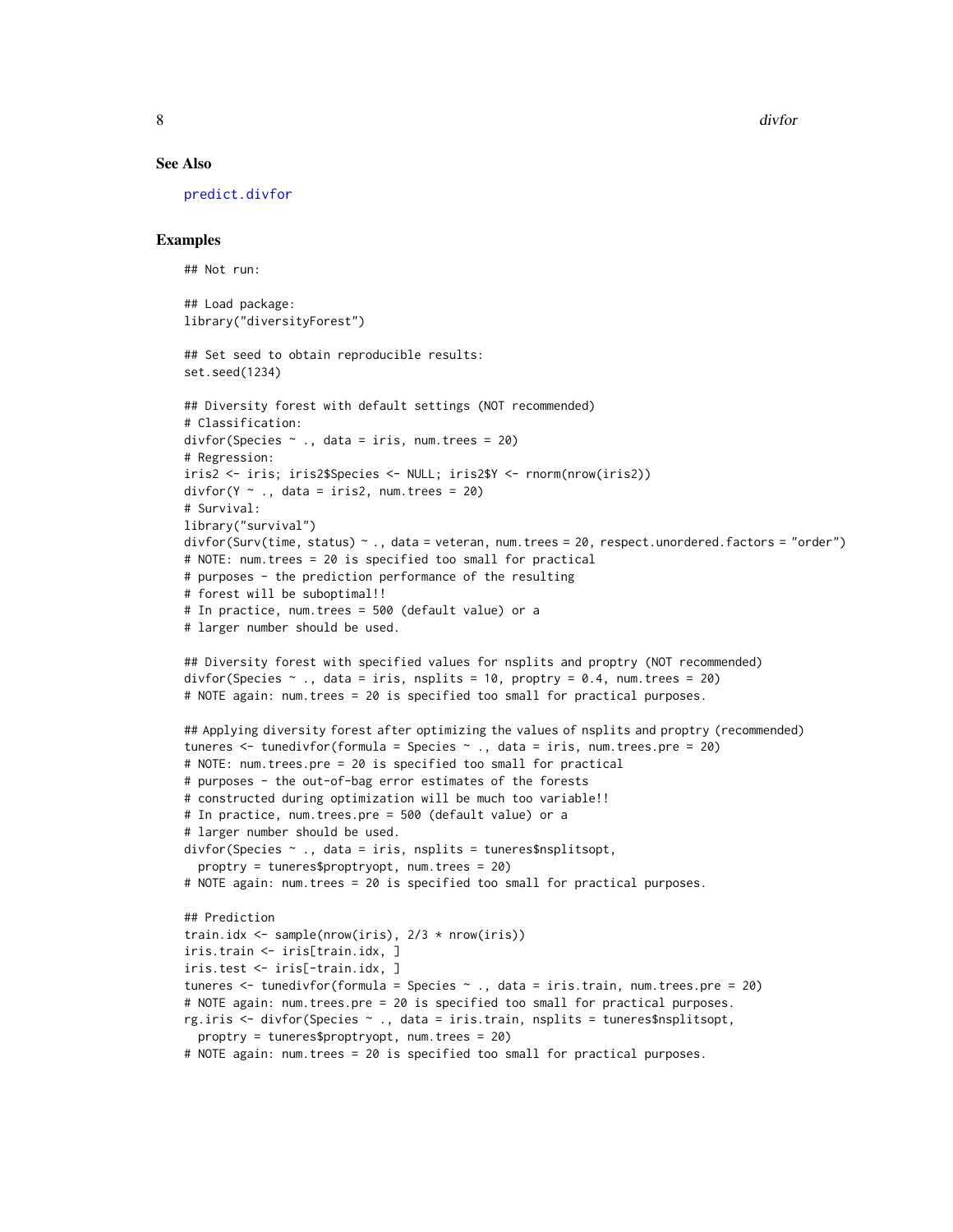# <span id="page-8-0"></span>importance.divfor 9

```
pred.iris <- predict(rg.iris, data = iris.test)
table(iris.test$Species, pred.iris$predictions)
## Variable importance
rg.iris <- divfor(Species ~ ., data = iris, importance = "permutation", num.trees = 20)
# NOTE again: num.trees = 20 is specified too small for practical purposes.
rg.iris$variable.importance
## End(Not run)
```
importance.divfor *Diversity Forest variable importance*

# Description

Extract variable importance of divfor object.

# Usage

```
## S3 method for class 'divfor'
importance(x, ...)
```
# Arguments

|          | divfor object.                                     |
|----------|----------------------------------------------------|
| $\cdots$ | Further arguments passed to or from other methods. |

# Value

Variable importance measures.

# Author(s)

Marvin N. Wright

# See Also

[divfor](#page-2-1)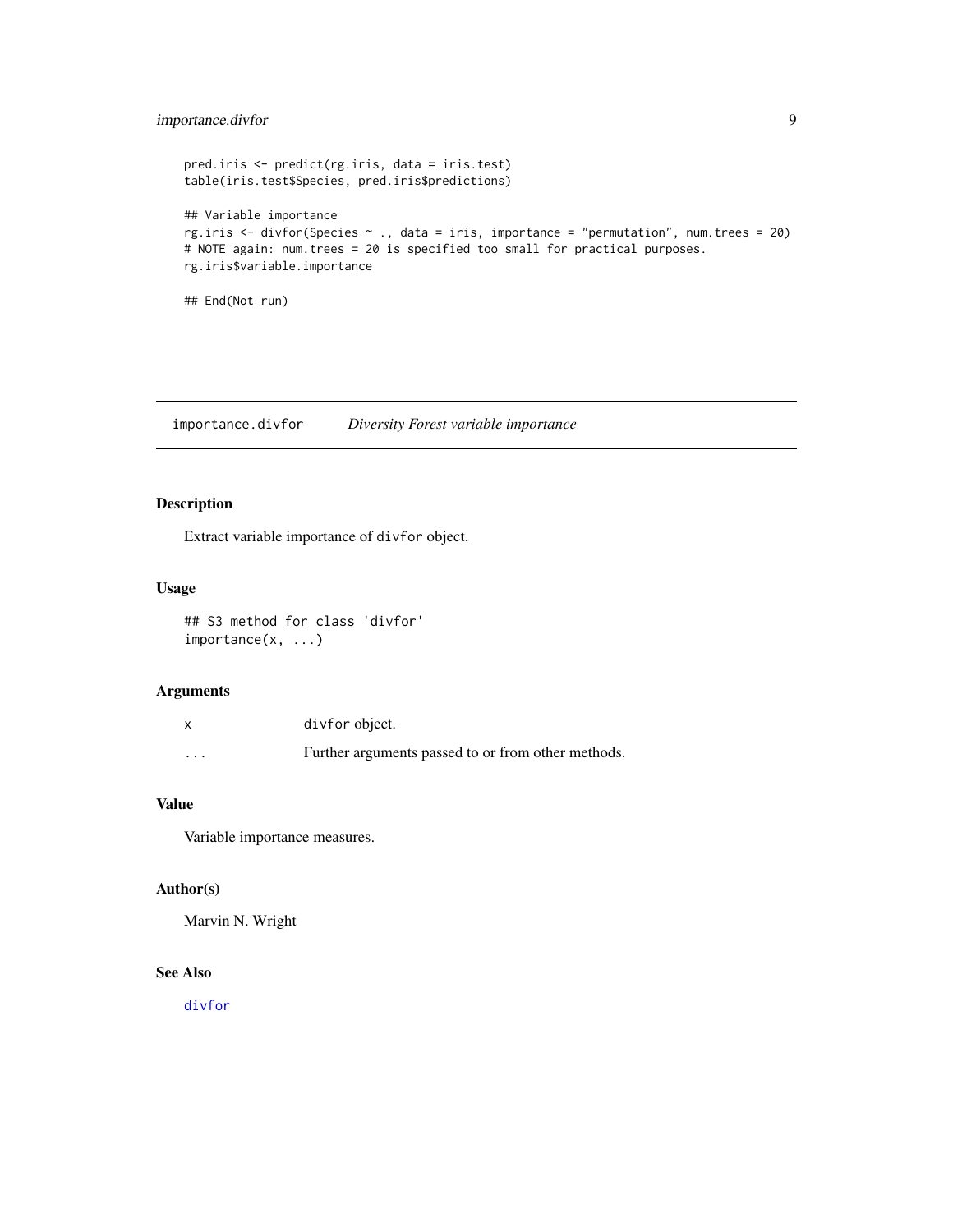<span id="page-9-1"></span><span id="page-9-0"></span>interactionfor *Construct an interaction forest prediction rule and calculate EIM values as described in Hornung & Boulesteix (2022).*

# Description

Implements interaction forests as described in Hornung & Boulesteix (2022). Currently, categorical, metric, and survival outcomes are supported. Interaction forests feature the effect importance measure (EIM), which can be used to rank the covariate variable pairs with respect to the impact of their interaction effects on prediction. This allows to identify relevant interaction effects. Interaction forests focus on well interpretable interaction effects. See the 'Details' section below for more details.

#### Usage

```
interactionfor(
  formula = NULL,
  data = NULL,importance = "both",
  num.trees = NULL,
  simplify.large.n = TRUE,
  num.trees.eim.large.n = NULL,
  write.forest = TRUE,probability = FALSE,
 min.node.size = NULL,
  max.depth = NULL,
  replace = FALSE,
  sample.fraction = ifelse(replace, 1, 0.7),
  case.weights = NULL,
  class.weights = NULL,
  splitrule = NULL,
  always.split.variables = NULL,
  keep.infoag = FALSE,inbag = NULL,holdout = FALSE,quantreg = FALSE,
  oob.error = TRUE,
  num.threads = NULL,
  verbose = TRUE,
  seed = NULL,
  dependent.variable.name = NULL,
  status.variable.name = NULL,
  npairs = NULL,
  classification = NULL
)
```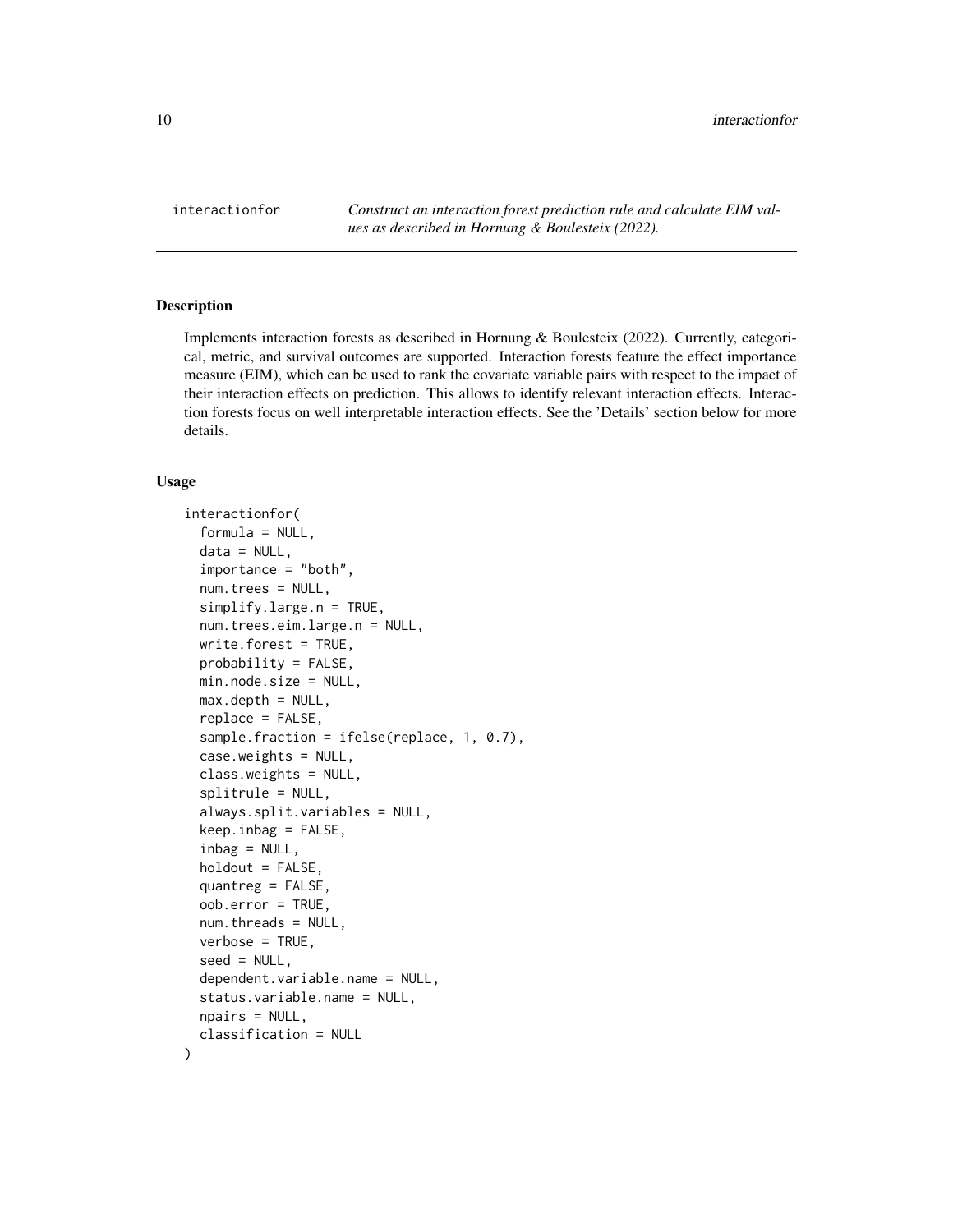# interactionfor 11

# Arguments

| formula               | Object of class formula or character describing the model to fit.                                                                                                                                                                                                                                                                                                                                                                                                                                                                                          |
|-----------------------|------------------------------------------------------------------------------------------------------------------------------------------------------------------------------------------------------------------------------------------------------------------------------------------------------------------------------------------------------------------------------------------------------------------------------------------------------------------------------------------------------------------------------------------------------------|
| data                  | Training data of class data. frame, matrix, dgCMatrix (Matrix) or gwaa. data<br>(GenABEL).                                                                                                                                                                                                                                                                                                                                                                                                                                                                 |
| importance            | Effect importance mode. One of the following: "both" (the default), "qualita-<br>tive", "quantitative", "mainonly", "none". See the 'Details' section below for<br>explanation.                                                                                                                                                                                                                                                                                                                                                                            |
| num.trees             | Number of trees. The default number is 20000, if EIM values should be com-<br>puted and 2000 otherwise. Note that if simplify.large.n = TRUE (default),<br>the number of observations is larger than 1000, and EIM values should be cal-<br>culated two forests are constructed, one for calculating the EIM values and one<br>for prediction (cf. 'Details' section). In such cases, the default number of trees<br>used for the forest for EIM value calculation is 20000 and the default number of<br>trees used for the forest for prediction is 2000. |
| simplify.large.n      |                                                                                                                                                                                                                                                                                                                                                                                                                                                                                                                                                            |
|                       | Should restricted tree depths be used, when calculating EIM values for large data<br>sets? See the 'Details' section below for more information. Default is TRUE.                                                                                                                                                                                                                                                                                                                                                                                          |
| num.trees.eim.large.n |                                                                                                                                                                                                                                                                                                                                                                                                                                                                                                                                                            |
|                       | Number of trees in the forest used for calculating the EIM values for large data<br>sets. If num. trees is provided, but not num. trees.eim. large.n, the value<br>given by num. trees will be used. The default number is 20000. Only used<br>when $simplify. large.n = TRUE.$                                                                                                                                                                                                                                                                            |
| write.forest          | Save interaction. forest object, required for prediction. Set to FALSE to re-<br>duce memory usage if no prediction intended.                                                                                                                                                                                                                                                                                                                                                                                                                              |
| probability           | Grow a probability forest as in Malley et al. (2012).                                                                                                                                                                                                                                                                                                                                                                                                                                                                                                      |
| min.node.size         | Minimal node size. Default 1 for classification, 5 for regression, 3 for survival,<br>and 5 for probability.                                                                                                                                                                                                                                                                                                                                                                                                                                               |
| max.depth             | Maximal tree depth. A value of NULL or 0 (the default) corresponds to unlim-<br>ited depth, 1 to tree stumps (1 split per tree).                                                                                                                                                                                                                                                                                                                                                                                                                           |
| replace               | Sample with replacement. Default is FALSE.                                                                                                                                                                                                                                                                                                                                                                                                                                                                                                                 |
| sample.fraction       |                                                                                                                                                                                                                                                                                                                                                                                                                                                                                                                                                            |
|                       | Fraction of observations to sample. Default is 1 for sampling with replacement<br>and 0.7 for sampling without replacement. For classification, this can be a vector<br>of class-specific values.                                                                                                                                                                                                                                                                                                                                                          |
| case.weights          | Weights for sampling of training observations. Observations with larger weights<br>will be selected with higher probability in the bootstrap (or subsampled) samples<br>for the trees.                                                                                                                                                                                                                                                                                                                                                                     |
| class.weights         | Weights for the outcome classes (in order of the factor levels) in the splitting<br>rule (cost sensitive learning). Classification and probability prediction only. For<br>classification the weights are also applied in the majority vote in terminal nodes.                                                                                                                                                                                                                                                                                             |
| splitrule             | Splitting rule. For classification and probability estimation "gini" or "extratrees"<br>with default "gini". For regression "variance", "extratrees" or "maxstat" with<br>default "variance". For survival "logrank", "extratrees", "C" or "maxstat" with<br>default "logrank". NOTE: For interaction forests currently only the default split-<br>ting rules are supported.                                                                                                                                                                               |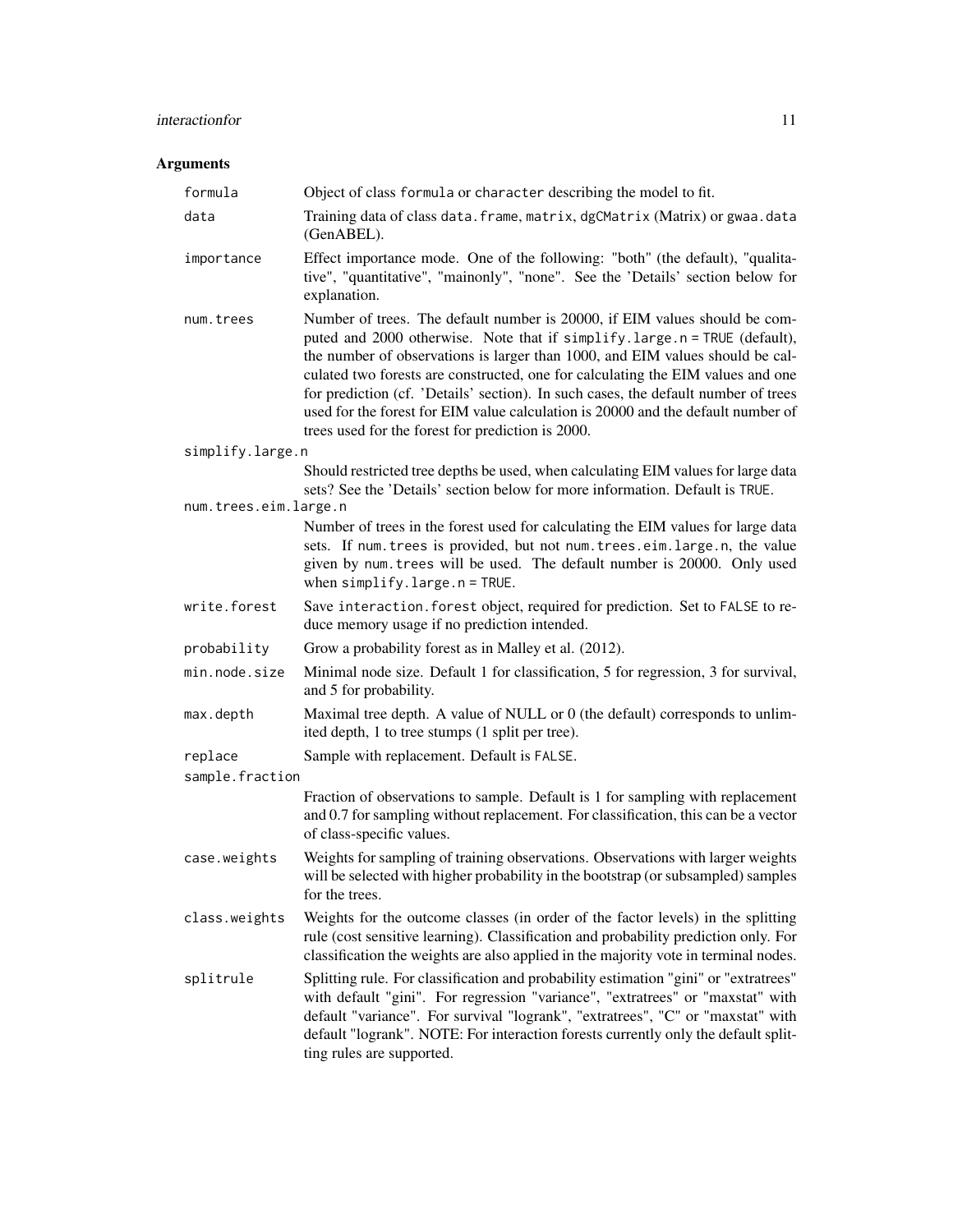| always.split.variables  |                                                                                                                                                                                                                                    |  |
|-------------------------|------------------------------------------------------------------------------------------------------------------------------------------------------------------------------------------------------------------------------------|--|
|                         | Currently not useable. Character vector with variable names to be always se-<br>lected.                                                                                                                                            |  |
| keep.inbag              | Save how often observations are in-bag in each tree.                                                                                                                                                                               |  |
| inbag                   | Manually set observations per tree. List of size num.trees, containing inbag<br>counts for each observation. Can be used for stratified sampling.                                                                                  |  |
| holdout                 | Hold-out mode. Hold-out all samples with case weight 0 and use these for vari-<br>able importance and prediction error. NOTE: Currently, not useable for interac-<br>tion forests.                                                 |  |
| quantreg                | Prepare quantile prediction as in quantile regression forests (Meinshausen 2006).<br>Regression only. Set keep. inbag = TRUE to prepare out-of-bag quantile predic-<br>tion. NOTE: Currently, not useable for interaction forests. |  |
| oob.error               | Compute OOB prediction error. Set to FALSE to save computation time, e.g. for<br>large survival forests.                                                                                                                           |  |
| num.threads             | Number of threads. Default is number of CPUs available.                                                                                                                                                                            |  |
| verbose                 | Show computation status and estimated runtime.                                                                                                                                                                                     |  |
| seed                    | Random seed. Default is NULL, which generates the seed from R. Set to 0 to<br>ignore the R seed.                                                                                                                                   |  |
| dependent.variable.name |                                                                                                                                                                                                                                    |  |
|                         | Name of outcome variable, needed if no formula given. For survival forests this<br>is the time variable.                                                                                                                           |  |
| status.variable.name    |                                                                                                                                                                                                                                    |  |
|                         | Name of status variable, only applicable to survival data and needed if no for-<br>mula given. Use 1 for event and 0 for censoring.                                                                                                |  |
| npairs                  | Number of variable pairs to sample for each split. Default is the square root of<br>the number of independent variables divided by 2 (this number is rounded up).                                                                  |  |
| classification          | Only needed if data is a matrix. Set to TRUE to grow a classification forest.                                                                                                                                                      |  |

# Details

The effect importance measure (EIM) of interaction forests distinguishes quantitative and qualitative interaction effects (Peto, 1982). This is a common distinction as these two types of interaction effects are interpreted in different ways (see below). For both of these types, EIM values for each variable pair are obtained: the quantitative and qualitative EIM values.

Interaction forests target easily interpretable types of interaction effects. These can be communicated clearly using statements of the following kind: "The strength of the positive (negative) effect of variable A on the outcome depends on the level of variable B" for quantitative interactions, and "for observations with small values of variable B, the effect of variable A is positive (negative), but for observations with large values of B, the effect of A is negative (positive)" for qualitative interactions.

In addition to calculating EIM values for variable pairs, importance values for the individual variables are calculated as well, the univariable EIM values. These measure the variable importance as in the case of classical variable importance measures of random forests.

The effect importance mode can be set via the importance argument: "qualitative": Calculate only qualitative EIM values; "quantitative": Calculate only quantitative EIM values; "both"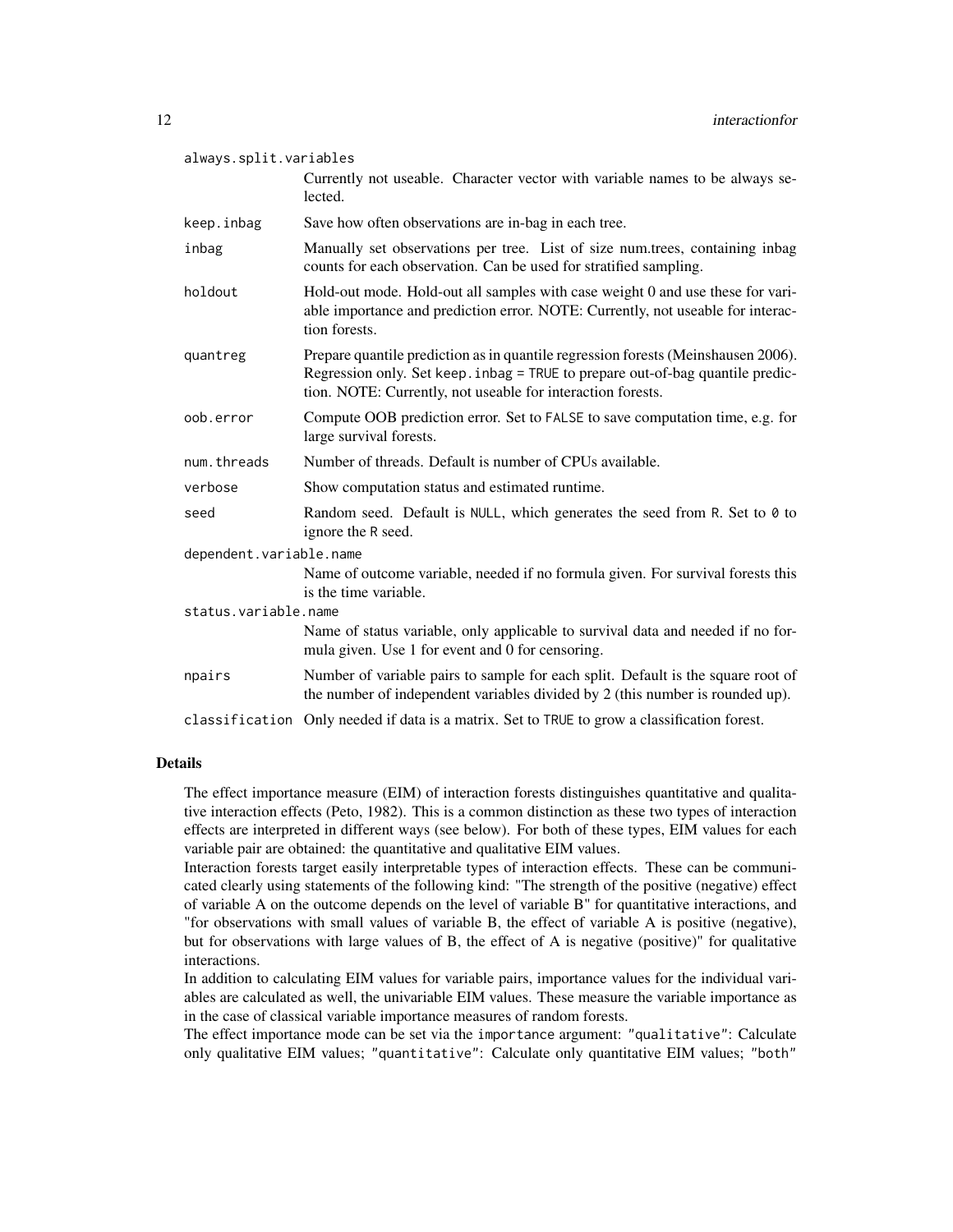#### <span id="page-12-0"></span>interactionfor the 13

(the default): Calculate qualitative and quantitative EIM values; "mainonly": Calculate only univariable EIM values.

The top variable pairs with largest quantitative and qualitative EIM values likely have quantitative and qualitative interactions, respectively, which have a considerable impact on prediction. The top variables with largest univariable EIM values likely have a considerable impact on prediction.

If the number of variables is larger than 100, not all possible variable pairs are considered, but, using a screening procedure, the 5000 variable pairs with the strongest indications of interaction effects are pre-selected.

NOTE: To make interpretations, it is crucial to investigate (visually) the forms the interaction effects of variable pairs with large quantitative and qualitative EIM values take. This can be done using the plot function plot. interactionfor (first overview) and [plotEffects](#page-19-1).

NOTE ALSO: As described in Hornung & Boulesteix (2022), in the case of data with larger numbers of variables (larger than 100, but more seriously for high-dimensional data), the univariable EIM values can be biased. Therefore, it is strongly recommended to interpret the univariable EIM values with caution, if the data are high-dimensional. If it is of interest to measure the univariable importance of the variables for high-dimensional data, an additional conventional random forest (e.g., using the ranger package) should be constructed and the variable importance measure values of this random forest be used for ranking the univariable effects.

For large data sets with many observations the calculation of the EIM values can become very costly - when using fully grown trees. Therefore, when calculating EIM values for data sets with more than 1000 observations we use the following maximum tree depths by default (argument: simplify.large.n = TRUE):

- if  $n \leq 1000$ : Use fully grown trees.
- if  $1000 < n < 2000$ : Use tree depth 10.
- if  $2000 < n \le 5000$ : Use tree depth 7.
- if  $n > 5000$ : Use tree depth 5.

Extensive analyses in Hornung & Boulesteix (2022) suggest that by restricting the tree depth in this way, the EIM values that would result when using fully grown trees are approximated well. However, the prediction performance suffers, when using restricted trees. Therefore, we restrict the tree depth only when calculating the EIM values (if  $n > 1000$ ), but construct a second interaction forest with unrestricted tree depth, which is then used for prediction purposes.

#### Value

Object of class interactionfor with elements

| predictions               | Predicted classes/values, based on out-of-bag samples (classification and regres-<br>sion only). |  |
|---------------------------|--------------------------------------------------------------------------------------------------|--|
| num.trees                 | Number of trees.                                                                                 |  |
| num.independent.variables |                                                                                                  |  |
|                           | Number of independent variables.                                                                 |  |
| unique.death.times        |                                                                                                  |  |
|                           | Unique death times (survival only).                                                              |  |
| min.node.size             | Value of minimal node size used.                                                                 |  |
| npairs                    | Number of variable pairs sampled for each split.                                                 |  |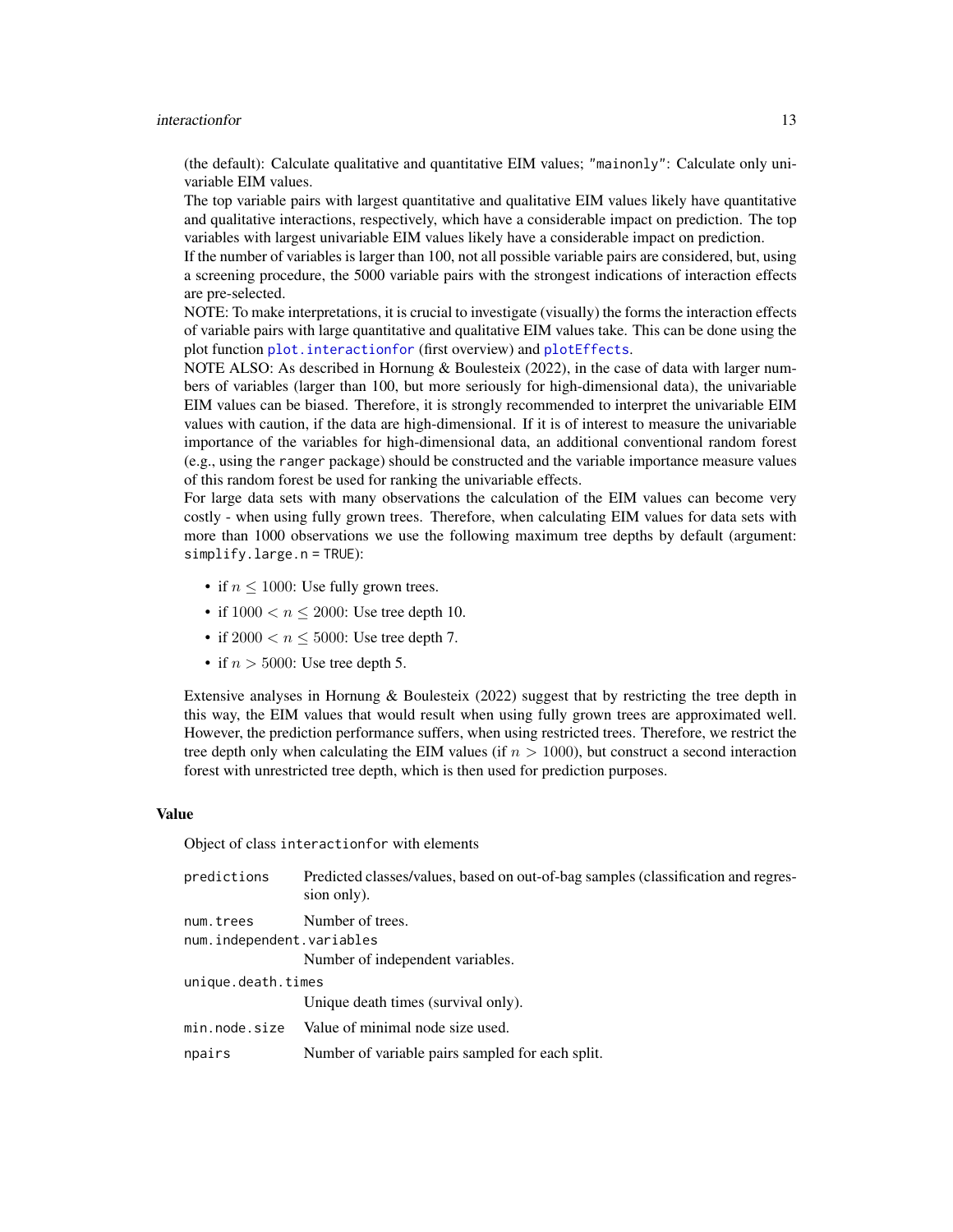| eim.univ.sorted             |                                                                                                                                                                                                                                                                                                                                                                                                                                                                                                                                                                                                                                                                                                                                                                                   |  |
|-----------------------------|-----------------------------------------------------------------------------------------------------------------------------------------------------------------------------------------------------------------------------------------------------------------------------------------------------------------------------------------------------------------------------------------------------------------------------------------------------------------------------------------------------------------------------------------------------------------------------------------------------------------------------------------------------------------------------------------------------------------------------------------------------------------------------------|--|
|                             | Univariable EIM values sorted in decreasing order.                                                                                                                                                                                                                                                                                                                                                                                                                                                                                                                                                                                                                                                                                                                                |  |
| eim.univ<br>eim.qual.sorted | Univariable EIM values.                                                                                                                                                                                                                                                                                                                                                                                                                                                                                                                                                                                                                                                                                                                                                           |  |
|                             | Qualitative EIM values sorted in decreasing order.                                                                                                                                                                                                                                                                                                                                                                                                                                                                                                                                                                                                                                                                                                                                |  |
| eim.qual                    | Qualitative EIM values.                                                                                                                                                                                                                                                                                                                                                                                                                                                                                                                                                                                                                                                                                                                                                           |  |
| eim.quant.sorted            |                                                                                                                                                                                                                                                                                                                                                                                                                                                                                                                                                                                                                                                                                                                                                                                   |  |
|                             | Quantitative EIM values sorted in decreasing order.<br>The labeling of these values provides the information on the type of quantita-<br>tive interactions the respective variable pairs feature. For example, consider a<br>variable pair A and B and say the label reads "A large AND B small". This<br>would mean that if the value of A is large and, at the same time, the value of B<br>is small, the expected value of the outcome variable is (considerably) different<br>from all other cases. For this type of quantitative interaction, the effect of B is<br>weak for small values of A and strong for large values of B. See Hornung &<br>Boulesteix (2022) for more information on the types of quantitative interaction<br>effects targeted by interaction forest. |  |
| eim.quant                   | Quantitative EIM values. These values are labeled analoguously as those in<br>eim.quant.sorted.                                                                                                                                                                                                                                                                                                                                                                                                                                                                                                                                                                                                                                                                                   |  |
| prediction.error            |                                                                                                                                                                                                                                                                                                                                                                                                                                                                                                                                                                                                                                                                                                                                                                                   |  |
|                             | Overall out-of-bag prediction error. For classification this is the fraction of mis-<br>classified samples, for probability estimation the Brier score, for regression the<br>mean squared error and for survival one minus Harrell's C-index. This is 'NA'<br>for data sets with more than 100 covariate variables, because for such data sets<br>we pre-select the 5000 variable pairs with strongest indications of interaction<br>effects. This pre-selection cannot be taken into account in the out-of-bag error<br>estimation, which is why the out-of-bag error estimates would be (much) too<br>optimistic for data sets with more than 100 covariate variables.                                                                                                         |  |
| forest                      | Saved forest (If write.forest set to TRUE). Note that the variable IDs in the<br>split.multvarIDs object do not necessarily represent the column number in<br>R.                                                                                                                                                                                                                                                                                                                                                                                                                                                                                                                                                                                                                  |  |
| confusion.matrix            |                                                                                                                                                                                                                                                                                                                                                                                                                                                                                                                                                                                                                                                                                                                                                                                   |  |
|                             | Contingency table for classes and predictions based on out-of-bag samples (clas-<br>sification only).                                                                                                                                                                                                                                                                                                                                                                                                                                                                                                                                                                                                                                                                             |  |
| chf                         | Estimated cumulative hazard function for each sample (survival only).                                                                                                                                                                                                                                                                                                                                                                                                                                                                                                                                                                                                                                                                                                             |  |
| survival                    | Estimated survival function for each sample (survival only).                                                                                                                                                                                                                                                                                                                                                                                                                                                                                                                                                                                                                                                                                                                      |  |
| splitrule                   | Splitting rule.                                                                                                                                                                                                                                                                                                                                                                                                                                                                                                                                                                                                                                                                                                                                                                   |  |
| treetype                    | Type of forest/tree. classification, regression or survival.                                                                                                                                                                                                                                                                                                                                                                                                                                                                                                                                                                                                                                                                                                                      |  |
| r.squared                   | R squared. Also called explained variance or coefficient of determination (re-<br>gression only). Computed on out-of-bag data.                                                                                                                                                                                                                                                                                                                                                                                                                                                                                                                                                                                                                                                    |  |
| call<br>importance.mode     | Function call.                                                                                                                                                                                                                                                                                                                                                                                                                                                                                                                                                                                                                                                                                                                                                                    |  |
|                             | Importance mode used.                                                                                                                                                                                                                                                                                                                                                                                                                                                                                                                                                                                                                                                                                                                                                             |  |
| num.samples                 | Number of samples.                                                                                                                                                                                                                                                                                                                                                                                                                                                                                                                                                                                                                                                                                                                                                                |  |
| replace                     | Sample with replacement.                                                                                                                                                                                                                                                                                                                                                                                                                                                                                                                                                                                                                                                                                                                                                          |  |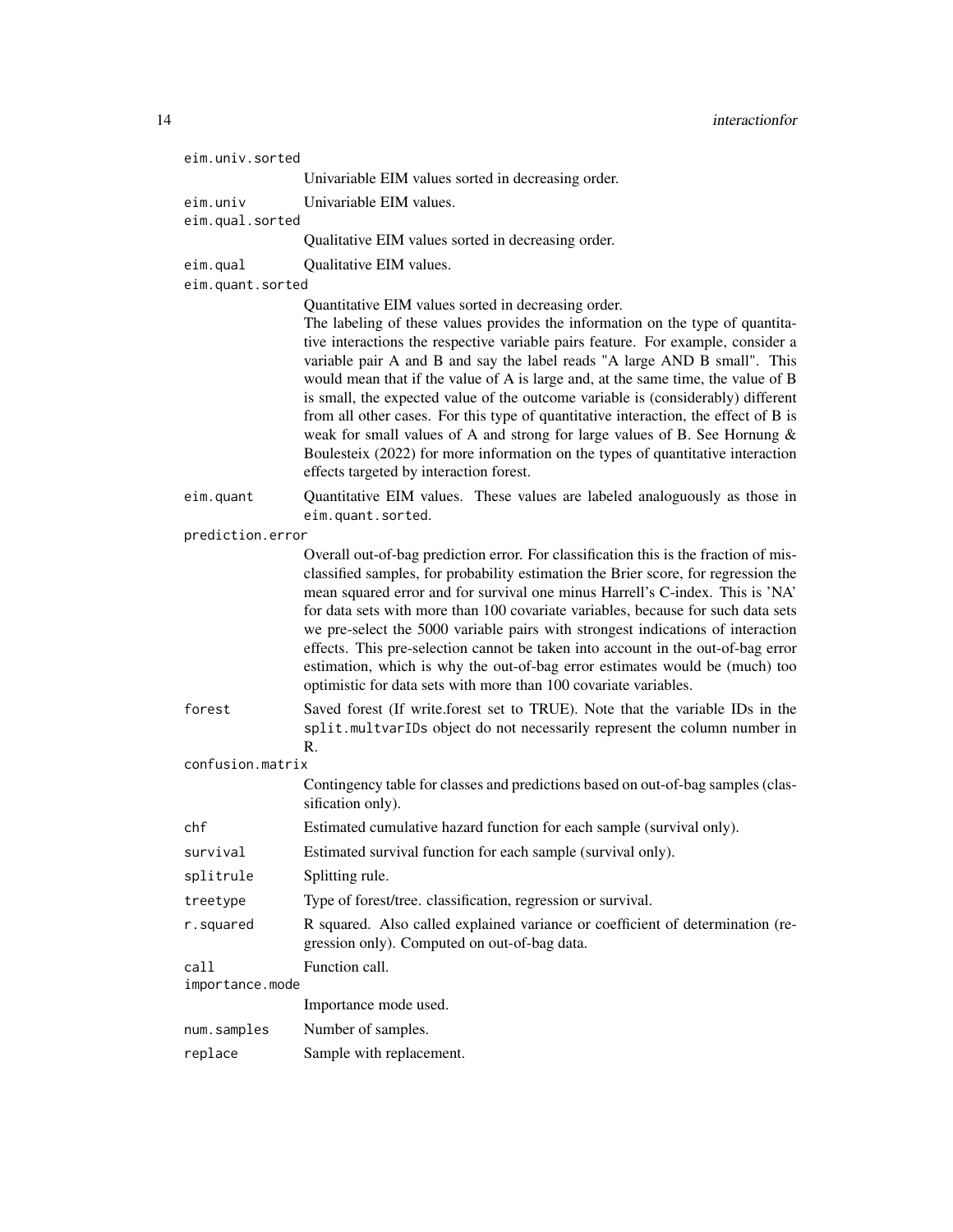eim.quant.rawlists

List containing the four vectors of un-adjusted 'raw' quantitative EIM values and the four vectors of adjusted EIM values. These are usually not required by the user.

For each of the four types of quantitative splits there exists a separate vector of raw quantitative EIM values. For example, eim.quant.large.small.raw contains the raw quantitative EIM values of the quantitative split type associated with quantitative interaction effects for which the expected values of the outcome variable are different, if the value of variable A is large and, at the same time, the value of variable B is small. The list entries of the un-adjusted 'raw' quantitative EIM values are labeled with the suffix .raw, while the list entries of the adjusted quantitative EIM values miss this suffix. See Hornung & Boulesteix (2022) for details on the raw and adjusted EIM values.

- promispairs List giving the indices of the variables in the pre-selected variable pairs. If the number of variables is at most 100, all variable pairs are considered.
- plotres List ob objects needed by the plot functions: eim.univ.order contains the sorting of the univariable EIM values in descending order, where the first element gives the index of the variable with largest EIM value, the second element the index of the variable with second-largest EIM value and so on; eim.qual.order / eim.quant.order contains the sorting in descending order of the qualitative / quantitative EIM values for the (pre-selected) variable pairs given by the object promispairs above. The first element gives the index of the (pre-selected) variable pair with largest qualitative / quantitative EIM value, the second element the index of the variable pair with second-largest qualitative / quantitative EIM value; data contains the data; yvarname is the name of the outcome variable (survival time for survival); statusvarname is the name of the status variable.

#### Author(s)

Roman Hornung, Marvin N. Wright

#### References

- Hornung, R., Boulesteix, A.-L. (2022). Interaction forests: Identifying and exploiting interpretable quantitative and qualitative interaction effects. Computational Statistics & Data Analysis 171:107460, <doi: [10.1016/j.csda.2022.107460>](https://doi.org/10.1016/j.csda.2022.107460).
- Hornung, R. (2022). Diversity forests: Using split sampling to enable innovative complex split procedures in random forests. SN Computer Science 3(2):1, <doi: [10.1007/s42979021-](https://doi.org/10.1007/s42979-021-00920-1) [009201>](https://doi.org/10.1007/s42979-021-00920-1).
- Peto, R., (1982) Statistical aspects of cancer trials. In: K.E. Halnam (Ed.), Treatment of Cancer. Chapman & Hall: London.
- Wright, M. N., Ziegler, A. (2017). ranger: A fast Implementation of Random Forests for High Dimensional Data in C++ and R. Journal of Statistical Software 77:1-17, <doi: [10.18637/](https://doi.org/10.18637/jss.v077.i01)  $is s.v077.i01$
- Breiman, L. (2001). Random forests. Machine Learning 45:5-32, <doi: [10.1023/A:1010933404324>](https://doi.org/10.1023/A:1010933404324).
- Malley, J. D., Kruppa, J., Dasgupta, A., Malley, K. G., & Ziegler, A. (2012). Probability machines: consistent probability estimation using nonparametric learning machines. Methods of Information in Medicine 51:74-81, <doi: [10.3414/ME00010052>](https://doi.org/10.3414/ME00-01-0052).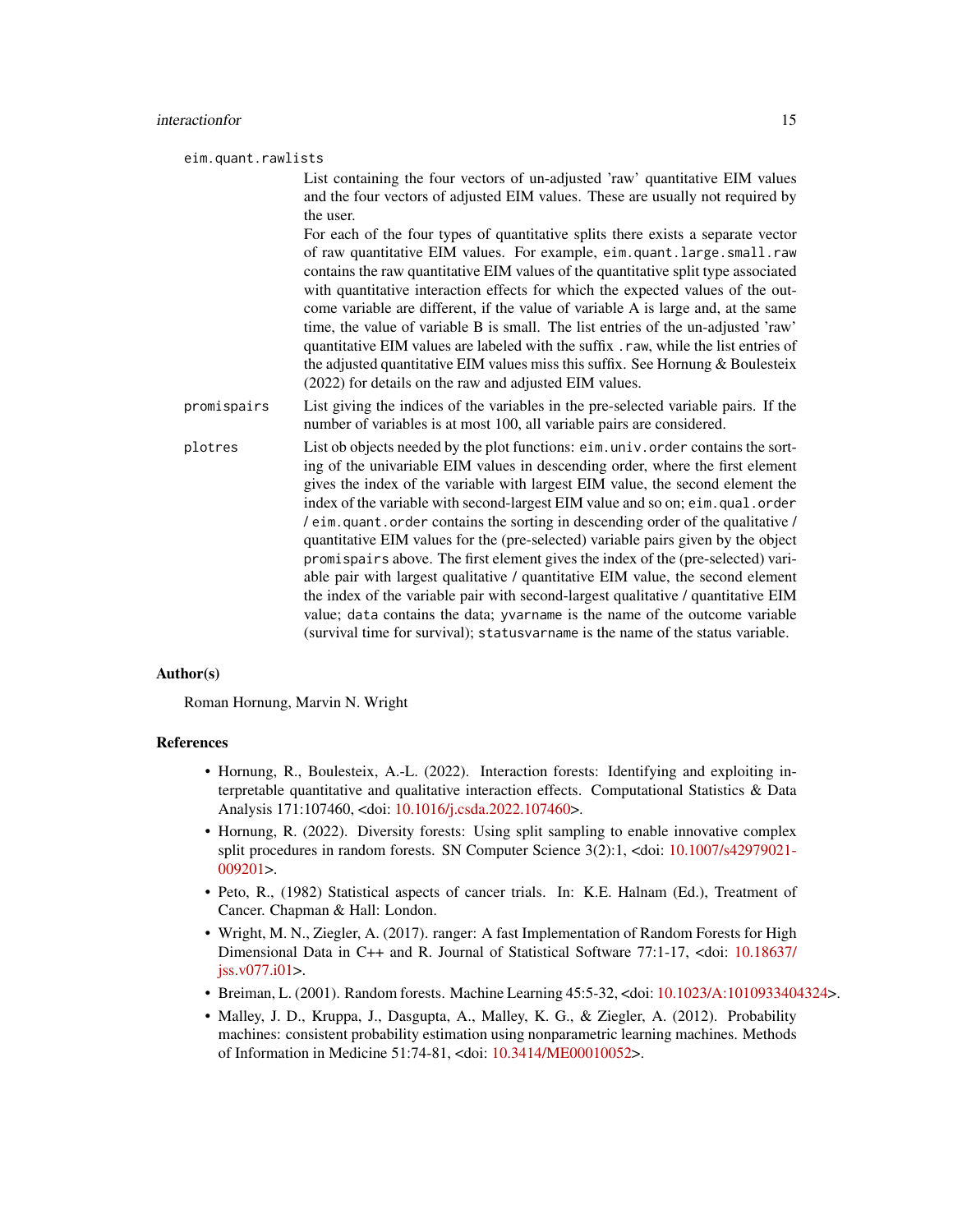<span id="page-15-0"></span>• Meinshausen (2006). Quantile Regression Forests. Journal of Machine Learning Research 7:983-999.

# See Also

```
predict.divfor, plot.interactionfor, plotEffects
```
# Examples

```
## Not run:
## Load package:
library("diversityForest")
## Set seed to make results reproducible:
set.seed(1234)
## Construct interaction forests and calculate EIM values:
# Binary outcome:
data(zoo)
modelcat <- interactionfor(dependent.variable.name = "type", data = zoo,
 num.trees = 20# Metric outcome:
data(stock)
modelcont <- interactionfor(dependent.variable.name = "company10", data = stock,
  num.trees = 20)
# Survival outcome:
library("survival")
mgus2$id <- NULL # 'mgus2' data set is contained in the 'survival' package
# categorical variables need to be of factor format - important!!
mgus2$sex <- factor(mgus2$sex)
mgus2$pstat <- factor(mgus2$pstat)
# Remove the second time variable 'ptime':
mgus2$ptime <- NULL
# Remove missing values:
mgus2 <- mgus2[complete.cases(mgus2),]
# Take subset to make the calculations less computationally
```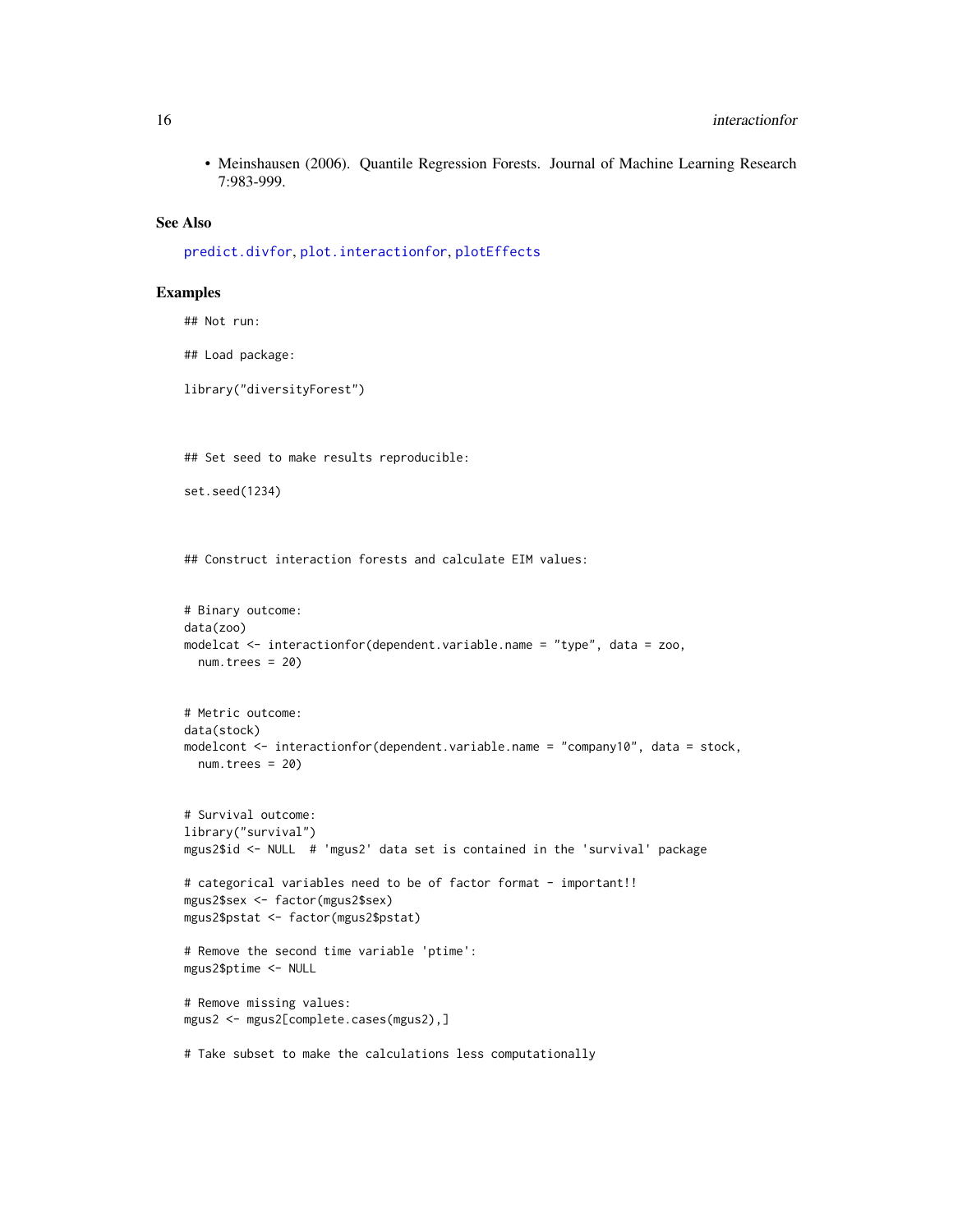# interactionfor the contraction of the contraction of the contraction of the contraction of the contraction of the contraction of the contraction of the contraction of the contraction of the contraction of the contraction o

```
# expensive for the example (in actual applications, we would of course
# use the whole data set):
mgus2sub <- mgus2[sample(1:nrow(mgus2), size=500),]
# Apply 'interactionfor':
modelsurv <- interactionfor(formula = Surv(futime, death) ~ ., data=mgus2sub, num.trees=20)
# NOTE: num.trees = 20 (in the above) would be much too small for practical
# purposes. This small number of trees was simply used to keep the
# runtime of the example short.
# The default number of trees is num.trees = 20000 if EIM values are calculated
# and num.trees = 2000 otherwise.
## Inspect the rankings of the variables and variable pairs with respect to
## the univariable, quantitative, and qualitative EIM values:
# Univariable EIM values:
modelcat$eim.univ.sorted
# Pairs with top quantitative EIM values:
modelcat$eim.quant.sorted[1:5]
# Pairs with top qualitative EIM values:
modelcat$eim.qual.sorted[1:5]
## Investigate visually the forms of the interaction effects of the variable pairs with
## largest quantitative and qualitative EIM values:
plot(modelcat)
plotEffects(modelcat, type="quant") # type="quant" is default.
plotEffects(modelcat, type="qual")
## Prediction:
# Separate 'zoo' data set randomly in training
# and test data:
data(zoo)
train.idx \leq sample(nrow(zoo), 2/3 * nrow(zoo))
zoo.train <- zoo[train.idx, ]
zoo.test <- zoo[-train.idx, ]
# Construct interaction forest on training data:
# NOTE again: num.trees = 20 is specified too small for practical purposes.
modelcattrain <- interactionfor(dependent.variable.name = "type", data = zoo,
                                importance = "none", num.trees = 20)
# NOTE: Because we are only interested in prediction here, we do not
```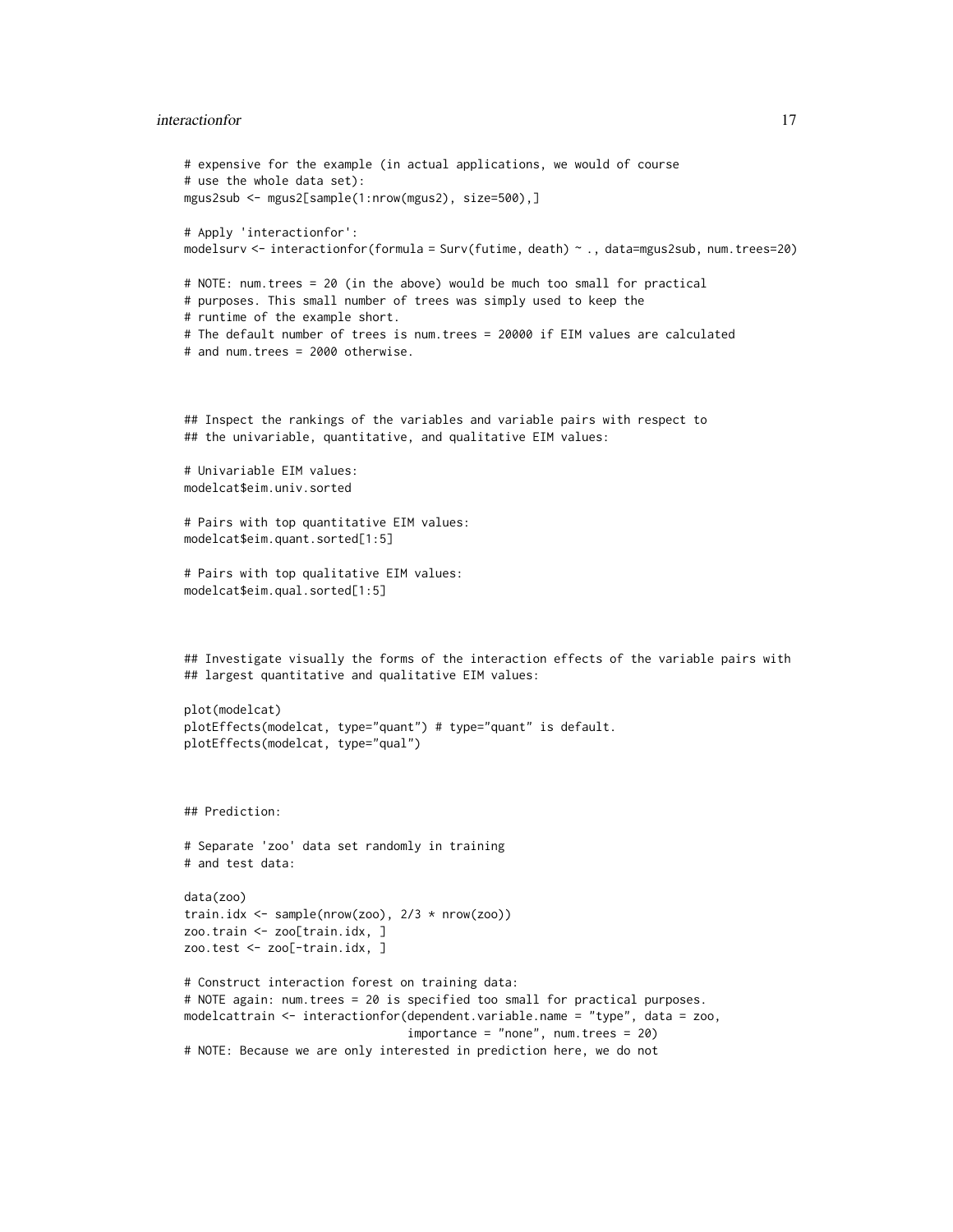# calculate EIM values (by setting importance = "none"), because this # speeds up calculations. # Predict class values of the test data: pred.zoo <- predict(modelcattrain, data = zoo.test) # Compare predicted and true class values of the test data: table(zoo.test\$type, pred.zoo\$predictions) ## End(Not run)

<span id="page-17-1"></span>plot.interactionfor *Plot method for* interactionfor *objects*

#### Description

Plot function for interactionfor objects that allows to obtain a first overview of the result of the interaction forest analysis. This function visualises the distributions of the EIM values and the estimated forms of the bivariable influences of the variable pairs with largest quantitative and qualitative EIM values. Further visual exploration of the result of the interaction forest analysis should be conducted using [plotEffects](#page-19-1).

# Usage

## S3 method for class 'interactionfor'  $plot(x, numpairsquant = 2, numpairsqual = 2, ...)$ 

# Arguments

| x             | Object of class interaction for.                                                |
|---------------|---------------------------------------------------------------------------------|
| numpairsquant | The number of pairs with largest quantitative EIM values to plot. Default is 2. |
| numpairsqual  | The number of pairs with largest qualitative EIM values to plot. Default is 2.  |
| $\cdots$      | Further arguments passed to or from other methods.                              |

#### Details

For details on the plots of the estimated forms of the bivariable influences of the variable pairs see [plotEffects](#page-19-1).

NOTE: The p-values shown in the plots are generally much too optimistic and MUST NOT be reported as the result of a statistical test for significance of interaction. To obtain adjusted p-values that would correspond to valid tests, it would be possible to multiply these p-values by the number of possible variable pairs, which would correspond to Bonferroni-adjusted p-values. See the 'Details' section of [plotEffects](#page-19-1) for further explanation and guidance.

NOTE ALSO: As described in Hornung & Boulesteix (2022), in the case of data with larger numbers of variables (larger than 100, but more seriously for high-dimensional data), the univariable EIM values can be biased. Therefore, it is strongly recommended to interpret the univariable EIM

<span id="page-17-0"></span>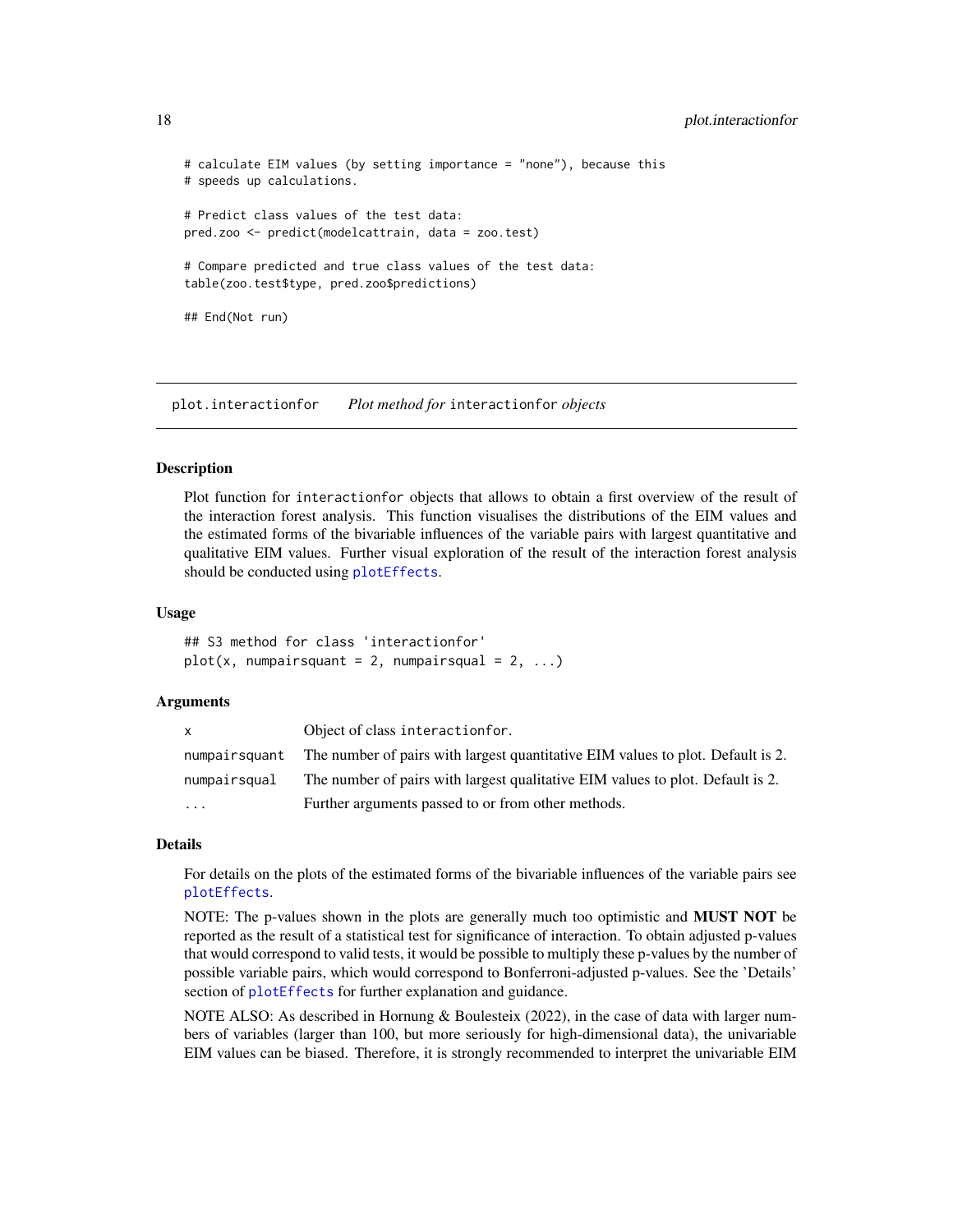# <span id="page-18-0"></span>plot.interactionfor 19

values with caution, if the data are high-dimensional. If it is of interest to measure the univariable importance of the variables for high-dimensional data, an additional conventional random forest (e.g., using the ranger package) should be constructed and the variable importance measure values of this random forest be used for ranking the univariable effects.

# Value

A ggplot2 plot.

#### Author(s)

Roman Hornung

#### References

- Hornung, R., Boulesteix, A.-L. (2022). Interaction forests: Identifying and exploiting interpretable quantitative and qualitative interaction effects. Computational Statistics  $\&$  Data Analysis 171:107460, <doi: [10.1016/j.csda.2022.107460>](https://doi.org/10.1016/j.csda.2022.107460).
- Hornung, R. (2022). Diversity forests: Using split sampling to enable innovative complex split procedures in random forests. SN Computer Science 3(2):1, <doi: [10.1007/s42979021-](https://doi.org/10.1007/s42979-021-00920-1) [009201>](https://doi.org/10.1007/s42979-021-00920-1).

#### See Also

[plotEffects](#page-19-1)

# Examples

## Not run:

## Load package:

library("diversityForest")

## Set seed to make results reproducible:

```
set.seed(1234)
```
## Construct interaction forest and calculate EIM values:

```
data(stock)
model <- interactionfor(dependent.variable.name = "company10", data = stock,
                        num.trees = 20)
```
# NOTE: num.trees = 20 (in the above) would be much too small for practical # purposes. This small number of trees was simply used to keep the # runtime of the example short.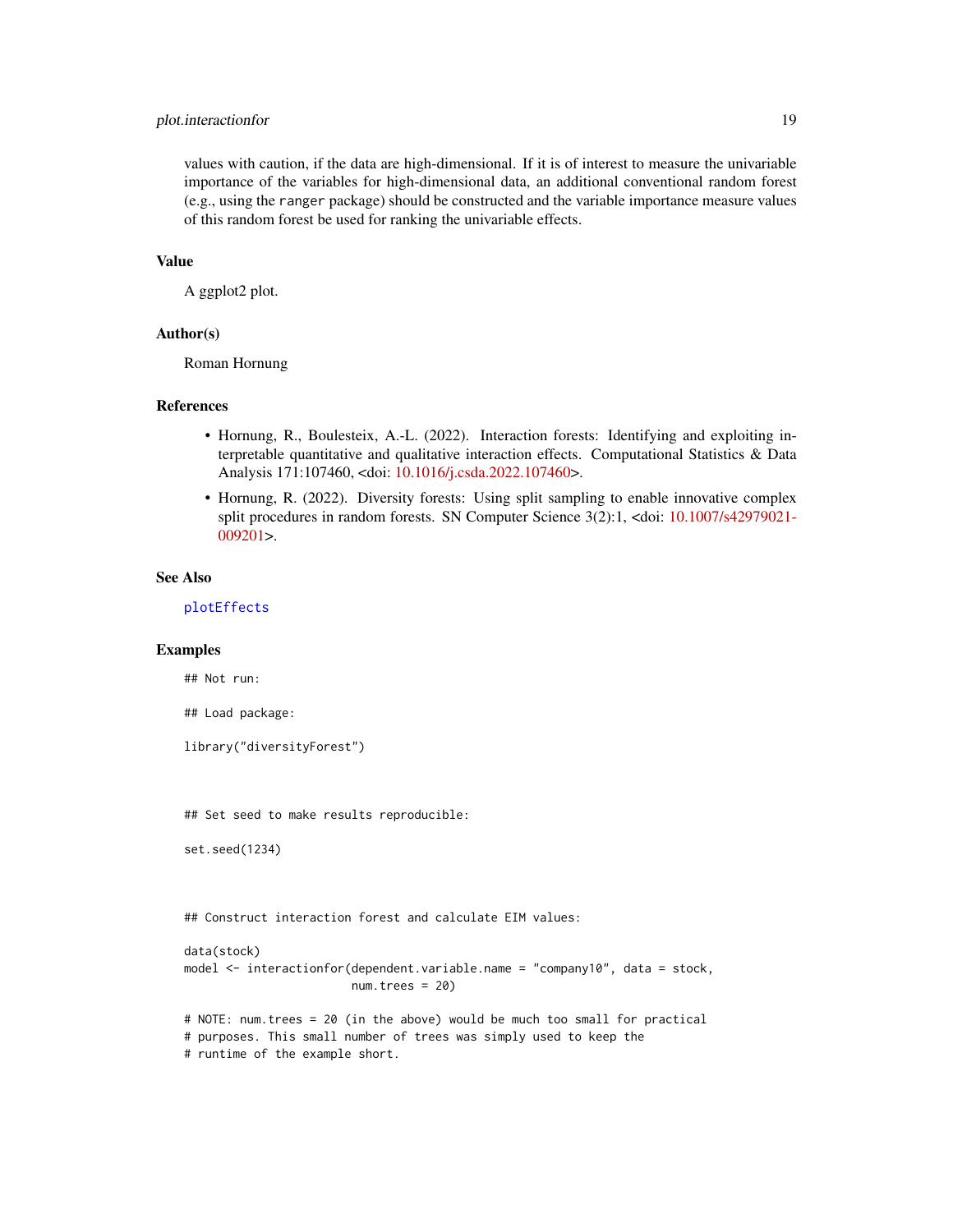```
# The default number of trees is num.trees = 20000 if EIM values are calculated
# and num.trees = 2000 otherwise.
## When using the plot() function without further specifications,
## by default the estimated bivariable influences of the two pairs with largest quantitative
## and qualitative EIM values are shown:
plot(model)
# It is, however, also possible to change the numbers of
# pairs with largest quantitative and qualitative EIM values
# to be shown:
plot(model, numpairsquant = 4, numpairsqual = 3)
## End(Not run)
```
<span id="page-19-1"></span>plotEffects *Interaction forest plots: exploring interaction forest results through visualisation*

#### Description

This function allows to visualise the (estimated) bivariable influences of pairs of variables (with large quantitative and qualitative EIM values) on the outcome. This step is crucial, because to interpret interaction effects between variable pairs with large quantitative and qualitative EIM values, it is necessary to learn about the forms these interaction effects take.

#### Usage

```
plotEffects(
  intobj,
  type = "quant",
  numpairs = 5,
  indpairs = NULL,
  pairs = NULL,
  allwith = NULL,pvalues = TRUE,
  twoplots = TRUE,
  addtitles = TRUE,
 plotit = TRUE
)
```
<span id="page-19-0"></span>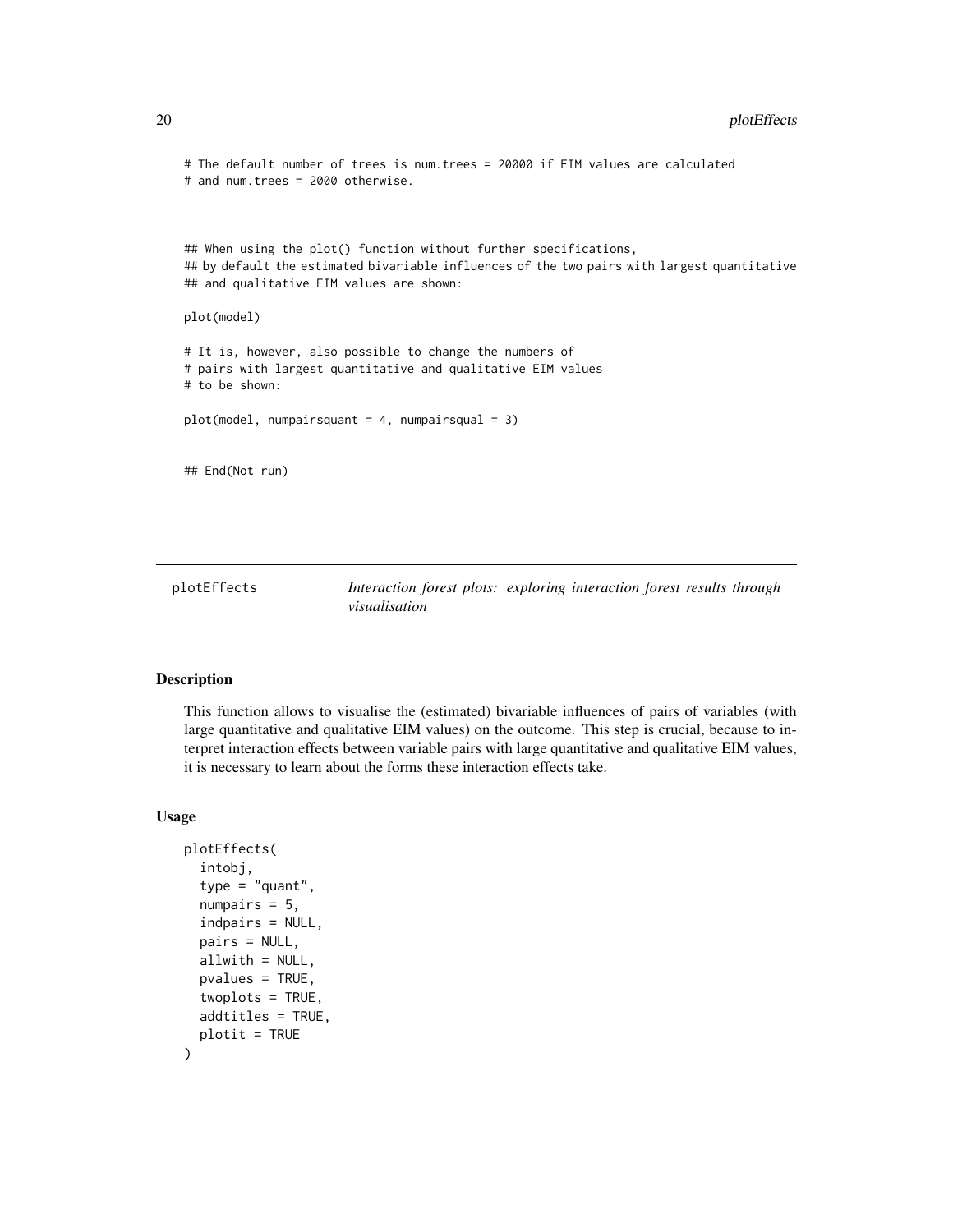# plotEffects 21

# Arguments

| intobj    | Object of class interactionfor.                                                                                                                                                                                                                                                                                                                                                                                                                                                                                                                                                                                                                      |
|-----------|------------------------------------------------------------------------------------------------------------------------------------------------------------------------------------------------------------------------------------------------------------------------------------------------------------------------------------------------------------------------------------------------------------------------------------------------------------------------------------------------------------------------------------------------------------------------------------------------------------------------------------------------------|
| type      | This can be either "quant" or "qual" and determines whether the plotted pairs<br>are sorted according to either the quantitative or qualitative EIM values in de-<br>creasing order. Default is "quant".                                                                                                                                                                                                                                                                                                                                                                                                                                             |
| numpairs  | The number of pairs to plot (default: 5). This is overwritten by indpairs.                                                                                                                                                                                                                                                                                                                                                                                                                                                                                                                                                                           |
| indpairs  | Optional. The indices of the pairs in the sorted lists of quantitative (type="quant")<br>or qualitative EIM values to plot (type="qual"). This overwrites the numpairs<br>argument.                                                                                                                                                                                                                                                                                                                                                                                                                                                                  |
| pairs     | This can be used to specify the pairs to plot. It is an optional list of charac-<br>ter string vectors, where each of these vectors has length two. Each list ele-<br>ment corresponds to one pair, where the first character string gives the name of<br>the first member of the respective pair to plot and the second character string<br>gives the name of the second member. This argument overwrites numpairs and<br>indpairs.                                                                                                                                                                                                                 |
| allwith   | This is an optional character string that can be set to the name of one of the<br>variables. If provided, only variable pairs will be considered that feature the<br>variable specified by this argument allwith. These pairs are again sorted in<br>decreasing order according to the quantitative (type="quant") or qualitative<br>(type="qual") EIM values and their number is restricted to the value given<br>by numpairs. This argument allwith can be used, if it is of interest to learn<br>whether a specific variable (e.g., sex or age) interacts with other variables in the<br>data set and if so, which forms these interactions take. |
| pvalues   | Set to TRUE (default) to add to the plots p-values from tests for interaction effect<br>obtained using classical parametric regression approaches. For categorical out-<br>comes logistic regression is used, for metric outcomes linear regression and for<br>survival outcomes Cox regression. NOTE: These p-values are generally much<br>too optimistic and MUST NOT be reported as the result of a statistical test for<br>significance of interaction. See the 'Details' section below for further details.                                                                                                                                     |
| twoplots  | Set to TRUE / FALSE if for each plot page the results of two / one pair(s) of<br>variables should be shown. Default is TRUE.                                                                                                                                                                                                                                                                                                                                                                                                                                                                                                                         |
| addtitles | Set to TRUE (default) to add headings providing the names of the variables in<br>each pair. If type="quant", these headings also give information on the type<br>of quantitative interaction effect. Setting addtitles to FALSE is, for example,<br>useful, when the produced plots are intended for use in a publication, where<br>these headings might not be desirable.                                                                                                                                                                                                                                                                           |
| plotit    | This states whether the plots are actually plotted or merely returned as ggplot<br>objects. Default is TRUE.                                                                                                                                                                                                                                                                                                                                                                                                                                                                                                                                         |

# Details

For each considered pair the bivariable influence of both pair members on the outcome estimated using a two-dimensional flexible function is shown. Such visualisations make it possible to learn about the forms of the interaction effects between variable pairs with large EIM values. Moreover, these visualisations reveal (pathological) cases in which variable pairs do not show indications of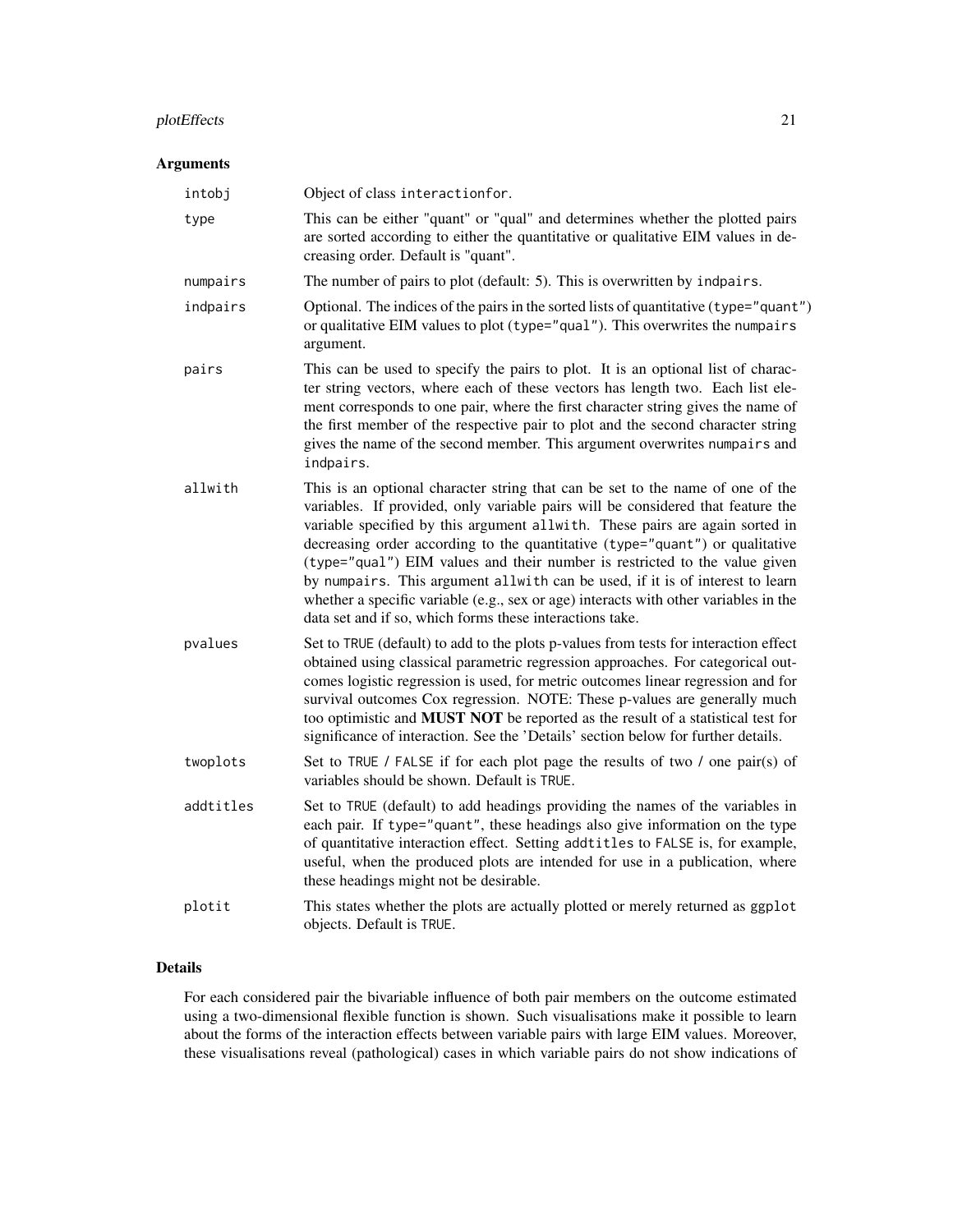interaction effects despite featuring large EIM values.

For binary outcomes the estimated probabilities for the second class are predicted, for categorical outcomes with more than two classes the estimated probabilities for the largest class are predicted, for metric outcomes the means of the outcome are predicted, and for survival outcomes the log hazards ratio values compared to the median effect are predicted.

The kinds of estimates shown differ also according to whether both pair members are metric or only one of the two members is metric and the other one categorical or both pair members are categorical:

- If both pair members are metric and the outcome is categorical or metric we use two-dimensional LOESS regression, where in the case of categorical outcomes, to obtain probability estimates for the first class (or largest class for multi-class outcomes), we use the value '1' for the first class (largest class for multi-class outcomes) and the value '0' for the second class (all other classes for multi-class outcomes).
- If both pair members are metric and the outcome is survival we use a Cox proportional hazard additive model with a two-dimensional LOESS smooth (gamcox function from the 'MapGAM' package (version 1.2-5)) and in the rare cases for which the latter fails, we use classical Cox regression with an interaction term between the two covariates.
- If one pair member is metric and the other one categorical and the outcome is categorical or metric, we use LOESS regression between the outcome (coded as '0' and '1' in the case of categorical outcomes as described above) and the values of the metric variable separately for each category of the categorical variable. In the rare cases in which the LOESS regression fails we use classical linear regression.
- If one pair member is metric and the other one categorical and the outcome is survival, we use Cox regression with a linear tail-restricted cubic spline with four knots (univariable LOESS regression for survival outcomes does not seem to be available yet in R) separately for each category of the categorical variable. In cases in which the fitting of this spline regression fails we use classical Cox regression.
- If both pair members are categorical and the outcome is categorical or metric, we simply calculate the mean of the outcome (coded as '0' and '1' in the case of categorical outcomes as described above) for each possible combination of the categories of the two variables.
- If both pair members are categorical and the outcome is survival, we use classical Cox regression with an interaction term between the two variables (there is no need for any flexible modelling in this setting, because the Cox model with two categorical variables plus interaction term is saturated).

As described above (function argument: pvalues), there is an option to add p-values from tests for interaction effect to the plots. If at least one of the variables in the considered variable pair is categorical and features more than two categories, there are more than one interaction terms in the regression approaches used for testing, because the categorical variables are dummy-coded. Therefore, in these cases we obtain a p-value for each interaction term. to obtain a single p-value for the test for interaction we adjust these multiple p-values using the Holm-Bonferroni procedure and take the minimum of the adjusted p-values.

NOTE: These p-values are generally much too optimistic, in particular for small data sets and large numbers of variables. The reason for this overoptimism is that these p-values are not adjusted for the fact that we already used the data to find the variable pairs with strongest indications of interaction effects. This is similar to a multiple testing problem. Therefore, these p-values should only be seen as a rough guide to be interpreted very cautiously and **MUST NOT** be reported as the results of a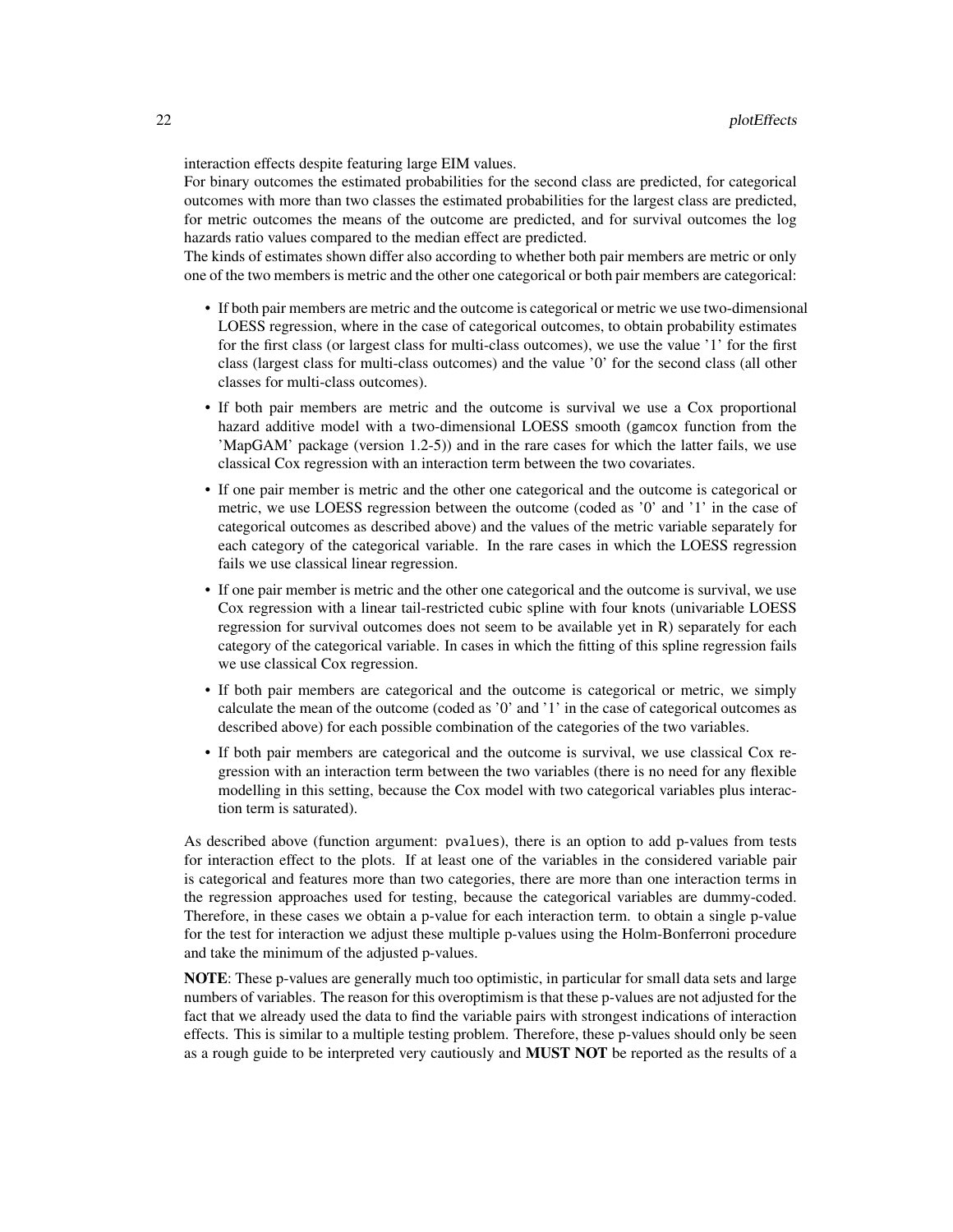#### <span id="page-22-0"></span>plotEffects 23

statistical test for significance of interaction. To obtain adjusted p-values that would correspond to valid tests, it would be possible to multiply these p-values by the number of possible pairs, which would correspond to Bonferroni-adjusted p-values. For example, assume that we have 30 covariate variables. In that case the number of possible pairs would be 'choose(30, 2) =  $435'$ , which is why we would need to multiply each p-value by 435 to obtain an adjusted p-value (or keep the original p-values and divide the significance level 0.05 by 435). Note, however, that Bonferroni-adjusted p-values deliver quite conservative results.

# Value

A list of ggplot2 plots returned invisibly.

#### Author(s)

Roman Hornung

#### References

- Hornung, R., Boulesteix, A.-L. (2022). Interaction forests: Identifying and exploiting interpretable quantitative and qualitative interaction effects. Computational Statistics & Data Analysis 171:107460, <doi: [10.1016/j.csda.2022.107460>](https://doi.org/10.1016/j.csda.2022.107460).
- Hornung, R. (2022). Diversity forests: Using split sampling to enable innovative complex split procedures in random forests. SN Computer Science 3(2):1, <doi: [10.1007/s42979021-](https://doi.org/10.1007/s42979-021-00920-1) [009201>](https://doi.org/10.1007/s42979-021-00920-1).

# See Also

[plot.interactionfor](#page-17-1), [plotPair](#page-25-1)

# Examples

## Not run:

## Load package:

library("diversityForest")

## Set seed to make results reproducible:

```
set.seed(1234)
```
## Construct interaction forest and calculate EIM values:

```
data(stock)
model <- interactionfor(dependent.variable.name = "company10", data = stock,
                        num.trees = 20)
```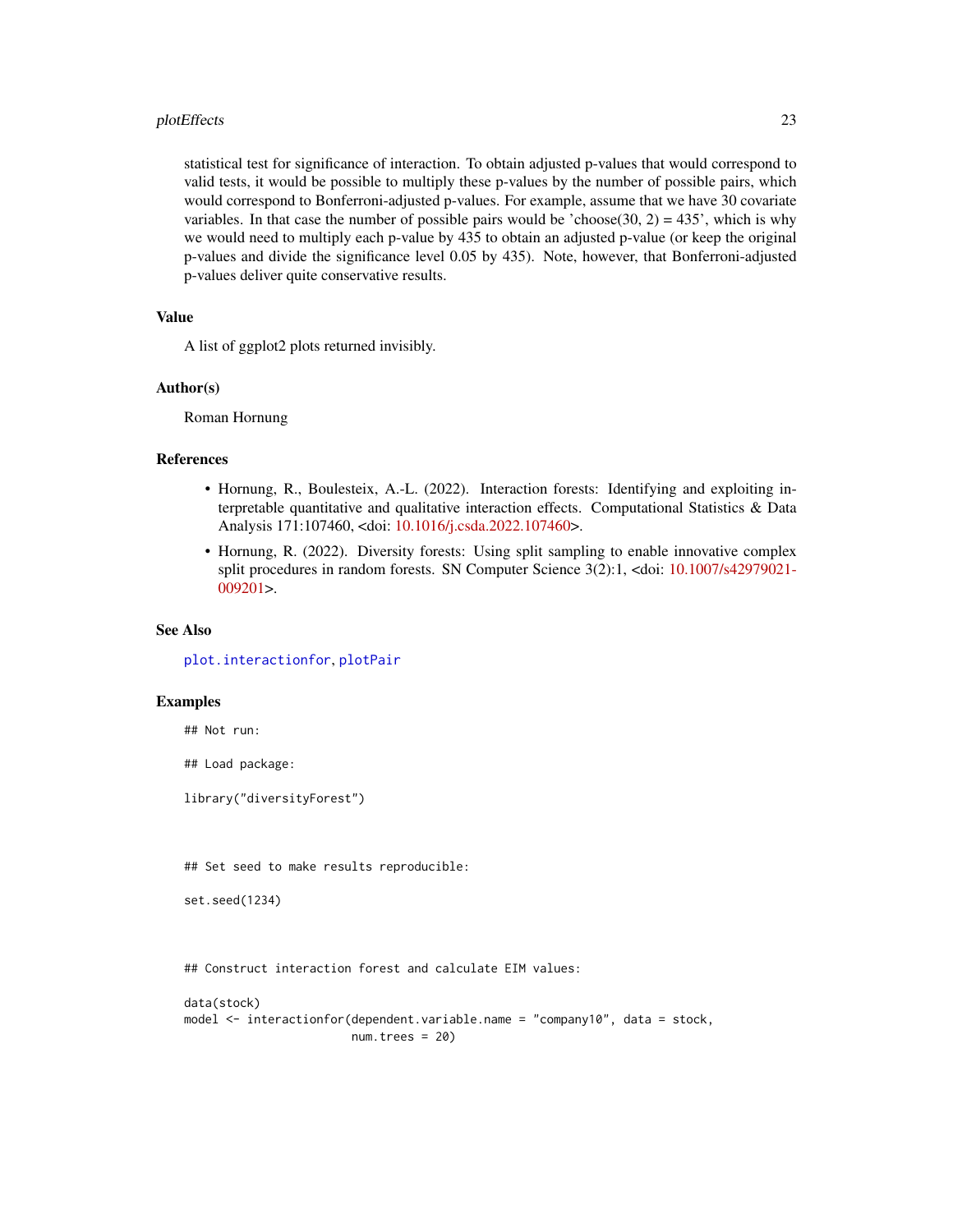```
# NOTE: num.trees = 20 (in the above) would be much too small for practical
# purposes. This small number of trees was simply used to keep the
# runtime of the example short.
# The default number of trees is num.trees = 20000 if EIM values are calculated
# and num.trees = 2000 otherwise.
## Obtain a first overview by applying the plot() function for
## interactionfor obects:
plot(model)
## Several possible application cases of the plotEffects() function:
# Visualise the estimated bivariable influences of the five variable pairs with the
# largest quantitative EIM values:
plotEffects(model) # type="quant" is default.
# Visualise the estimated bivariable influences of the five pairs with the
# largest qualitative EIM values:
plotEffects(model, type="qual")
# Visualise the estimated bivariable influences of all (eight) pairs that involve
# the variable "company7" sorted in decreasing order according to the
# qualitative EIM values:
plotEffects(model, allwith="company7", type="qual", numpairs=8)
# Visualise the estimated bivariable influences of the pairs with third and fifth
# largest qualitative EIM values:
plotEffects(model, type="qual", indpairs=c(3,5))
# Visualise the estimated bivariable influences of the pairs ("company3", "company5") and
# ("company1", "company9"):
plotEffects(model, pairs=list(c("company3", "company5"), c("company1", "company9")))
## Saving of plots generated with the plotEffects() function (e.g., for use in publications):
```
# Apply plotEffects() to obtain plots for the five variable pairs

# with the largest qualitative EIM values and store these plots in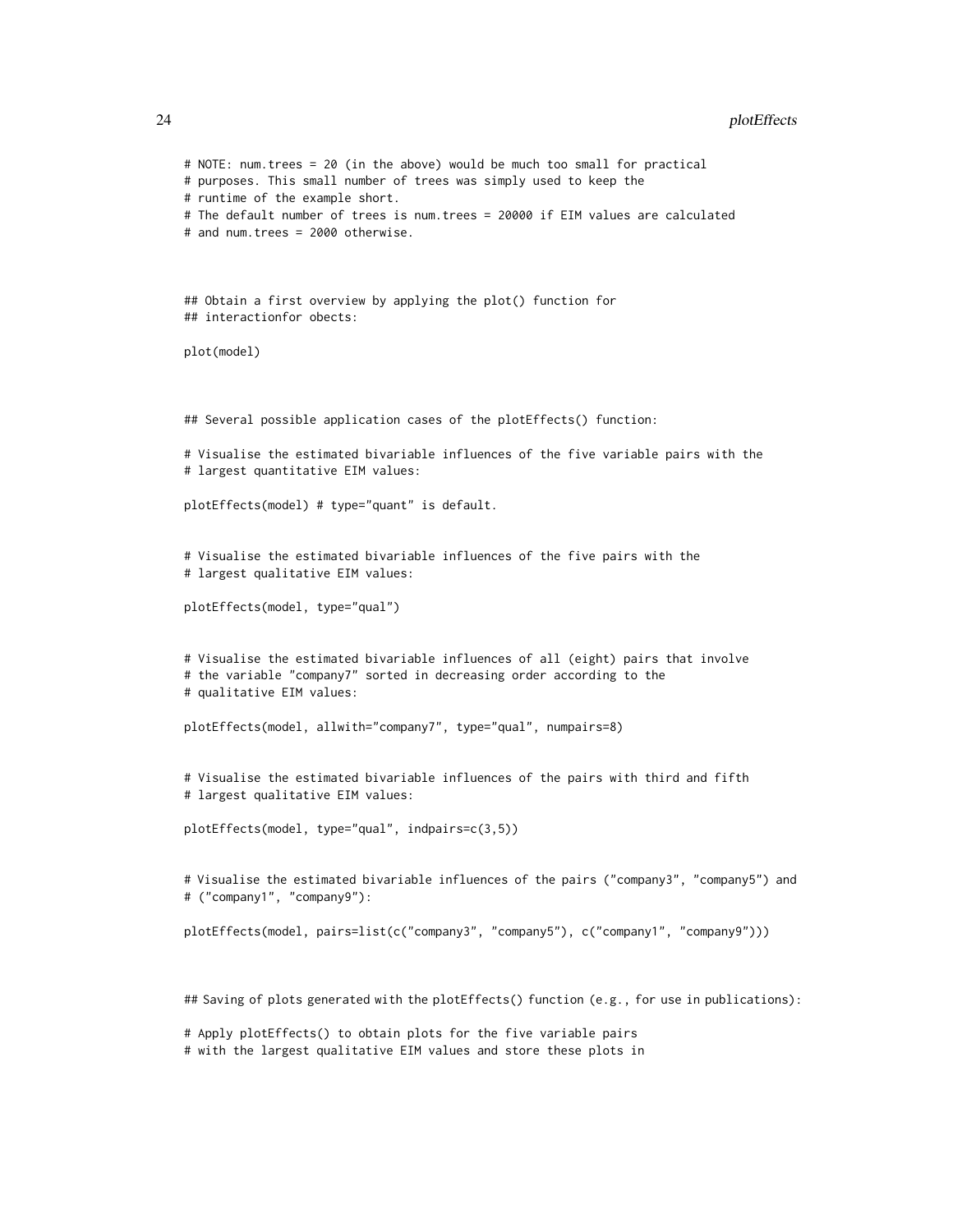# plotEffects 25

```
# an object 'ps':
ps <- plotEffects(model, type="qual", pvalues=FALSE, twoplots=FALSE, addtitles=FALSE, plotit=FALSE)
# pvalues = FALSE states that no p-values should be shown in the plots,
# because these might not be desired in plots meant for publication.
# twoplots = FALSE ensures that we get one plot for each page instead of two plots per page.
# addtitles = FALSE removes the automatically generated titles, because these are likely
# not desired in publications.
# plotit = FALSE ensures that the plots are not displayed, but only returned (invisibly)
# by plotEffects().
# Save the plot with second largest qualitative EIM value:
p1 <- ps[[2]]
# Add title:
library("ggpubr")
p1 <- annotate_figure(p1, top = text_grob("My descriptive plot title 1", face = "bold", size = 14))
p1
# Save as PDF:
# library("ggplot2")
# ggsave(file="mypathtofolder/FigureXY1.pdf", width=14, height=6)
# Save the plot with fifth largest qualitative EIM value:
p2 <- ps[[5]]
# Add title:
p2 <- annotate_figure(p2, top = text_grob("My descriptive plot title 2", face = "bold", size = 14))
p2
# Save as PDF:
# ggsave(file="mypathtofolder/FigureXY1.pdf", width=14, height=6)
# Combine both of the above plots:
p \leftarrow ggarrange(p1, p2, nrow = 2)
p
# Save the combined plot:
# ggsave(file="mypathtofolder/FigureXYcombined.pdf", width=14, height=11)
# NOTE: Using plotEffects() it is not possible to change the plots
# themselves (by e.g., increasing the label sizes or changing the
# axes ranges). However, the function plotPair() can be used to change
# the plots themselves.
```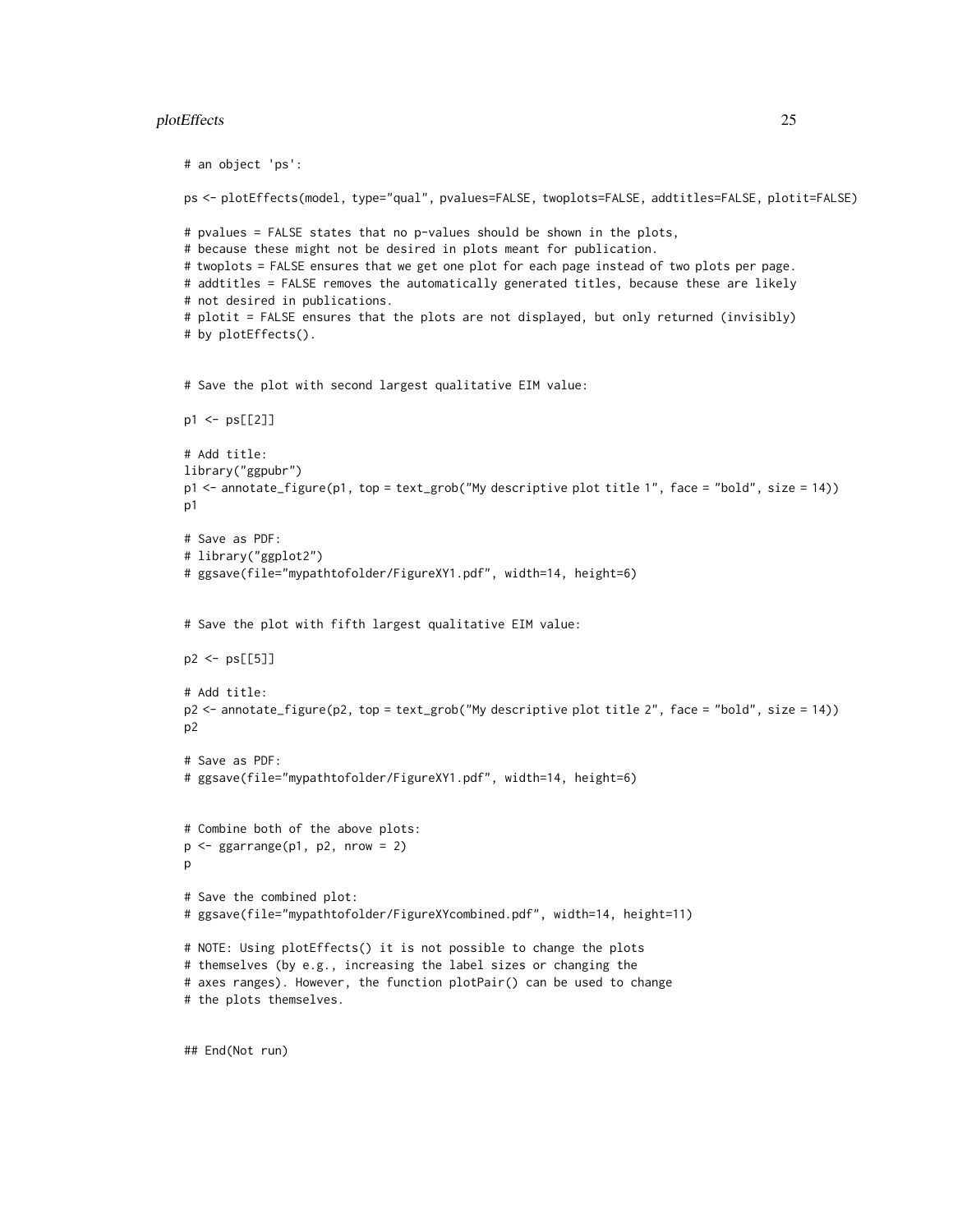<span id="page-25-1"></span><span id="page-25-0"></span>

# Description

This function allows to visualise the (estimated) bivariable influence of a single specific pair of variables on the outcome. The estimation and plotting is performed in the same way as in [plotEffects](#page-19-1). However, plotPair does not require an interactionfor object and can thus be used also without a constructed interaction forest.

# Usage

```
plotPair(
 pair,
 yvarname,
  statusvarname = NULL,
  data,
  levelsorder1 = NULL,
  levelsorder2 = NULL,
 pvalue = TRUE,
  returnseparate = FALSE,
  intobj = NULL)
```
# Arguments

| pair          | Character string vector of length two, where the first character string gives the<br>name of the first member of the respective pair to plot and the second character<br>string gives the name of the second member.                                                                                                                                             |
|---------------|------------------------------------------------------------------------------------------------------------------------------------------------------------------------------------------------------------------------------------------------------------------------------------------------------------------------------------------------------------------|
| yvarname      | Name of outcome variable.                                                                                                                                                                                                                                                                                                                                        |
| statusvarname | Name of status variable, only applicable to survival data.                                                                                                                                                                                                                                                                                                       |
| data          | Data frame containing the variables.                                                                                                                                                                                                                                                                                                                             |
| levelsorder1  | Optional. Order the categories of the first variable should have in the plot (if it<br>is categorical). Character string vector, where the i-th entry contains the name<br>of the category that should take the i-th place in the ordering of the categories of<br>the first variable.                                                                           |
| levelsorder2  | Optional. Order the categories of the second variable should have in the plot<br>(if it is categorical). Character string vector specified in an analogous way as<br>levelsorder1.                                                                                                                                                                               |
| pvalue        | Set to TRUE (default) to add to the plot a p-value from a test for interaction<br>effect obtained using a classical parametric regression approach. For categorical<br>outcomes logistic regression is used, for metric outcomes linear regression and<br>for survival outcomes Cox regression. See the 'Details' section of plotEffects<br>for further details. |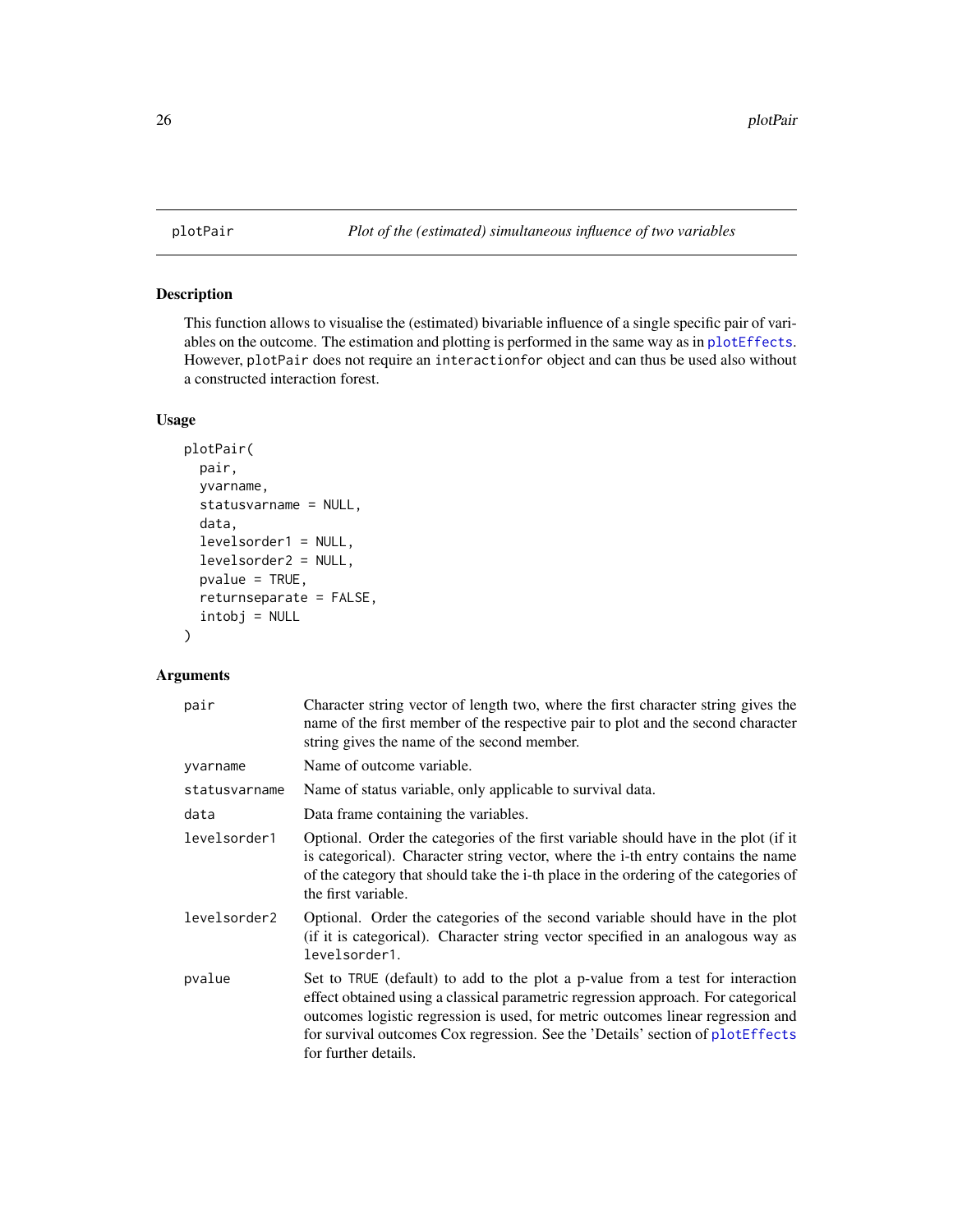#### <span id="page-26-0"></span>plotPair 27

|        | returnseparate Set to TRUE to return invisibly the two generated ggplot plots separately in the<br>form of a list. The latter option is useful, because it allows to manipulate the                                                         |
|--------|---------------------------------------------------------------------------------------------------------------------------------------------------------------------------------------------------------------------------------------------|
|        | resulting plots (label size etc.) and makes it possible to consider only one of the<br>two plots. The default is FALSE, which results in the two plots being returned<br>together in the form of a ggarrange object.                        |
| intobj | Optional. Object of class interaction for. If this is provided, the ordering of<br>the categories obtained when constructing the interaction forest will be used for<br>categorical variables. See Hornung & Boulesteix (2021) for details. |

# Details

See the 'Details' section of [plotEffects](#page-19-1).

#### Value

A ggplot2 plot.

# Author(s)

Roman Hornung

# References

- Hornung, R., Boulesteix, A.-L. (2022). Interaction forests: Identifying and exploiting interpretable quantitative and qualitative interaction effects. Computational Statistics & Data Analysis 171:107460, <doi: [10.1016/j.csda.2022.107460>](https://doi.org/10.1016/j.csda.2022.107460).
- Hornung, R. (2022). Diversity forests: Using split sampling to enable innovative complex split procedures in random forests. SN Computer Science 3(2):1, <doi: [10.1007/s42979021-](https://doi.org/10.1007/s42979-021-00920-1) [009201>](https://doi.org/10.1007/s42979-021-00920-1).

#### See Also

[plotEffects](#page-19-1), [plot.interactionfor](#page-17-1)

# Examples

## Not run:

## Load package:

library("diversityForest")

## Visualise the estimated bivariable influence of 'toothed' and 'feathers' on ## the probability of type="mammal":

```
data(zoo)
plotPair(pair = c("toothed", "feathers"), yvarname="type", data = zoo)
```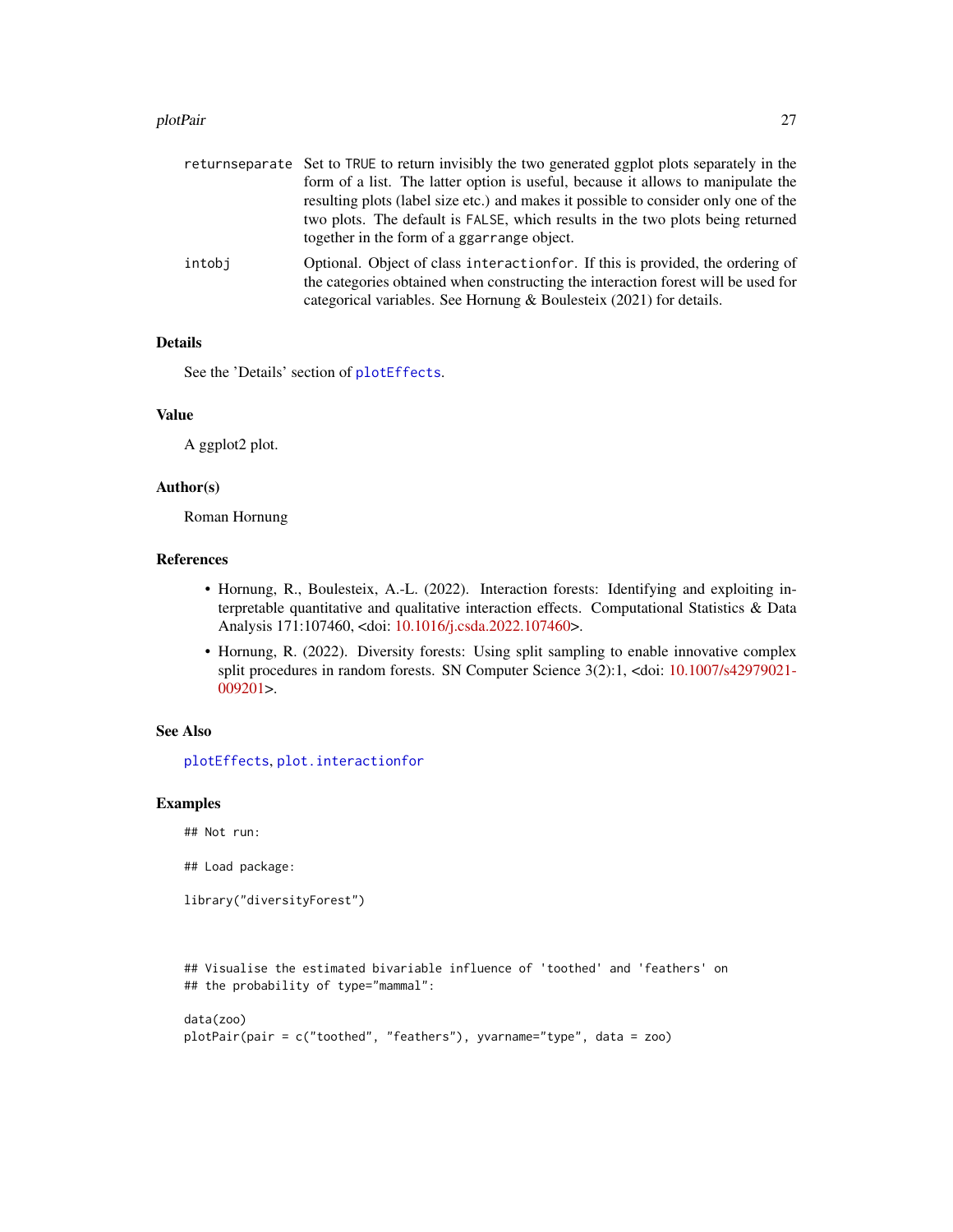```
## Visualise the estimated bivariable influence of 'creat' and 'hgb' on
## survival (more precisely, on the log hazards ratio compared to the
## median effect):
library("survival")
mgus2compl <- mgus2[complete.cases(mgus2),]
plotPair(pair=c("creat", "hgb"), yvarname="futime", statusvarname = "death", data=mgus2compl)
# Problem: The outliers in the left plot make it difficult to see what is going
# on in the region with creat values smaller than about two even though the
# majority of values lie there.
# --> Solution: We re-run the above line setting returnseparate = TRUE, because
# this allows to get the two ggplot plots separately, which can then be manipulated
# to change the x-axis range in order to remove the outliers:
ps <- plotPair(pair=c("creat", "hgb"), yvarname="futime", statusvarname = "death",
               data=mgus2compl, returnseparate = TRUE)
# Change the x-axis range:
library("ggplot2")
ps[[1]] + xlim(c(0.5,2))
# Save the plot:
# ggsave(file="mypathtofolder/FigureXY1.pdf", width=7, height=6)
# We can, for example, also change the label sizes of the second plot:
# With original label sizes:
ps[[2]]
# With larger label sizes:
ps[[2]] + theme(axis.title=element_text(size=15))
# Save the plot:
# library("ggplot2")
# ggsave(file="mypathtofolder/FigureXY2.pdf", width=7, height=6)
```
## End(Not run)

<span id="page-27-1"></span>predict.divfor *Diversity Forest prediction*

#### **Description**

Prediction with new data and a saved forest from [divfor](#page-2-1).

#### Usage

## S3 method for class 'divfor'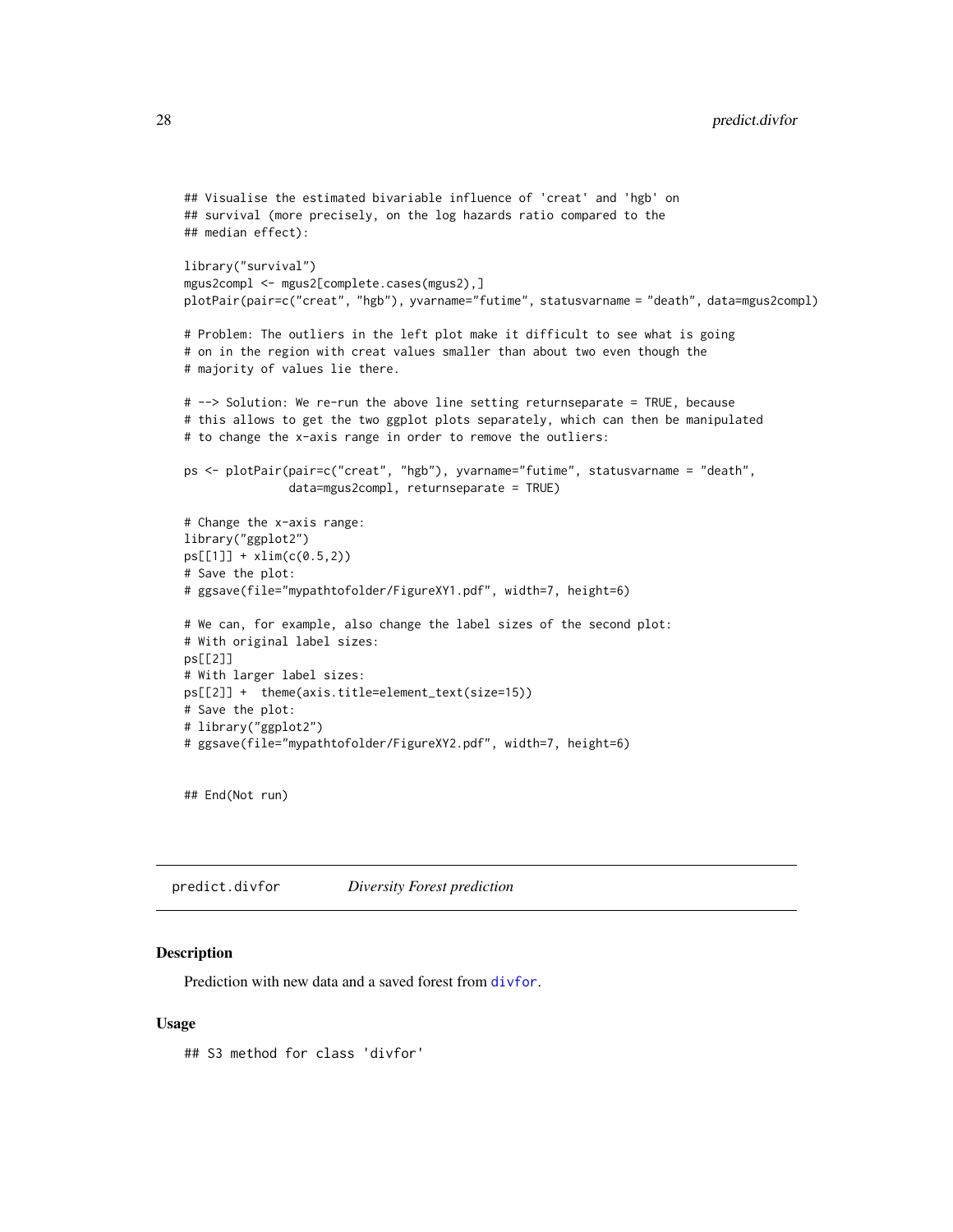# <span id="page-28-0"></span>predict.divfor 29

```
predict(
 object,
  data = NULL,predict.all = FALSE,
  num.trees = object$num.trees,
  type = "response",
  se.method = "infjack",
  quantiles = c(0.1, 0.5, 0.9),
  seed = NULL,
 num.threads = NULL,
  verbose = TRUE,
  ...
)
```
# Arguments

| object      | divfor object.                                                                                                                                                                                                                                                              |
|-------------|-----------------------------------------------------------------------------------------------------------------------------------------------------------------------------------------------------------------------------------------------------------------------------|
| data        | New test data of class data. frame or gwaa. data (GenABEL).                                                                                                                                                                                                                 |
| predict.all | Return individual predictions for each tree instead of aggregated predictions for<br>all trees. Return a matrix (sample x tree) for classification and regression, a 3d<br>array for probability estimation (sample x class x tree) and survival (sample x<br>time x tree). |
| num.trees   | Number of trees used for prediction. The first num. trees in the forest are used.                                                                                                                                                                                           |
| type        | Type of prediction. One of 'response', 'se', 'terminalNodes', 'quantiles' with<br>default 'response'. See below for details.                                                                                                                                                |
| se.method   | Method to compute standard errors. One of 'jack', 'infjack' with default 'inf-<br>jack'. Only applicable if type = 'se'. See below for details.                                                                                                                             |
| quantiles   | Vector of quantiles for quantile prediction. Set type = 'quantiles' to use.                                                                                                                                                                                                 |
| seed        | Random seed. Default is NULL, which generates the seed from R. Set to 0 to<br>ignore the R seed. The seed is used in case of ties in classification mode.                                                                                                                   |
| num.threads | Number of threads. Default is number of CPUs available.                                                                                                                                                                                                                     |
| verbose     | Verbose output on or off.                                                                                                                                                                                                                                                   |
| $\ddots$    | further arguments passed to or from other methods.                                                                                                                                                                                                                          |

# Details

This package is a fork of the R package 'ranger' that implements random forests using an efficient C++ implementation. More precisely, 'diversityForest' was written by modifying the code of 'ranger', version 0.11.0. Therefore, details on further functionalities of the code that are not presented in the help pages of 'diversityForest' are found in the help pages of 'ranger' (version 0.11.0). The code in the example sections of [divfor](#page-2-1) and [tunedivfor](#page-33-1) can be used as a template for all common application scenarios with respect to classification, regression and survival prediction using univariable, binary splitting. Some function arguments adopted from the 'ranger' package may not be useable with diversity forests (for the current package version).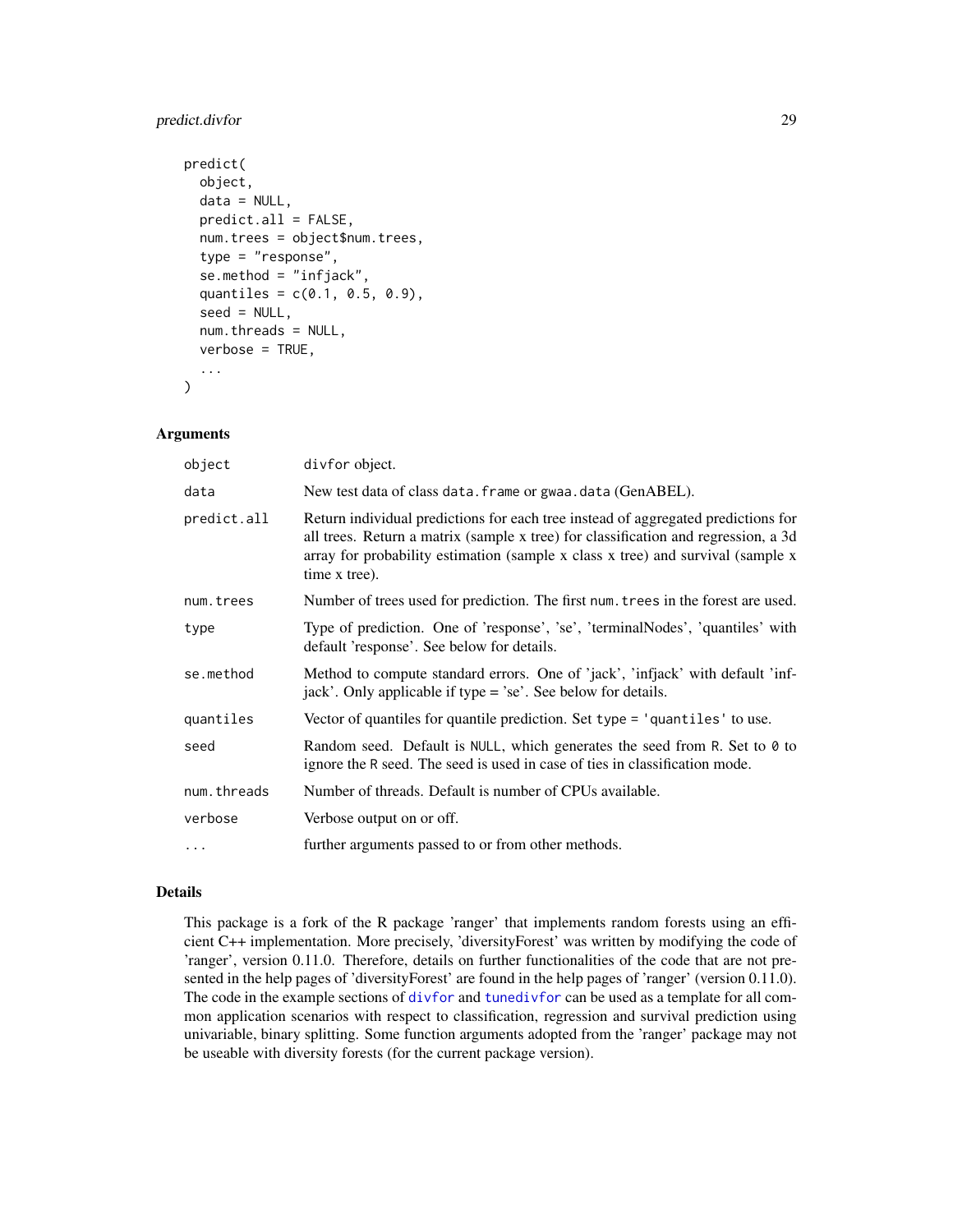# Value

Object of class divfor.prediction with elements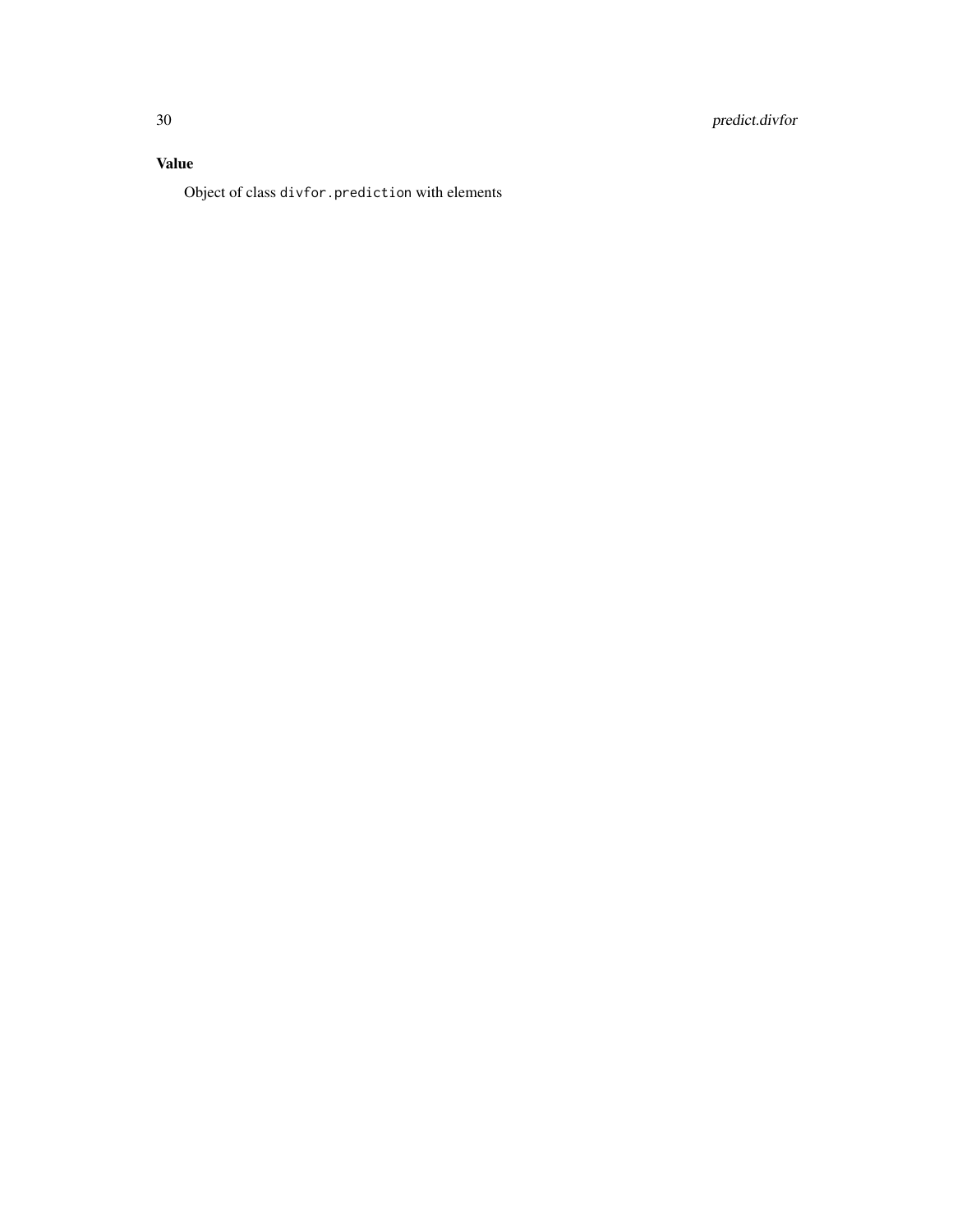# <span id="page-30-0"></span>predict.interactionfor 31

| predictions               | Predicted classes/values (only for classification and regression)         |
|---------------------------|---------------------------------------------------------------------------|
| unique.death.times        | Unique death times (only for survival).                                   |
| chf                       | Estimated cumulative hazard function for each sample (only for survival). |
| survival                  | Estimated survival function for each sample (only for survival).          |
| num.trees                 | Number of trees.                                                          |
| num.independent.variables | Number of independent variables.                                          |
| treetype                  | Type of forest/tree. Classification, regression or survival.              |
| num.samples               | Number of samples.                                                        |

# Author(s)

Marvin N. Wright

# References

- Hornung, R. (2022). Diversity forests: Using split sampling to enable innovative complex split procedures in random forests. SN Computer Science 3(2):1, <doi: [10.1007/s42979021-](https://doi.org/10.1007/s42979-021-00920-1) [009201>](https://doi.org/10.1007/s42979-021-00920-1).
- Wright, M. N., Ziegler, A. (2017). ranger: A fast Implementation of Random Forests for High Dimensional Data in C++ and R. Journal of Statistical Software 77:1-17, <doi: [10.18637/](https://doi.org/10.18637/jss.v077.i01) [jss.v077.i01>](https://doi.org/10.18637/jss.v077.i01).
- Wager, S., Hastie T., & Efron, B. (2014). Confidence Intervals for Random Forests: The Jackknife and the Infinitesimal Jackknife. Journal of Machine Learning Research 15:1625- 1651.
- Meinshausen (2006). Quantile Regression Forests. Journal of Machine Learning Research 7:983-999.

# See Also

[divfor](#page-2-1)

predict.interactionfor

*Interaction Forest prediction*

# Description

Prediction with new data and a saved interaction forest from [interactionfor](#page-9-1).

# Usage

```
## S3 method for class 'interactionfor'
predict(
 object,
 data = NULL,predict.all = FALSE,
```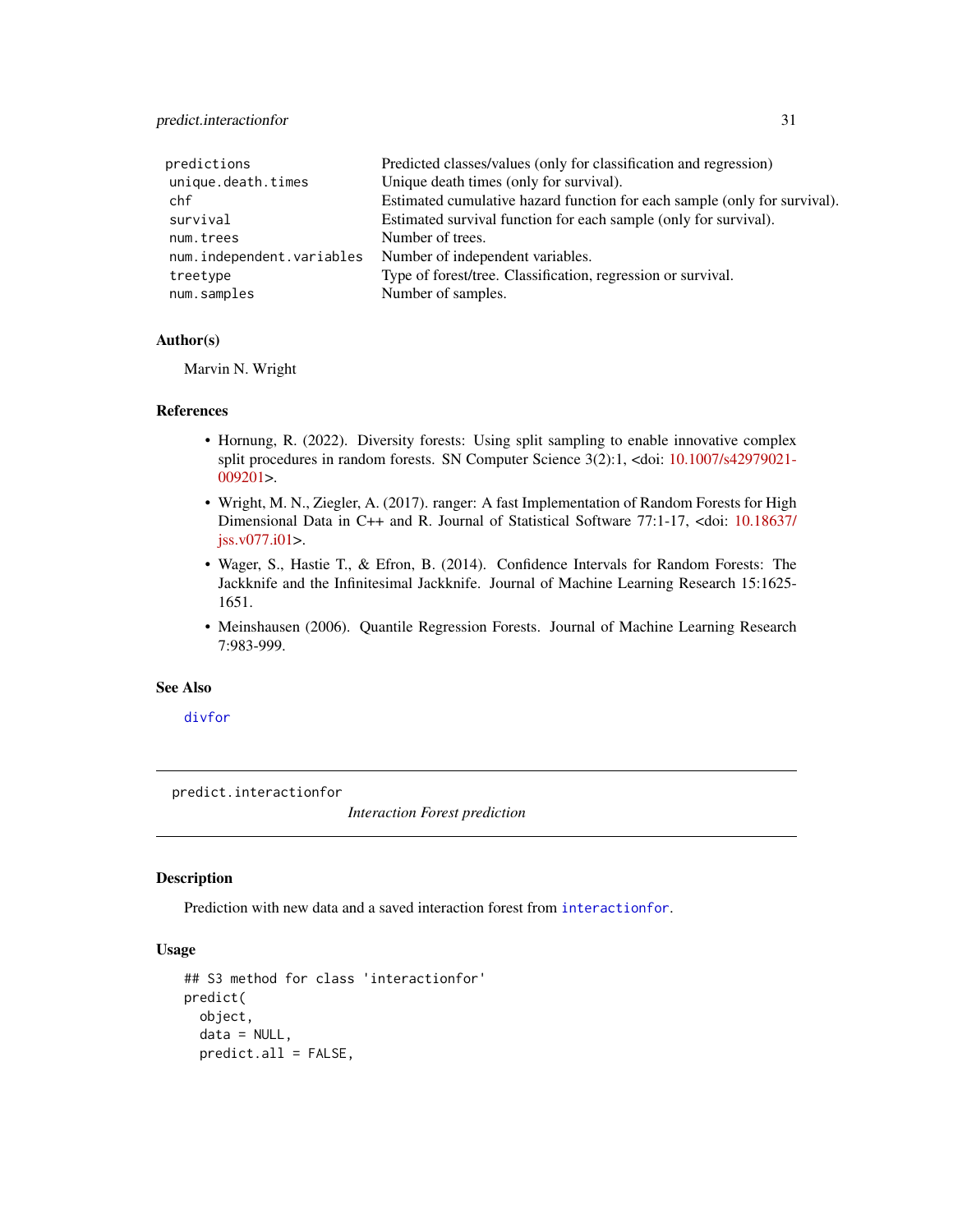```
num.trees = object$num.trees,
type = "response",
se.method = "infjack",
quantiles = c(0.1, 0.5, 0.9),
seed = NULL,num.threads = NULL,
verbose = TRUE,
...
```

```
)
```
# Arguments

| object      | interactionfor object.                                                                                                                                                                                                                                                      |
|-------------|-----------------------------------------------------------------------------------------------------------------------------------------------------------------------------------------------------------------------------------------------------------------------------|
| data        | New test data of class data. frame or gwaa. data (GenABEL).                                                                                                                                                                                                                 |
| predict.all | Return individual predictions for each tree instead of aggregated predictions for<br>all trees. Return a matrix (sample x tree) for classification and regression, a 3d<br>array for probability estimation (sample x class x tree) and survival (sample x<br>time x tree). |
| num.trees   | Number of trees used for prediction. The first num. trees in the forest are used.                                                                                                                                                                                           |
| type        | Type of prediction. One of 'response', 'se', 'terminalNodes', 'quantiles' with<br>default 'response'. See below for details.                                                                                                                                                |
| se.method   | Method to compute standard errors. One of 'jack', 'infjack' with default 'inf-<br>jack'. Only applicable if type = 'se'. See below for details.                                                                                                                             |
| quantiles   | Vector of quantiles for quantile prediction. Set type = 'quantiles' to use.                                                                                                                                                                                                 |
| seed        | Random seed. Default is NULL, which generates the seed from R. Set to $\theta$ to<br>ignore the R seed. The seed is used in case of ties in classification mode.                                                                                                            |
| num.threads | Number of threads. Default is number of CPUs available.                                                                                                                                                                                                                     |
| verbose     | Verbose output on or off.                                                                                                                                                                                                                                                   |
| .           | further arguments passed to or from other methods.                                                                                                                                                                                                                          |

#### Details

Note that his package is a fork of the R package 'ranger' that implements random forests using an efficient C++ implementation. The documentation is in large parts taken from 'ranger', where some parts of the documentation may not apply to (the current version of) the 'diversityForest' package. Details on further functionalities of the code that are not presented in the help pages of 'diversityForest' are found in the help pages of 'ranger' (version 0.11.0).

# Value

Object of class interaction.prediction with elements

| predictions        | Predicted classes/values (only for classification and regression)         |
|--------------------|---------------------------------------------------------------------------|
| unique.death.times | Unique death times (only for survival).                                   |
| chf                | Estimated cumulative hazard function for each sample (only for survival). |
| survival           | Estimated survival function for each sample (only for survival).          |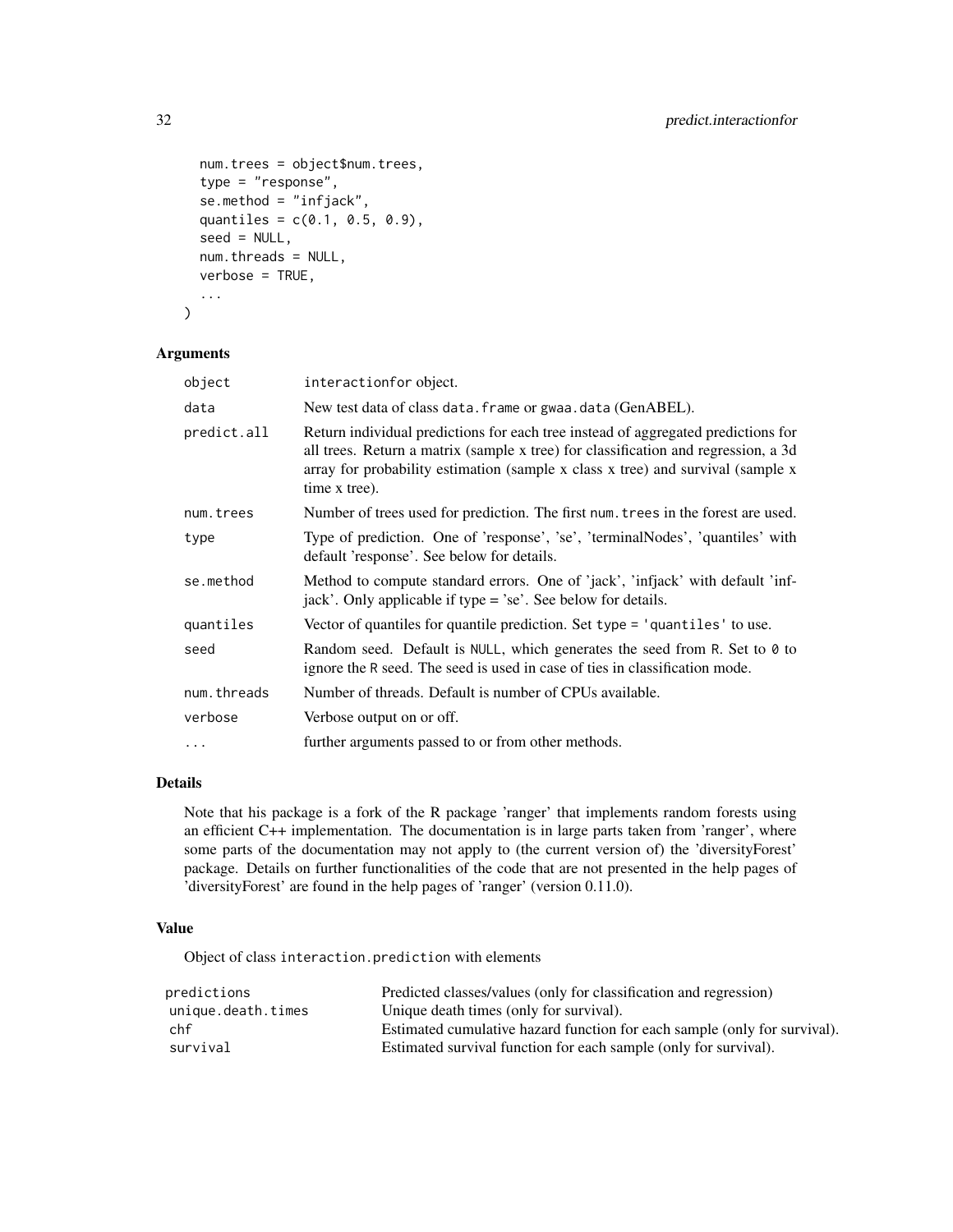<span id="page-32-0"></span>stock 33

| Number of trees.                                             |
|--------------------------------------------------------------|
| num.independent.variables Number of independent variables.   |
| Type of forest/tree. Classification, regression or survival. |
| Number of samples.                                           |
|                                                              |

# Author(s)

Marvin N. Wright, Roman Hornung

# References

- Hornung, R., Boulesteix, A.-L. (2022). Interaction forests: Identifying and exploiting interpretable quantitative and qualitative interaction effects. Computational Statistics & Data Analysis 171:107460, <doi: [10.1016/j.csda.2022.107460>](https://doi.org/10.1016/j.csda.2022.107460).
- Hornung, R. (2022). Diversity forests: Using split sampling to enable innovative complex split procedures in random forests. SN Computer Science 3(2):1, <doi: [10.1007/s42979021-](https://doi.org/10.1007/s42979-021-00920-1) [009201>](https://doi.org/10.1007/s42979-021-00920-1).
- Wright, M. N., Ziegler, A. (2017). ranger: A fast Implementation of Random Forests for High Dimensional Data in C++ and R. Journal of Statistical Software 77:1-17, <doi: [10.18637/](https://doi.org/10.18637/jss.v077.i01) [jss.v077.i01>](https://doi.org/10.18637/jss.v077.i01).
- Wager, S., Hastie T., & Efron, B. (2014). Confidence Intervals for Random Forests: The Jackknife and the Infinitesimal Jackknife. Journal of Machine Learning Research 15:1625- 1651.
- Meinshausen (2006). Quantile Regression Forests. Journal of Machine Learning Research 7:983-999.

# See Also

[interactionfor](#page-9-1)

stock *Data on stock prices of aerospace companies*

#### Description

This data set contains 950 daily stock prices from January 1988 through October 1991, for ten aerospace companies. The names of the companies are anonymised and the stock prices for one of these companies (company10) were flagged as the outcome variable. Thus, for this data set, both the outcome and the covariates were metric.

#### Format

A data frame with 950 observations, nine covariates and one metric outcome variable

#### Details

The variables are as follows: covariates: company1, ..., company9, outcome variable: company10.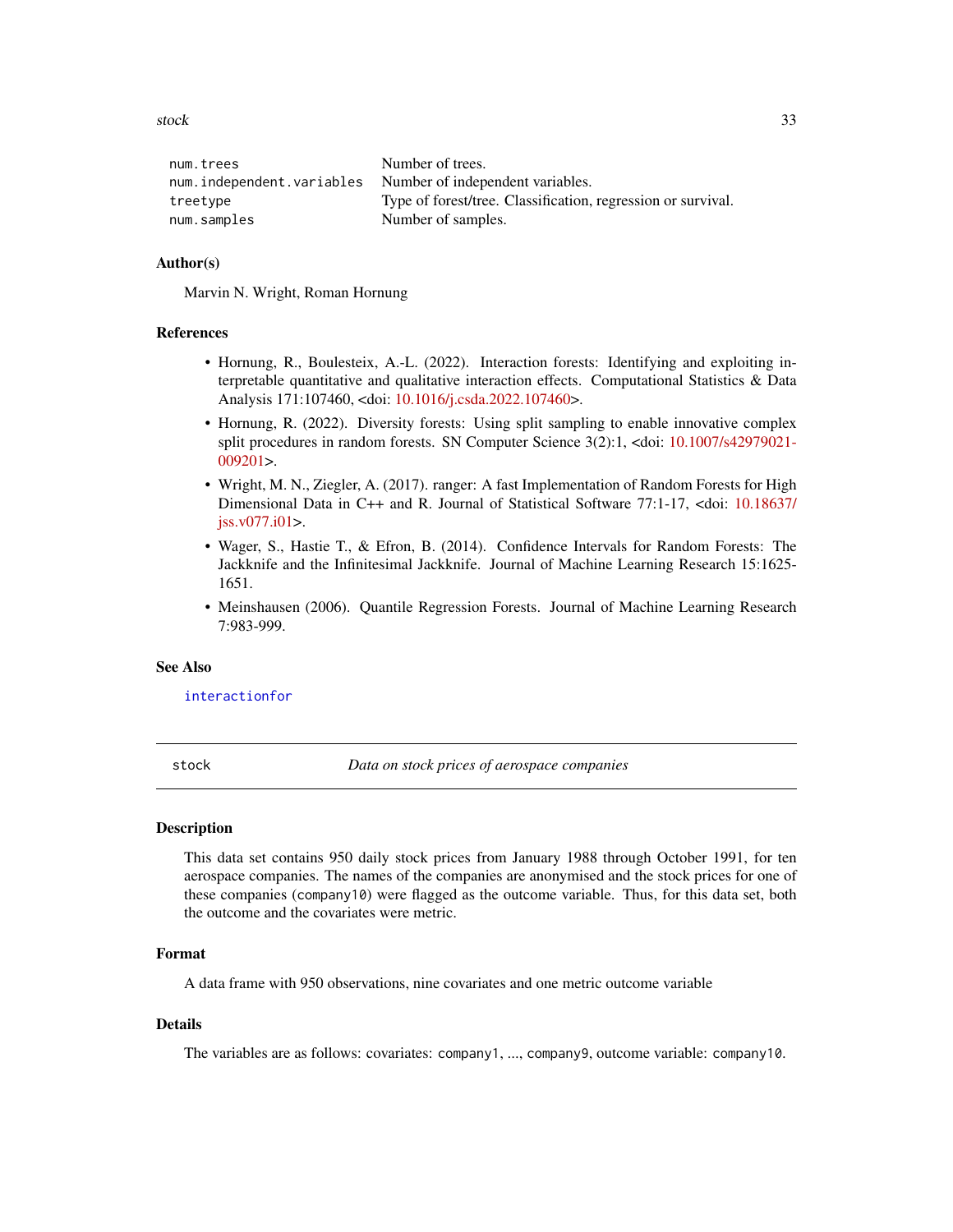# <span id="page-33-0"></span>Source

OpenML: data.name: stock, data.id: 223, link: <https://www.openml.org/d/223/>

# References

• Vanschoren, J., van Rijn, J. N., Bischl, B., Torgo, L. (2013). OpenML: networked science in machine learning. SIGKDD Explorations 15(2):49-60, <doi: [10.1145/2641190.2641198>](https://doi.org/10.1145/2641190.2641198).

#### Examples

## Load data: data(stock) ## Dimension of data: dim(stock) ## First rows of data: head(stock)

<span id="page-33-1"></span>

tunedivfor *Optimization of the values of the tuning parameters* nsplits *and* proptry

# Description

First, both for nsplits and proptry a grid of possible values may be provided, where default grids are used if no grids are provided. Second, for each pairwise combination of values from these two grids a forest is constructed. Third, that pair of nsplits and proptry values is used as the optimized set of parameter values that is associated with the smallest out-of-bag prediction error. If several pairs of parameter values are associated with the same smallest out-of-bag prediction error, the pair with the smallest (parameter) values is used.

#### Usage

```
tunedivfor(
  formula = NULL,data = NULL,nsplitsgrid = c(2, 5, 10, 30, 50, 100, 200),
 proptrygrid = c(0.05, 1),
 num.trees.pre = 500
)
```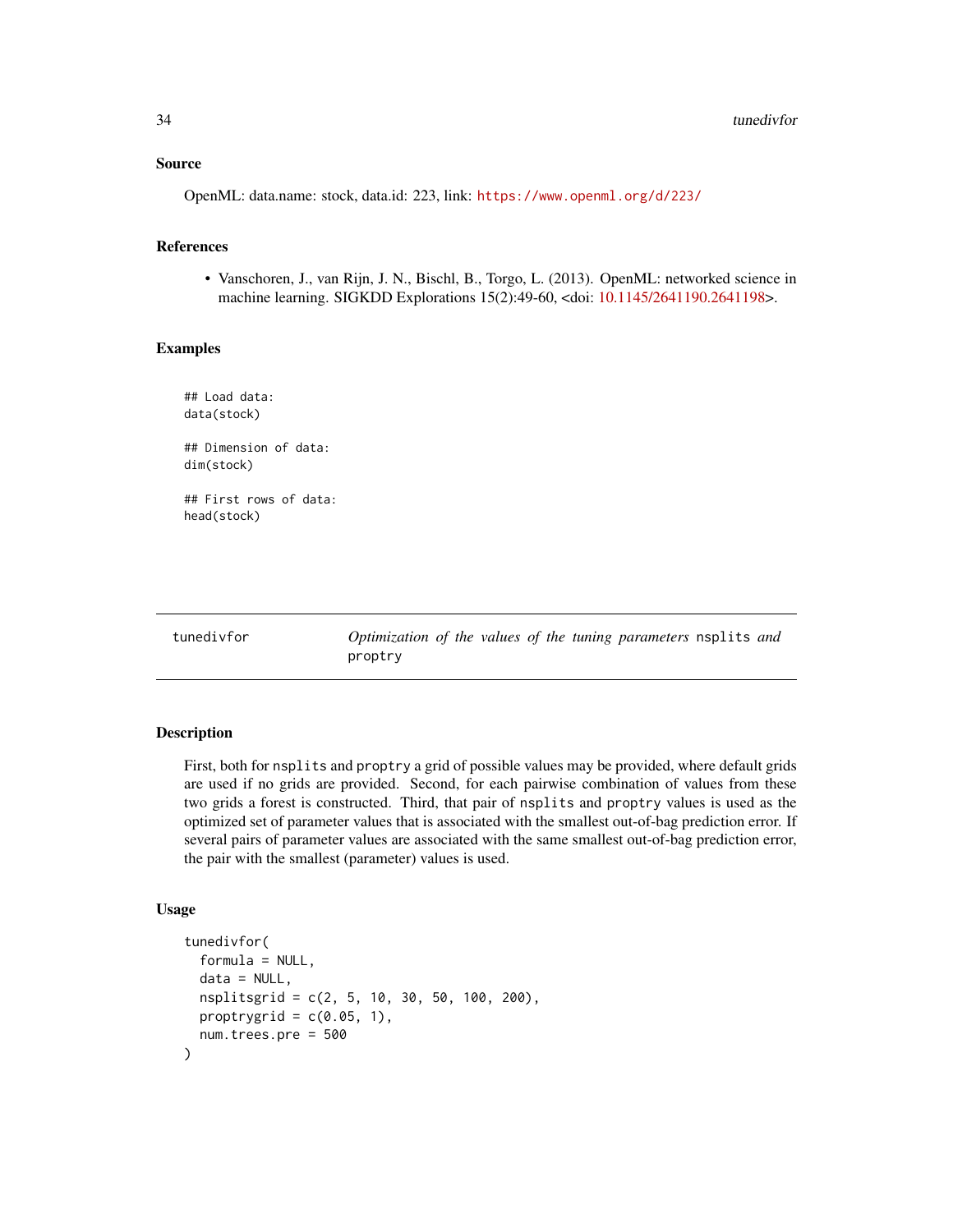#### <span id="page-34-0"></span>tunedivfor 35

# Arguments

| formula       | Object of class formula or character describing the model to fit. Interaction<br>terms supported only for numerical variables. |
|---------------|--------------------------------------------------------------------------------------------------------------------------------|
| data          | Training data of class data. frame, matrix, dgCMatrix (Matrix) or gwaa. data<br>$(GenABEL)$ .                                  |
| nsplitsgrid   | Grid of values to consider for nsplits. Default grid: 2, 5, 10, 30, 50, 100, 200.                                              |
| proptrygrid   | Grid of values to consider for proptry. Default grid: 0.05, 1.                                                                 |
| num.trees.pre | Number of trees used for each forest constructed during tuning parameter opti-<br>mization. Default is 500.                    |

# Value

List with elements

| nsplitsopt | Optimized value of nsplits.                                                                                                                                                               |
|------------|-------------------------------------------------------------------------------------------------------------------------------------------------------------------------------------------|
| proptryopt | Optimized value of proptry.                                                                                                                                                               |
| tunegrid   | Two-dimensional data. frame, where each row contains one pair of values con-<br>sidered for nsplits (first entry) and proptry (second entry).                                             |
| ooberrs    | The out-of-bag prediction errors obtained for each pair of values considered for<br>nsplits and proptry, where the ordering of pairs of values is the same as in<br>tunegrid (see above). |

# Author(s)

Roman Hornung

# References

- Hornung, R. (2022). Diversity forests: Using split sampling to enable innovative complex split procedures in random forests. SN Computer Science 3(2):1, <doi: [10.1007/s42979021-](https://doi.org/10.1007/s42979-021-00920-1) [009201>](https://doi.org/10.1007/s42979-021-00920-1).
- Wright, M. N., Ziegler, A. (2017). ranger: A fast Implementation of Random Forests for High Dimensional Data in C++ and R. Journal of Statistical Software 77:1-17, <doi: [10.18637/](https://doi.org/10.18637/jss.v077.i01) [jss.v077.i01>](https://doi.org/10.18637/jss.v077.i01).

# See Also

[divfor](#page-2-1)

# Examples

## Load package:

library("diversityForest")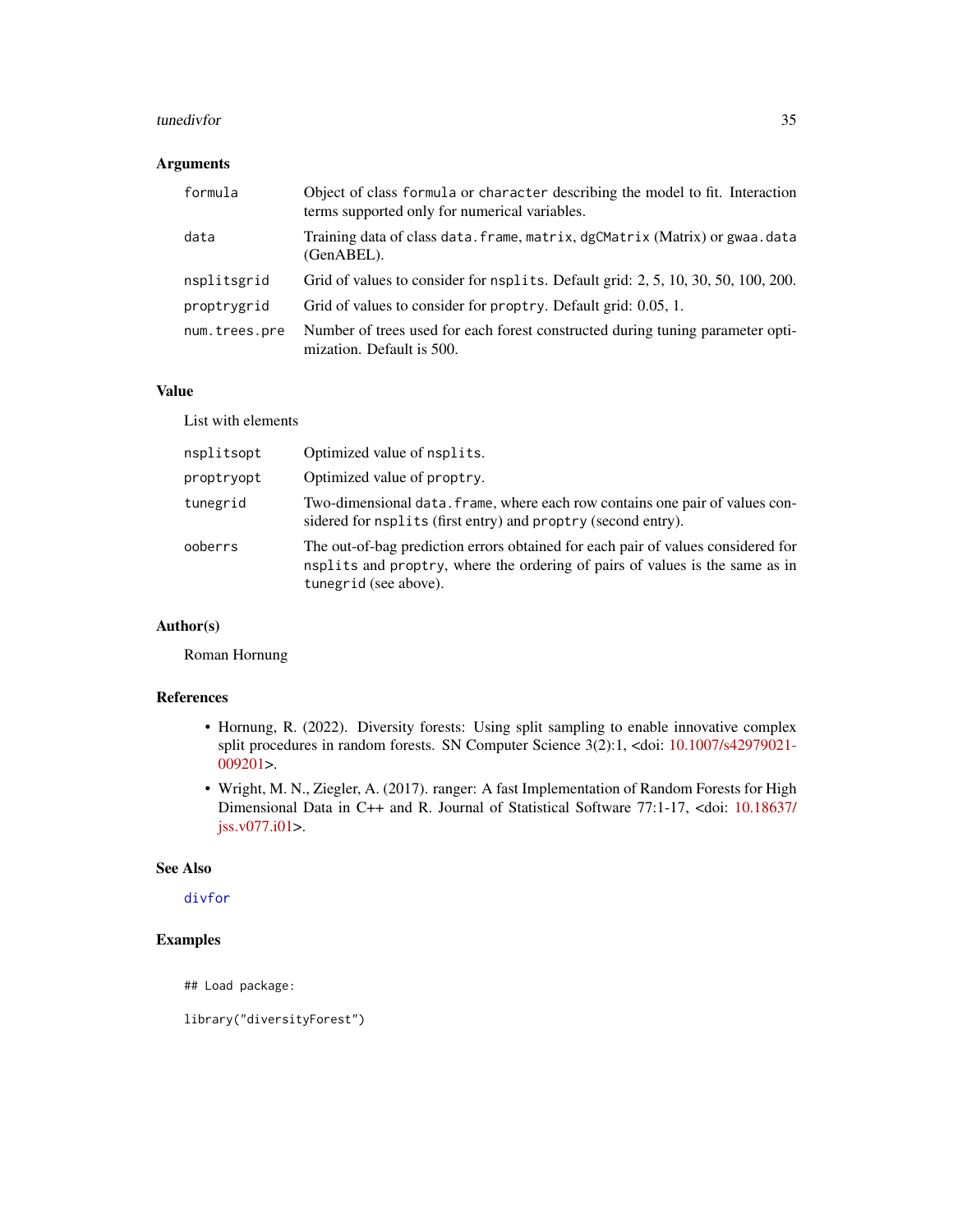```
## Set seed to obtain reproducible results:
set.seed(1234)
## Tuning parameter optimization for the iris data set:
tuneres <- tunedivfor(formula = Species ~ ., data = iris, num.trees.pre = 20)
# NOTE: num.trees.pre = 20 is specified too small for practical
# purposes - the out-of-bag error estimates of the forests
# constructed during optimization will be much too variable!!
# In practice, num.trees.pre = 500 (default value) or a
# larger number should be used.
tuneres
tuneres$nsplitsopt
tuneres$proptryopt
tuneres$tunegrid
```
tuneres\$ooberrs

zoo *Data on biological species*

# Description

This data set describes 101 different biological species using 16 simple attributes, where 15 of these are binary and one is metric (the number of legs). The outcome "mammal vs. other" (type) is binary.

#### Format

A data frame with 101 observations, 16 covariates and one binary outcome variable

# Details

The variables are as follows:

- hair. factor. Presence of hairs (true = yes; false = no)
- feathers. factor. Presence of feathers (true = yes; false = no)
- eggs. factor. Does the species lay eggs? (true = yes; false =  $no$ )
- milk. factor. Does the species give milk? (true = yes; false =  $no$ )
- airborne. factor. Does the species fly? (true = yes; false = no)
- aquatic. factor. Does the species live in the water? (true = yes; false =  $no$ )
- predator. factor. Is the species a predator? (true = yes; false =  $no$ )
- toothed. factor. Presence of teeth (true = yes;  $false = no$ )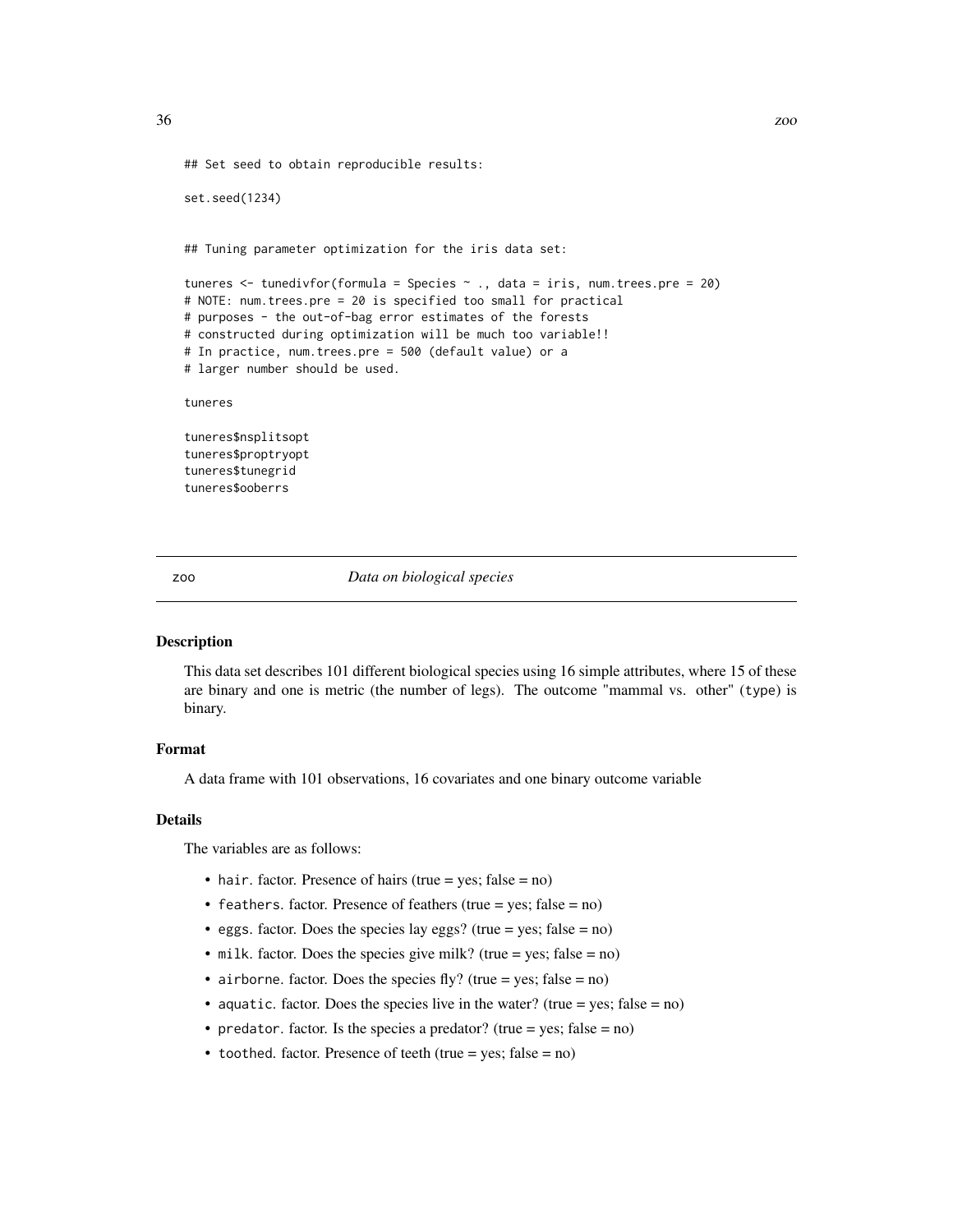- backbone. factor. Presence of backbone (true = yes; false = no)
- breathes. factor. Does the species breathe with lungs? (true = yes; false = no)
- venomous. factor. Is the species venomous? (true = yes; false =  $no$ )
- fins. factor. Presence of fins (true = yes; false = no)
- legs. metric. Number of legs
- tail. factor. Presence of tail (true = yes; false = no)
- domestic. factor. Is the species domestic? (true = yes; false = no)
- catsize. factor. Is the species large? (true = yes; false =  $no$ )
- type. factor. Binary outcome variable type of species ('mammal' vs. 'other')

The original openML dataset contains an additional variable animal, which is removed in this version of the data set. This variable provided the names of all species.

#### Source

OpenML: data.name: zoo, data.id: 965, link: <https://www.openml.org/d/965/>

# References

- Vanschoren, J., van Rijn, J. N., Bischl, B., Torgo, L. (2013). OpenML: networked science in machine learning. SIGKDD Explorations 15(2):49-60, <doi: [10.1145/2641190.2641198>](https://doi.org/10.1145/2641190.2641198).
- Dua, D., Graff, C. (2019) UCI Machine Learning Repository. Irvine, CA: University of California, School of Information and Computer Science. <https://archive.ics.uci.edu/ml/>.

# Examples

```
##' Load data:
data(zoo)
##' Numbers of observations in the two classes:
table(zoo$type)
##' Dimension of data:
dim(zoo)
##' First rows of data:
head(zoo)
```